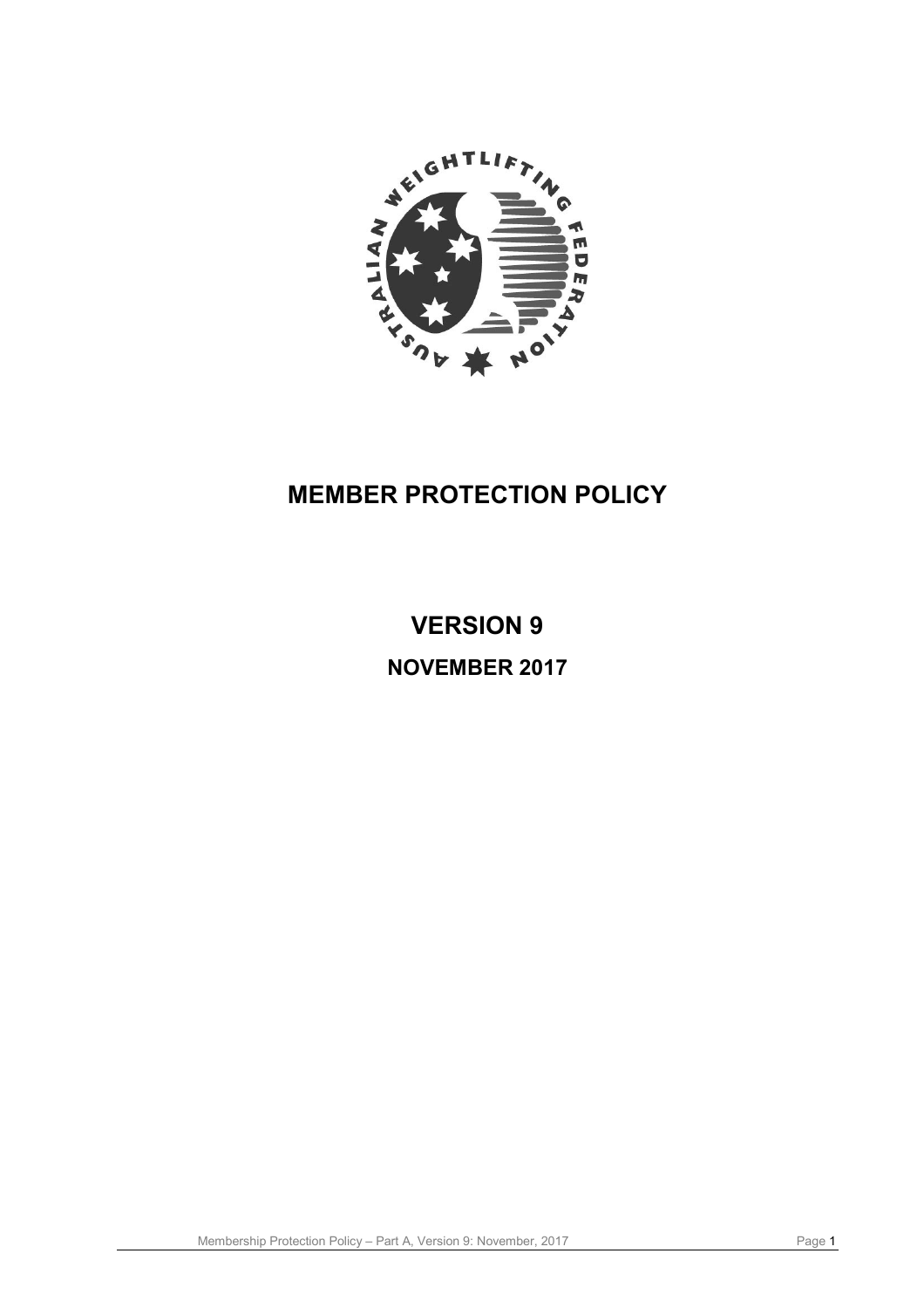# **Policy Framework**

#### **PART A: POLICY DOCUMENT**

Contains key roles & responsibilities, policy position statements and an overview of complaints processes that are applicable to the sport of weightlifting throughout Australia. These should be reflected in all State/Territory Associations, affiliated clubs and other member or affiliated association policies.

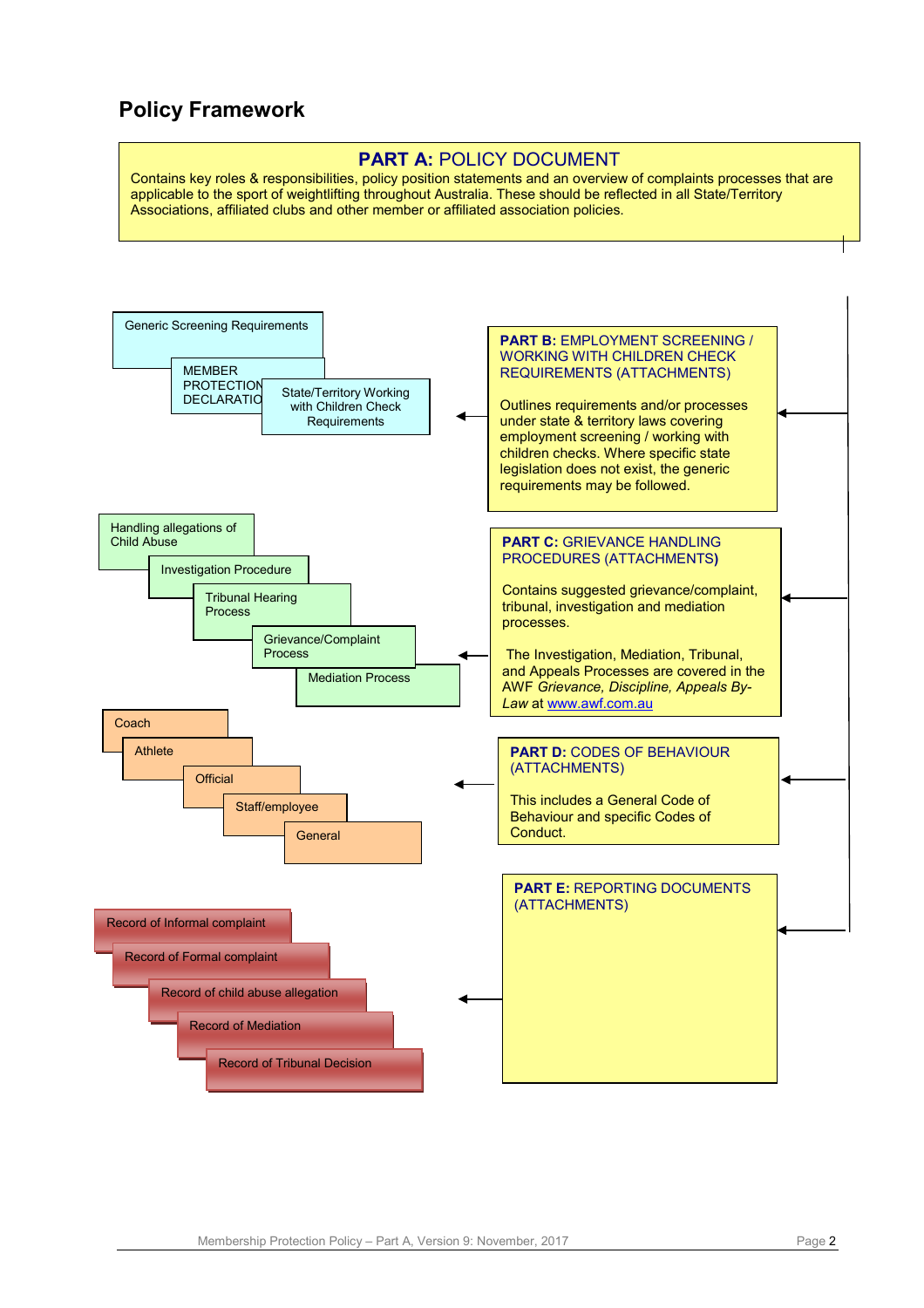#### **CONTENTS**

#### PART A – AUSTRALIAN WEIGHTLIFTING FEDERATION MEMBER PROTECTION POLICY

- 1. Australian Weightlifting Federation's Core Values
- 2. Purpose of the policy
- 3. Who is bound by this policy?
- 4. General Code of behaviour
- 5. Organisational Responsibilities
- 6. Individual Responsibilities
- 7. Policy Statements
	- 7.1 Child protection
	- 7.2 Taking images of children
	- 7.3 Anti-discrimination & harassment
	- 7.4 Intimate relationships
	- 7.5 Pregnancy
	- 7.6 Gender identity
	- 7.7 Alcohol Policy
	- 7.8 Smoke-free environment
	- 7.9 Cyber bullying
	- 7.10 Social networking sites
	- 7.11 Other relevant policies
- 8. Grievance procedures
	- 8.1 Handling grievances
	- 8.2 Improper complaints/grievance & victimsation
	- 8.3 Mediation
	- 8.4 Tribunals
- 9. What is a breach of this policy?
- 10. Disciplinary measures
- 11. Dictionary of terms

#### **PART A – ATTACHMENTS: CHILD WELFARE POLICY**

#### **PART B – ATTACHMENTS: EMPLOYMENT SCREENING / WORKING WITH CHILDREN CHECK REQUIREMENTS**

- B1. Member protection declaration
- B2. Employment Screening / Working with Children Check requirements

### **PART C – ATTACHMENTS: ROLE-SPECIFIC CODES OF CONDUCT**

- C1. General Code of Behaviour
- C2 Coach Code of Conduct
- C3. Official Code of Conduct
- C4. Athlete Code of Conduct
- C5. Administrator (volunteer) Code of Conduct
- C6. Employee Code of Conduct
- C7: Board member Code of Conduct

### **PART D – ATTACHMENTS: REPORTING REQUIREMENTS AND DOCUMENTS**

- D1 Record of informal grievance
- D2 Record of formal grievance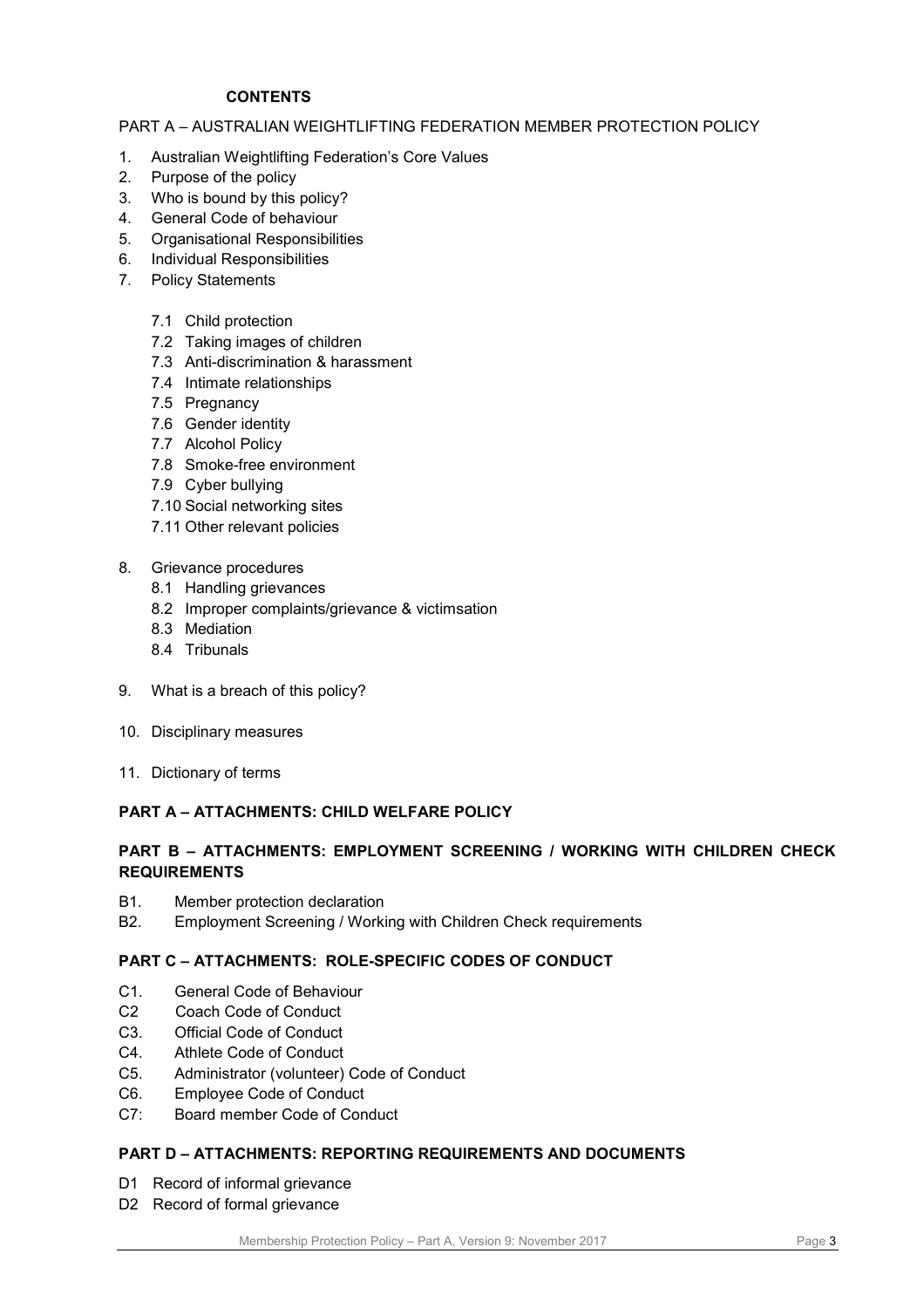- D3 Procedure for handling allegations of child abuse
- D3 Confidential record of child abuse allegation
- D4 Record of mediation
- D5 Record of Tribunal decision

#### **PREFACE**

This Member Protection Policy has been developed and adopted as a Policy of the Australian Weightlifting Federation (**AWF**).

The Australian Weightlifting Federation (AWF) is committed to the health, safety and wellbeing of all its members and is dedicated to providing opportunities to all members that enhance physical, intellectual, and social development. The AWF is therefore committed to provide a safe, fair, and inclusive environment for all those participating in Weightlifting throughout Australia.

Physical, emotional, psychological and sexual abuse or harassment, all forms of discrimination and abuse of or by AWF members is unacceptable to the principles and values of the AWF. Inappropriate or unlawful behaviour will not be tolerated by the AWF. AWF seeks to promote positive behaviour and values.

This document is designed to minimise risk exposure, particularly to those members under 18 years of age but also outlines the responsibility of all AWF members, particularly coaches, managers, officials and club administration personnel to provide safeguards dedicated to the well-being of other members. This policy sets out codes of behaviour with which everyone associated with the organisation is expected to abide.

The abuse of members, by other members or any external source, is not acceptable and the AWF encourages all incidents of such abuse to be reported immediately to the appropriate authority. The AWF supports the designation of such authorities by the respective state and territory members of the AWF in a protective procedure for handling inappropriate behaviour by an AWF member or external influence.

The AWF encourages the use of the Member Protection Policy for addressing reports, notification or accusations of improper behaviour by an AWF member. The AWF will ensure that disciplinary action will be taken against individuals if there is a breach of the policy.

In accordance with AWF policies and the laws of Australia, the AWF Board of Directors continues its support of the development of specific procedures and processes for addressing member protection in each state and territory.

**Michael Keelan** A/Chief Executive Officer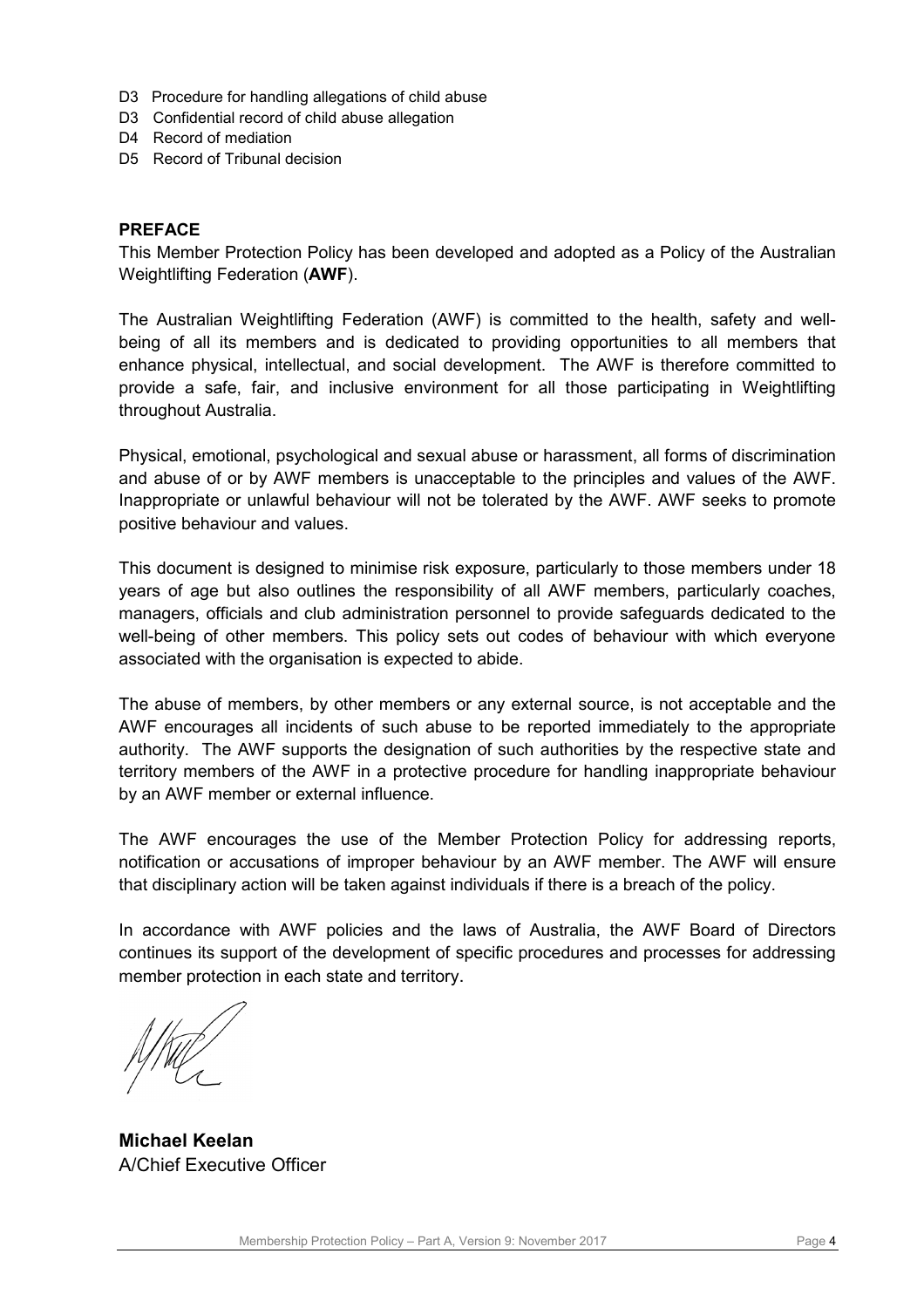# **Review history of Australian Weightlifting Federation Member Protection Policy**

| <b>Version</b> | <b>Date reviewed</b> | Date endorsed                   | <b>Content reviewed/purpose</b>                |
|----------------|----------------------|---------------------------------|------------------------------------------------|
| One            | Created<br>June      | month/<br><i><b>finsert</b></i> | • [insert summary of amendments]               |
|                | 2005                 | year endorsed]                  |                                                |
| Two            | <b>July 2007</b>     | month/<br>linsert               | • [insert summary of amendments]               |
|                |                      | year endorsed]                  |                                                |
| <b>Three</b>   | December 2009        | month/<br><i><b>finsert</b></i> | • [insert summary of amendments]               |
|                |                      | year endorsed]                  |                                                |
| Four           | October 2012         |                                 |                                                |
| Five           | August 2015          |                                 |                                                |
| <b>Six</b>     | January 2016         | Endorsed                        |                                                |
|                |                      | January 2016                    |                                                |
| Seven          | November 2017        |                                 | • Gambling,<br>Child<br>welfare,<br>οf<br>Code |
|                |                      |                                 | <b>Behaviour, Code of Conduct</b>              |

# AUSTRALIAN WEIGHTLIFTING FEDERATION

# **PART A: NATIONAL MEMBER PROTECTION POLICY**

# **1. Australian Weightlifting Federation's Core Values**

The Australian Weightlifting Federation (**AWF**) is committed to providing a sport and work environment that is safe, fair, and inclusive for everyone especially for children. We believe that anyone working for, representing or dealing with the AWF has the right to be treated with respect and dignity. The AWF will not tolerate an unsafe environment or harassment within the organisation. All complaints will be taken seriously and dealt with promptly, sensitively and in confidence. The AWF asserts its right to take disciplinary action against any member found in breach of this policy.

# **2. Purpose of this policy**

This AWF Member Protection Policy ("policy") aims to ensure our core values, good reputation and positive behaviours and attitudes are maintained. It assists us in ensuring that every person involved in our sport is treated with respect and dignity, and is safe and protected from abuse, discrimination, and harassment. This policy also ensures that everyone involved in our sport is aware of his or her legal and ethical rights and responsibilities. This policy also reflects our support and implementation of the sport industry principles and values outlined in The Essence of Australian Sport – principles of fairness, respect, responsibility and safety.

The policy attachments outline the procedures that support our commitment to eliminating discrimination, harassment, child abuse and other forms of inappropriate behaviour from our sport. As part of this commitment, the AWF will take disciplinary action against any person or organisation bound by this policy if they breach it.

This policy has been endorsed by the AWF Board on 13 December, 2013 and has been incorporated into the AWF policies. The policy starts on 1 January, 2014 and will operate until replaced. This current policy and/or its attachments may be amended from time to time by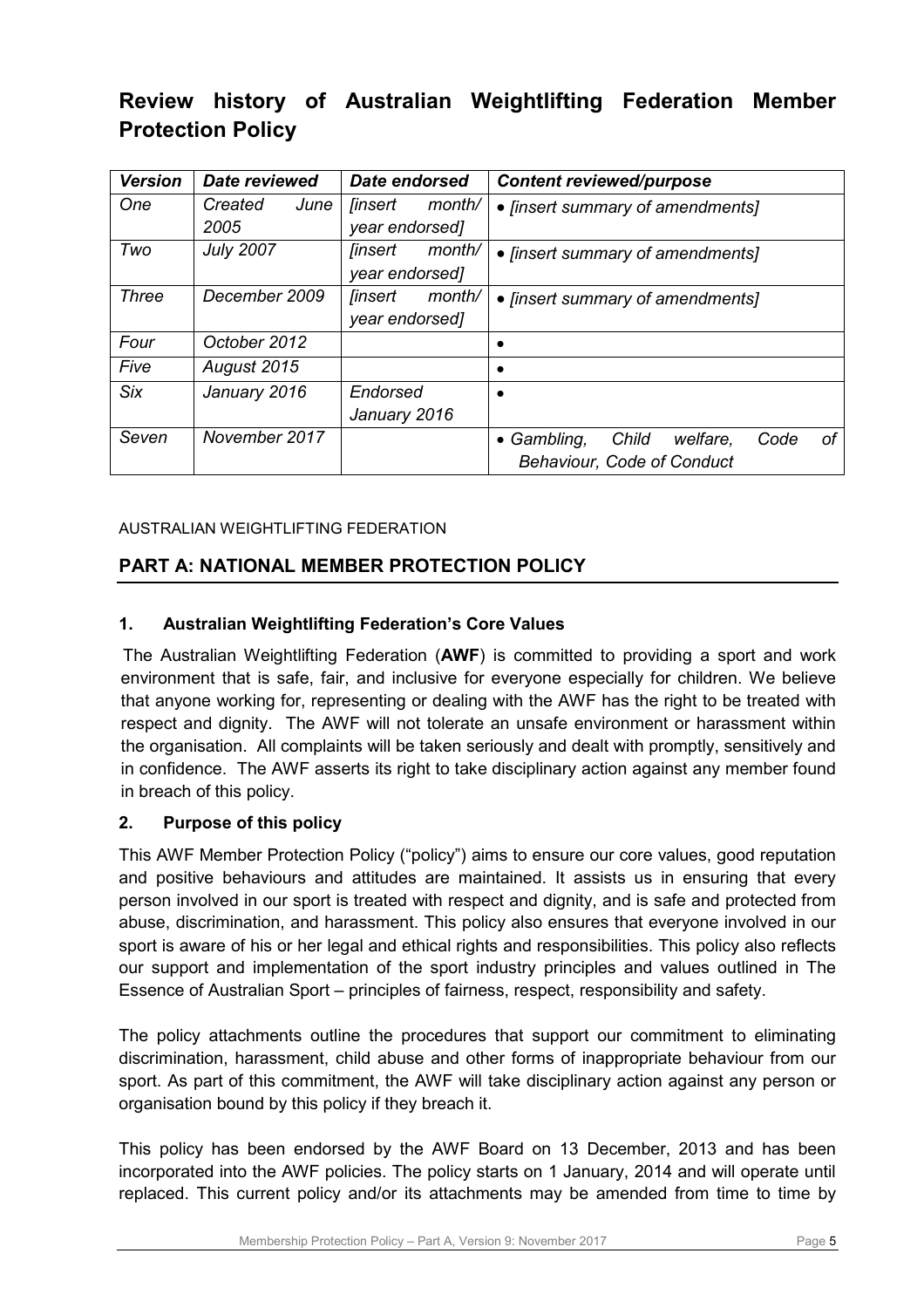resolution of the Board. Copies of this current policy and its attachments can be obtained from our website [www.awf.com.au](http://www.awf.com.au/) or from the AWF office.

This policy is supported by Member Protection Policies that have been adopted and implemented by our member associations and affiliated clubs.

For information on the rights, responsibilities and requirements for people involved in our sport at the state and club level, please refer to the Member Protection Policies of the relevant state association or club.

# **3. Who is bound by this policy?**

This policy applies to the following people operating at or representing the national level, whether they are in a paid or unpaid/voluntary capacity:

- 3.1 persons appointed or elected to national boards, committees and sub-committees;
- 3.2 employees of AWF;
- 3.3 members of the AWF Executive;
- 3.4 support personnel, including managers, physiotherapists, psychologists, masseurs, sport trainers, and others;
- 3.5 coaches and assistant coaches;
- 3.6 athletes;
- 3.7 referees and officials involved in the regulation of the sport;
- 3.8 members, including life members of AWF;
- 3.9 state member associations and the national body;
- 3.10 any other person or organisation that is a member of or affiliated to the AWF;
- 3.11 any other person to whom this policy may apply.
- 3.12 athletes, coaches, officials, and other personnel participating in events and activities including training camps, training sessions or courses held or sanctioned by the AWF.

It is also intended this policy will apply to:

- 3.13 member associations
- 3.14 affiliated clubs and associated organisations.

Any Member Association is required upon request to provide to AWF a copy of their current policy and documentation as to its approval by the relevant entity in accordance with its constitution.

This policy will continue to apply to a person even after they have stopped their association or employment with the AWF if disciplinary action against that person has begun.

## 4. **General Code of Behaviour**

We seek to provide a safe, fair and inclusive environment for everyone involved in our organisation and in our sport.

To achieve this, we require certain standards of behaviour by athletes, coaches, officials, administrators, parents/guardians (child participants) and spectators.

Our codes of behaviour are underpinned by the following core values.

• To act within the rules and spirit of our sport.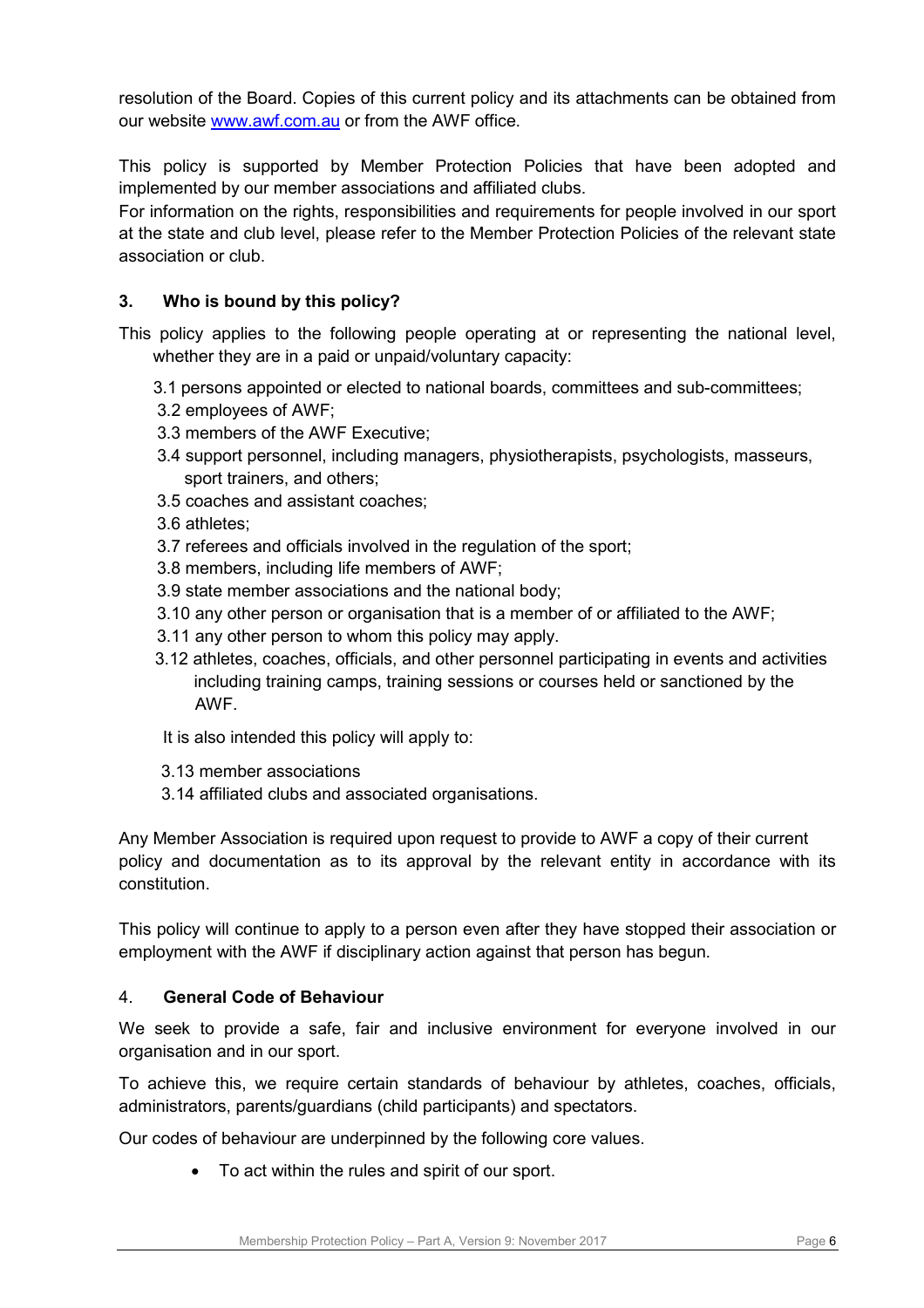- To display respect and courtesy towards everyone involved in our sport and prevent discrimination and harassment,
- To prioritise the safety and well-being of children and young people involved in our sport.
- To encourage and support opportunities for participation in all aspects of our sport.

The General code of behaviour and all Codes of Conduct are found at Part C of this policy.

# **5. Organisational Responsibilities**

The AWF, its state members and their affiliated clubs must:

- 5.1 Adopt, implement and comply with this policy;
- 5.2 Ensure that this policy is enforceable;
- 5.3 Publish, distribute and promote this policy and the consequences for any breaches of the policy;
- 5.4 Promote and model appropriate standards of behaviour at all times;
- 5.5 Deal with any breaches of or complaints made under this policy in an appropriate manner;
- 5.6 Apply this policy consistently without fear or favour;
- 5.7 Recognise and enforce any penalty imposed under this policy;
- 5.8 Ensure that a copy of this policy is available or accessible to the persons and associations to whom this policy applies;
- 5.9 Appoint or have access to appropriately trained people to receive and manage grievances and allegations of inappropriate behaviour; and
- 5.10 Monitor and review this policy at least annually.

# **6. Individual Responsibilities**

Individuals bound by this policy must:

- 6.1 make themselves aware of the contents of this policy
- 6.2 comply with all relevant provisions of the policy including all standards of behaviour, including codes of conduct, and the steps for making a grievance or reporting possible child abuse set out in this policy;
- 6.3 consent to the screening requirements set out in this policy, and any state/territory Working with Children Checks if the person holds or applies for a role that involves regular unsupervised contact with a child or young person under the age of 18 years or where otherwise required by law;
- 6.4 place the safety and welfare of children above other considerations;
- 6.5 be accountable for their behaviour;
- 6.6 comply with any decisions and/or disciplinary measures imposed under this policy.

# **7. Policy Statements**

### 7.1 **Child Protection**

The AWF is committed to the safety and well-being of all children and young people who participate in our sport or access our services. Every person and organisation bound by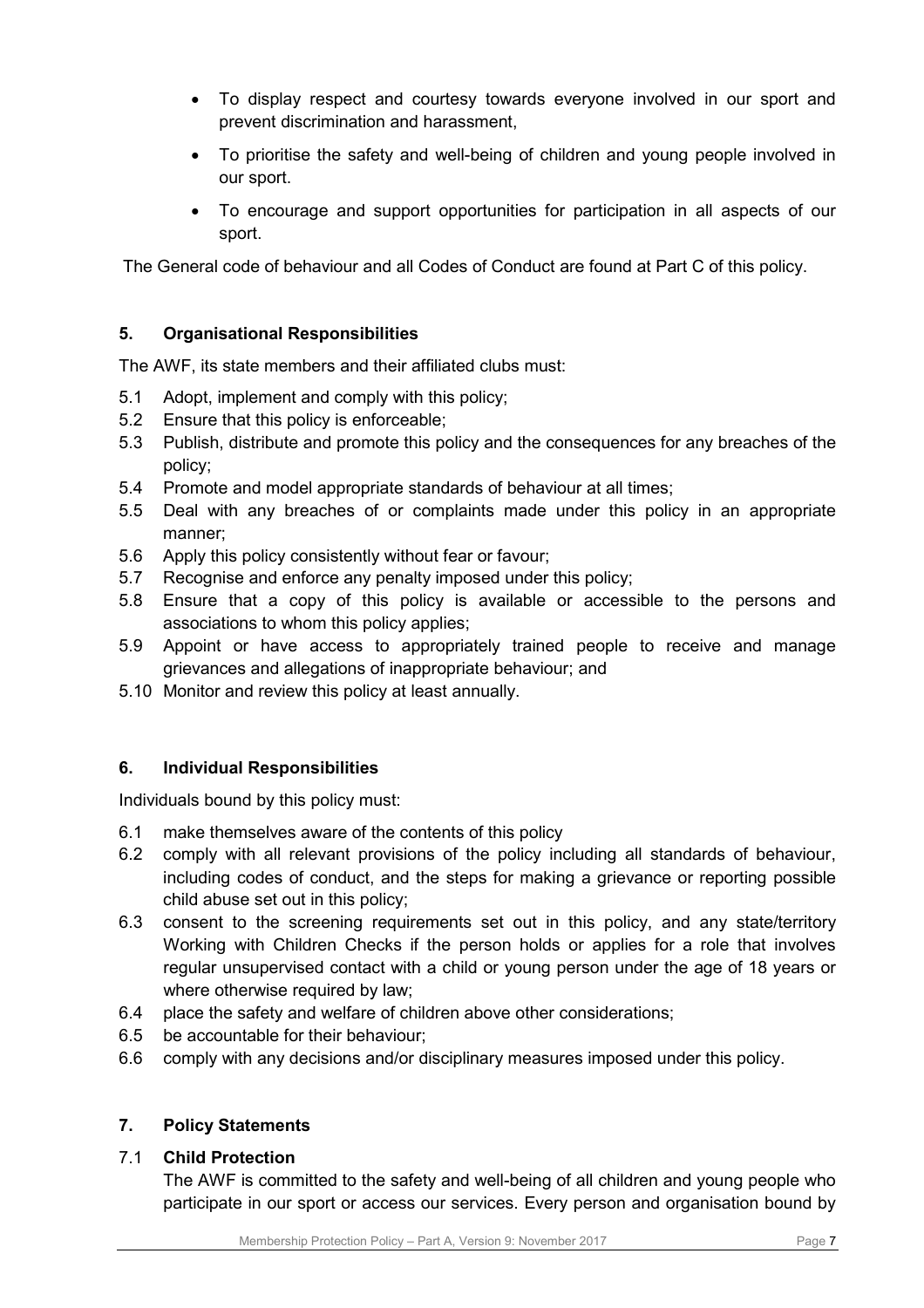this policy must always place the safety and welfare of children above all other considerations and will act at all times to ensure that a child-safe environment is maintained.

We acknowledge the valuable contribution made by our staff, members and volunteers. We encourage their active participation in providing a safe, fair, and inclusive environment for all our participants. Our Child Welfare Policy is attached at Part A.

# **7.1.1: Identify and analyse risk of harm**

We will develop and implement a risk management strategy, including a review of existing child protection practices, to determine how child-safe and child-friendly the organisation is and to determine what additional steps are required to minimise and prevent risk of harm to children because of the action of an employee, volunteer or another person.

# **7.1.2: Develop behaviour**

We will ensure the development, promotion, and reevaluation of codes of behaviour that specifies standard of conduct and care when dealing and interacting with children, particularly those in our sport and under our care. We will also implement a code of behaviour to promote appropriate behaviour between children.

These codes will clearly describe professional boundaries, ethical behaviour and unacceptable behaviour. (See Part C of this policy.)

# **7.1.3: Choose suitable employees and volunteers**

We will takes all reasonable steps to ensure that our organisation engages the most suitable and appropriate people to work with children, especially those in position that involve regular unsupervised contact with children. This will include a range of screening measures.

We will ensure that Working with Children Checks are conducted for all employees and volunteers who work with children, where an assessment is required by law.

If a criminal history report is obtained as part of their screening process, we will handle this information confidentially and in accordance with the relevant legal requirements. (See Part B of this policy.)

# **7.1.4: Support, train, supervise and enhance performance**

We will ensure that all our employees and volunteers who work with children or their personal information and/or records have ongoing supervision, support and training. Our goal is to develop their skills and capacity and to promote the maintenance of a child-safe environment in our sport.

# **7.1.5: Empower and Promote the Participation of Children**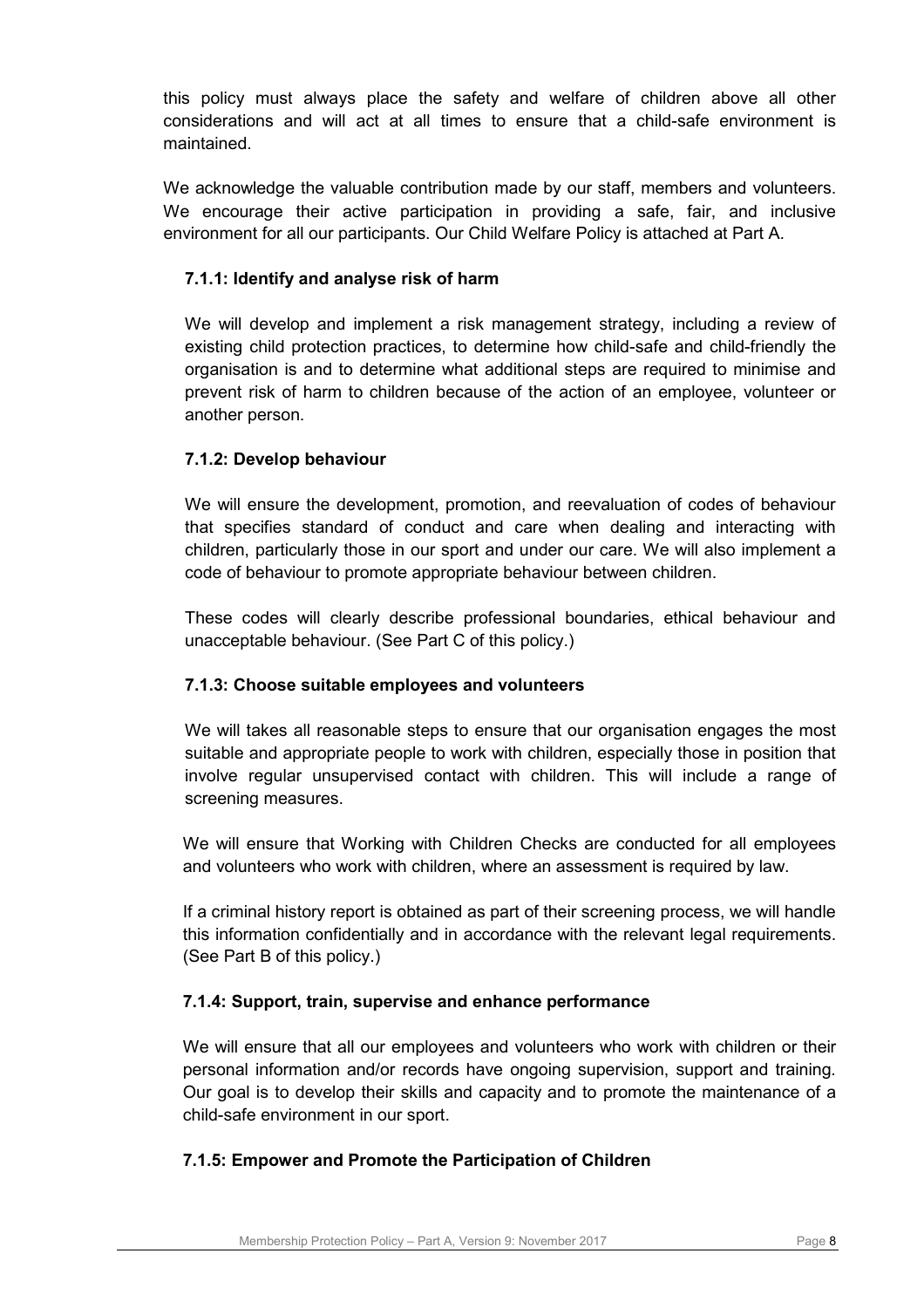We will encourage children and young people to be involved in developing and maintaining a child-safe environment for our sport.

# **7.1.6: Report and respond appropriately to suspected abuse and neglect**

We will ensure that all our employees and volunteers are able to identify and respond appropriately to children at risk of harm. We will ensure that all our employees and volunteers aware of their responsibilities under respective state laws to make a report if they have suspicion on reasonable grounds that a child has been or is being abused or neglected. (See Part B and Part D of this policy.)

Further, if any person believes that another person or organisation bound by this policy is acting inappropriately towards a child or is in breach of this policy, he or she may make a complaint to us. Please refer to the AWF *Grievance, Discipline, Appeals By-Law* found at [www.awf.com.au.](http://www.awf.com.au/)

# **7.2 Taking Images of Children**

There is a risk that images of children can be used inappropriately or illegally. AWF requires that individuals and associations, wherever possible, obtain permission from a child's parent/guardian before taking an image of a child that is not their own. They should also make sure that the parent/guardian knows the way the image will be used.

We also require the privacy of others to be respected and disallow the use of camera phones, videos and cameras inside changing areas, showers and toilets which we control or are used in connection with our sport.

If the AWF uses an image of a child it will avoid naming or identifying the child or it will, wherever possible, avoid using both the first name and surname. We will not display personal information such as residential address, email address or telephone numbers without gaining consent from the parent/guardian. We will not display information about hobbies, interests, school, etc as this information can be used as grooming tools by pedophiles or other persons.

We will only use appropriate images of a child, relevant to our sport and ensure that the child is suitably clothed in a manner that promotes the sport, displays its successes, etc. Where possible we will seek permission from parents/guardians before using the images. We require our members, member associations and clubs to do likewise.

# **7.3 Anti-discrimination and harassment**

The AWF is committed to providing an environment where people are treated fairly and equitably and that is, as far as practicable, free from all forms of discrimination and harassment.

We recognise that people may not be able to enjoy themselves, perform to their best, or be effective or fully productive if they are being treated unfairly, discriminated against or harassed.

# **7.3.1 Discrimination**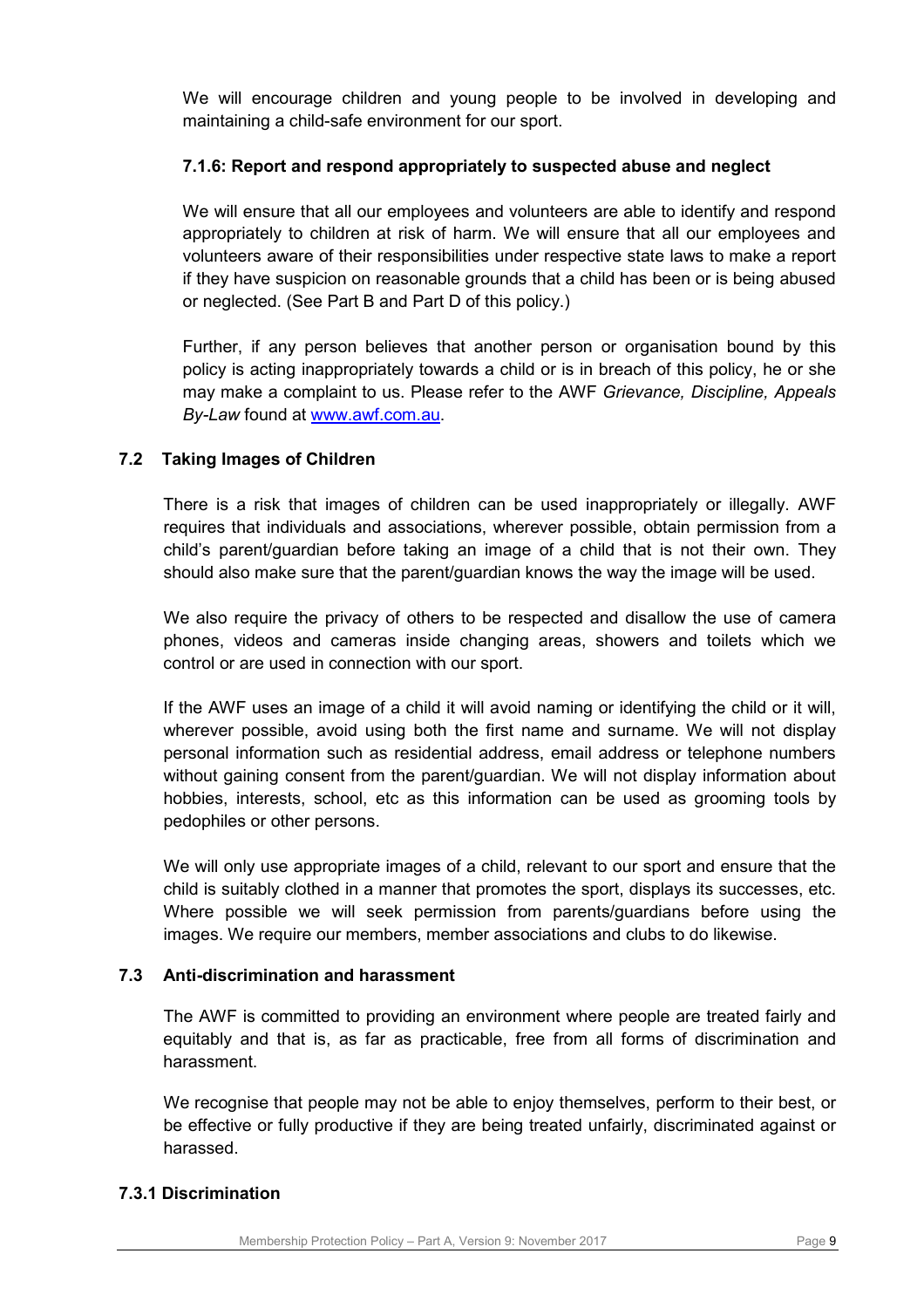Unlawful discrimination involves the less favourable treatment of a person on the basis of one or more of the personal characteristics protected by state or federal anti-discrimination laws.

The personal characteristics protected by anti-discrimination laws include attributes such as race, age, disability, gender and race. The full list of protected personal characteristics is in the "Definitions" set out in the Dictionary of Terms.

Discrimination can be either direct or indirect.

- **Direct** discrimination occurs if a person treats, or proposes to treat, a person with a protected personal characteristic unfavourably because of that personal characteristic.
- **Indirect** discrimination occurs if a person imposes, or proposes to impose, a requirement, condition or practice that will disadvantage a person with a protected personal characteristic and that requirement, condition or practice is not reasonable.

For the purposes of determining discrimination, the offender's awareness and motive are irrelevant.

# **7.3.2 Harassment**

Harassment is any unwelcome conduct, verbal or physical, that intimidates, offends or humiliates another person and which happens because a person has a certain personal characteristic protected by State or Federal anti-discrimination legislation.

The offensive behaviour does not have to take place a number of times, a single incident can constitute harassment.

Sexual harassment is one type of harassment. Sexual harassment is unwelcome conduct, remarks or innuendo of a sexual nature. It covers a wide range of behaviours and can be verbal, written, visual or physical. Sexual harassment is not limited to members of the opposite sex.

# **7.3.3 Prohibition against discrimination and harassment**

We prohibit all forms of harassment, discrimination and bullying based on personal characteristics listed in the Dictionary (see clause 11). Discrimination and harassment are extremely distressing, offensive, humiliating and/or threatening and create an uncomfortable and unpleasant environment. In most circumstances discrimination and harassment are against the law.

Descriptions of some of the types of behaviour which could be regarded as harassment or discrimination are provided in the Dictionary at clause 11.

Any person who feels they are being, or have been, harassed or discriminated against by another person or organisation bound by this policy, is encouraged to raise their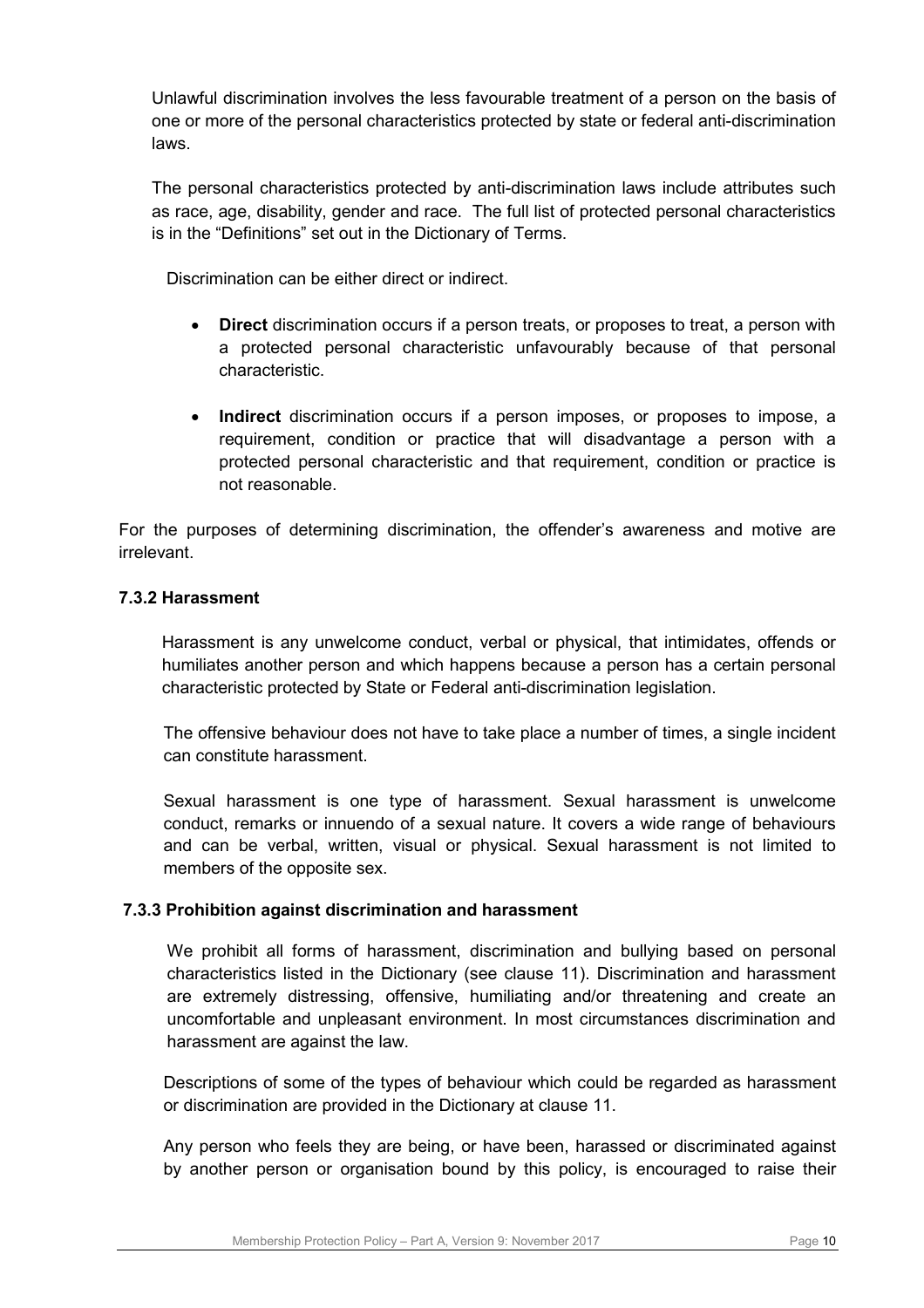concerns with us. A person may make an internal grievance, and in some circumstances, they may also be able to make a complaint to an external organisation.

Refer to our grievance procedure outlined in the AWF *Grievance, Discipline, Appeals By-Law* found at [www.awf.com.au.](http://www.awf.com.au/) This will explain what to do about the behaviour and how the AWF will deal with the problem.

# **7.4 Intimate Relationships**

The AWF understands that consensual intimate relationships (including, but not limited to sexual relationships) between coaches or officials and adult athletes may take place legally. However, this policy will help ensure that the expectations of coaches or officials are clear and, to ensure that if an intimate relationship does exist or develop between a coach or official and an adult athlete, that relationship will be managed in an appropriate manner.

Coaches and officials are required to conduct themselves in a professional and appropriate manner in all interactions with athletes. In particular, they must ensure that they treat athletes in a respectful and fair manner, and that they do not engage in sexual harassment, bullying, favoritism or exploitation.

The AWF take the position that consensual intimate relationships between coaches or officials and the adult athletes they coach should be avoided as they can have harmful effects on the athlete involved, on other athletes and coaches and on the sport's public image. These relationships can also be perceived to be exploitative due to the differences in authority, power, maturity, status, influence and dependence between the coach or official and the athlete.

We recommend that if an athlete attempts to initiate an intimate relationship with a coach or official, the coach or official should discourage the athlete's approach and explain to the athlete why such a relationship is not appropriate.

If a consensual intimate relationship does exist or develop between an adult athlete and a coach or official, the coach or official is expected to ensure that the relationship is appropriate and that it does not compromise impartiality, professional standards or the relationship of trust the coach or official has with the athlete and/or other athletes.

In assessing the appropriateness of an intimate relationship between a coach or official and an adult athlete, relevant factors include, but are not limited to:

- the relative age and social maturity of the athlete;
- any potential vulnerability of the athlete;
- any financial and/or emotional dependence of the athlete on the coach or official;
- the ability of the coach or official to influence the progress, outcomes or progression of the athlete's performance and/or career;
- the extent of power imbalance between the athlete and coach or official; and
- the likelihood of the relationship having an adverse impact on the athlete and/or other athletes.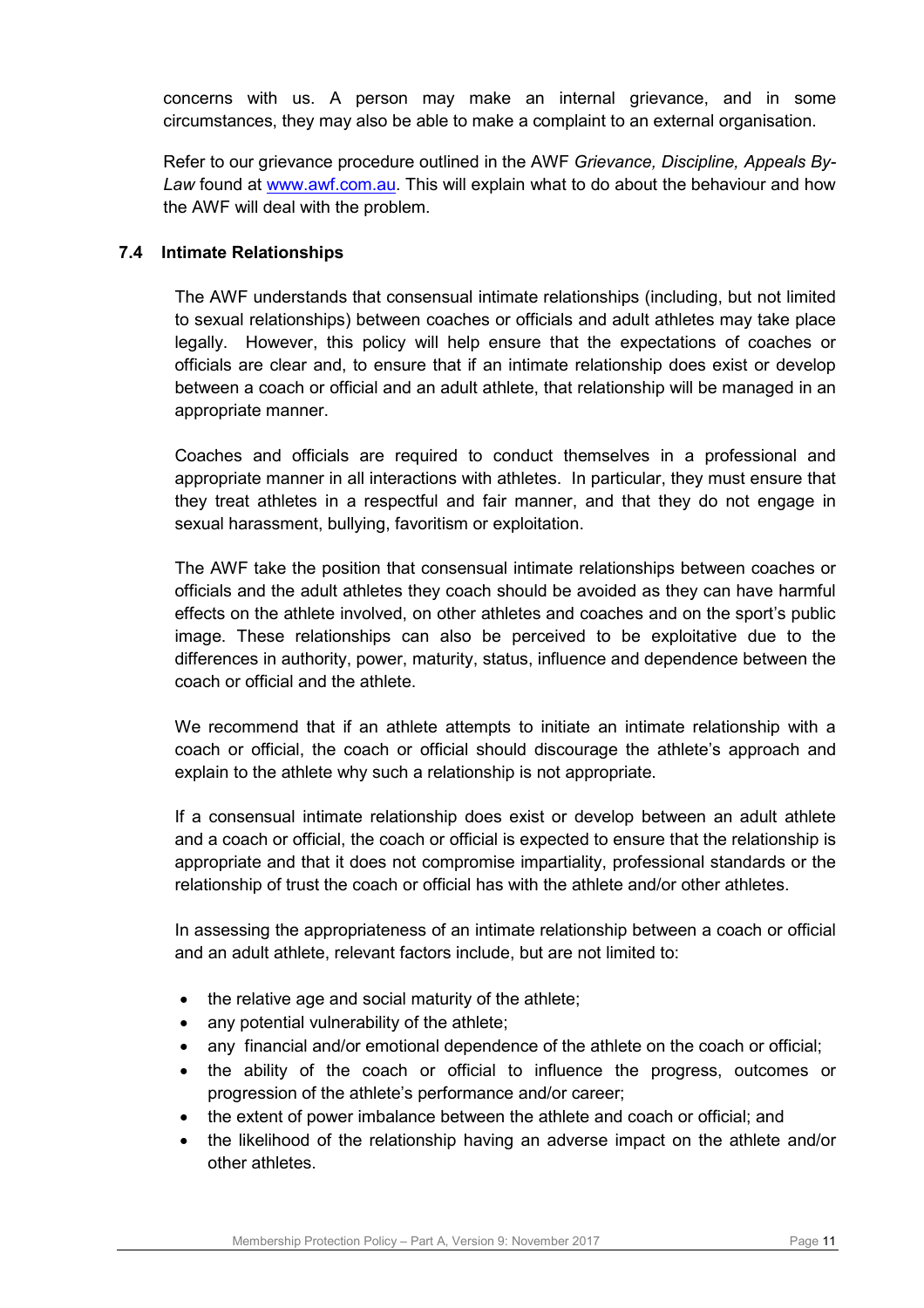It will often be difficult for a coach or official involved in an intimate relationship with an adult athlete to make an objective assessment of its appropriateness and accordingly they are encouraged to seek advice from the Member Protection Information Officer, or complaints officer [or other designated person] to ensure that they have not involved themselves in inappropriate or unprofessional conduct.

If it is determined that an intimate relationship between a coach or official and an adult athlete is inappropriate or unprofessional we may take disciplinary action against the coach or official up to and including dismissal. Action may also be taken to stop the coaching relationship with the athlete. This could include a transfer, a request for resignation or dismissal from coaching duties.

If a coach, official or athlete believes they are being, or have been, harassed they are encouraged to seek information and support from the Member Protection Information Officer, or complaints officer [or other designated person]. Our grievance and complaints procedure is outlined in the AWF *Grievance, Discipline, Appeals By-Law* found at [www.awf.com.au.](http://www.awf.com.au/)

# **7.5 Pregnancy**

The AWF is committed to providing an inclusive sporting environment for pregnant women involved in its activities. We expect everyone bound by this policy to treat pregnant women with dignity and respect and to remove any unreasonable barriers to participation in our sport that disadvantage them. We will not tolerate any unlawful discrimination or harassment against pregnant women.

The AWF will take reasonable care to ensure the safety, health and well-being of pregnant women and their unborn children. We will advise pregnant women that there may be risks involved, and encourage them to obtain medical advice about those risks. Pregnant women should be aware that their own health and wellbeing, and that of their unborn children, are of utmost importance in their decision making about the extent and manner in which they participate in our sport.

While many sporting activities are safe for pregnant women to participate in, there may be particular risks that apply to some women during pregnancy. Those risks will depend on the nature of the particular sporting activity and the particular pregnant woman's circumstances.

We encourage all pregnant women to consult with their medical advisers, make themselves aware of the facts about pregnancy in sport, and ensure that they make informed decisions about participation in particular sporting activities.

We will only require pregnant women to sign a disclaimer if we require other participants to sign one in similar circumstances. We will not require women to undertake a pregnancy test.

If a pregnant woman believes she is being, or has been, harassed or discriminated against by another person or organisation bound by this Policy, she may make a grievance. Refer to AWF *Grievance, Discipline, Appeals By-Law* found at [www.awf.com.au.](http://www.awf.com.au/)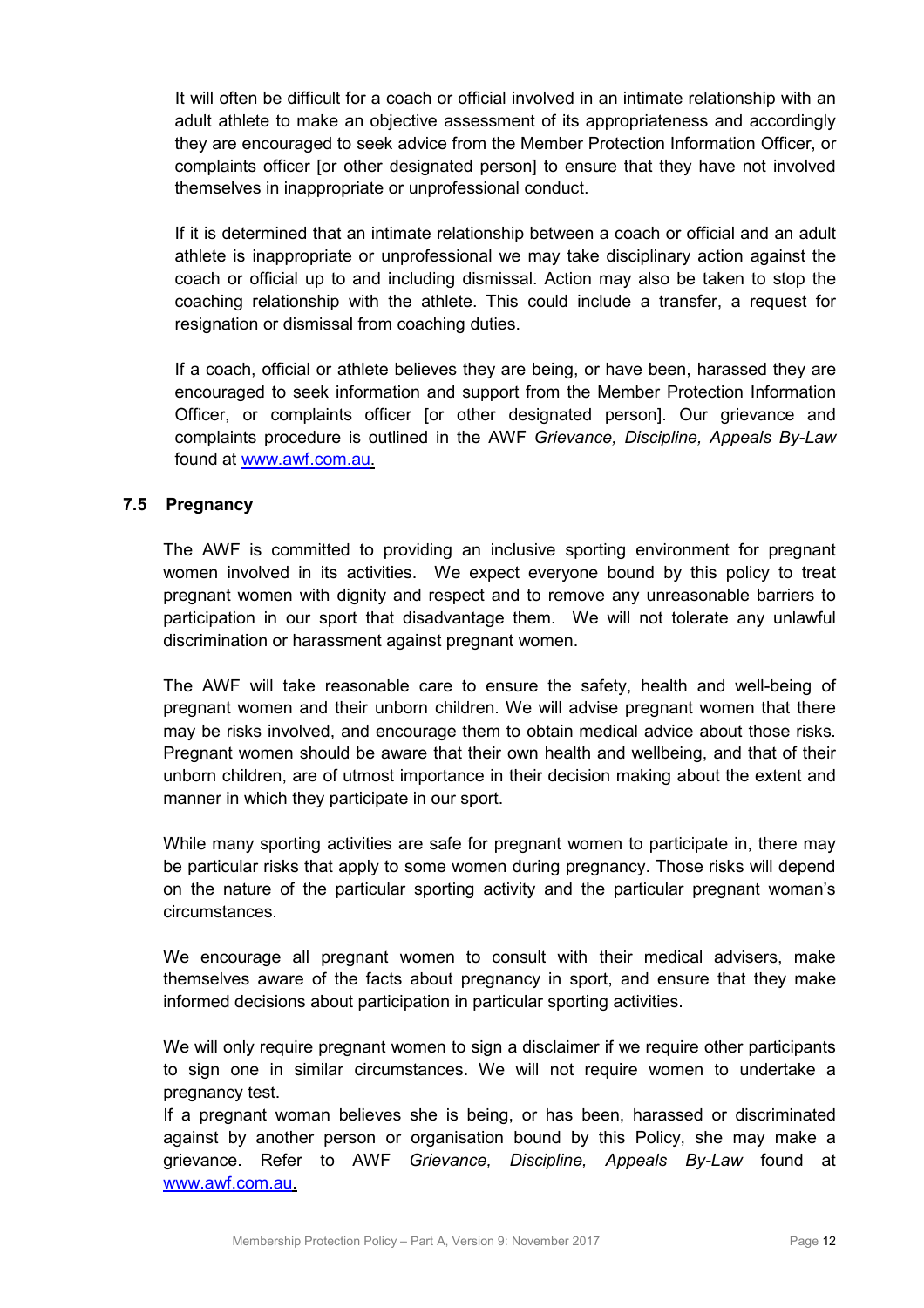# **7.6 Gender Identity**

Gender identity means the gender-related identity, appearance or mannerisms or other gender-related characteristics of a person. This includes the way people express or present their gender and recognises that a person's gender identity may be unique to each person. Some terms used to describe a person's gender identity include trans, transgender and gender diverse.

## **7.6.1 Gender identity discrimination and harassment**

The AWF is committed to providing an inclusive sporting environment where all people, regardless of gender identity, are entitles to be treated fairly and with dignity and respect at all times, and can be actively involved in its activities are able to contribute and participate. The AWF expects everyone who is bound by this policy to treat all people fairly and with dignity and respect. We will not tolerate any unlawful discrimination or harassment of a person because of their gender identity. This includes discrimination or harassment of a person who is transgender or transsexual, who is assumed to be transgender or transsexual or has an association with someone who has or is assumed to be transgender or transsexual.

Federal, state and territory anti-discrimination laws provide protection from discrimination against people on the basis of their gender identity. (See definition in Dictionary of terms).

We expect all people bound by this policy to act with sensitivity when a person is undergoing gender transition/affirmation. Descriptions of some of the types of behaviour which could be regarded as transgender or transsexual discrimination or harassment are provided in the Dictionary at clause 11.

If any person feels they are being harassed or discriminated against by another person or organisation bound by this policy because of their gender identity, please refer to our grievance and complaints procedure at AWF *Grievance, Discipline, Appeals By-Law* found at [www.awf.com.au.](http://www.awf.com.au/)

### **7.6.2 Participation in sport**

The AWF recognises that excluding people from participating in sporting events and activities because of their gender identity may have significant implications for their health, wellbeing and involvement in community life. We are committed to supporting participation in our sport on the basis of the gender with which a person identifies.

The AWF also recognises there is debate over whether a male to female transgender person obtains any physical advantage over other female participants. This debate is reflected in the divergent discrimination laws across the country. If issues of performance advantage arise, the AWF will seek advice on the application of those laws in the particular circumstances.

The AWF is aware that the International Olympic Committee (IOC) has established criteria for selection and participation in the Olympic Games. Where a transgender or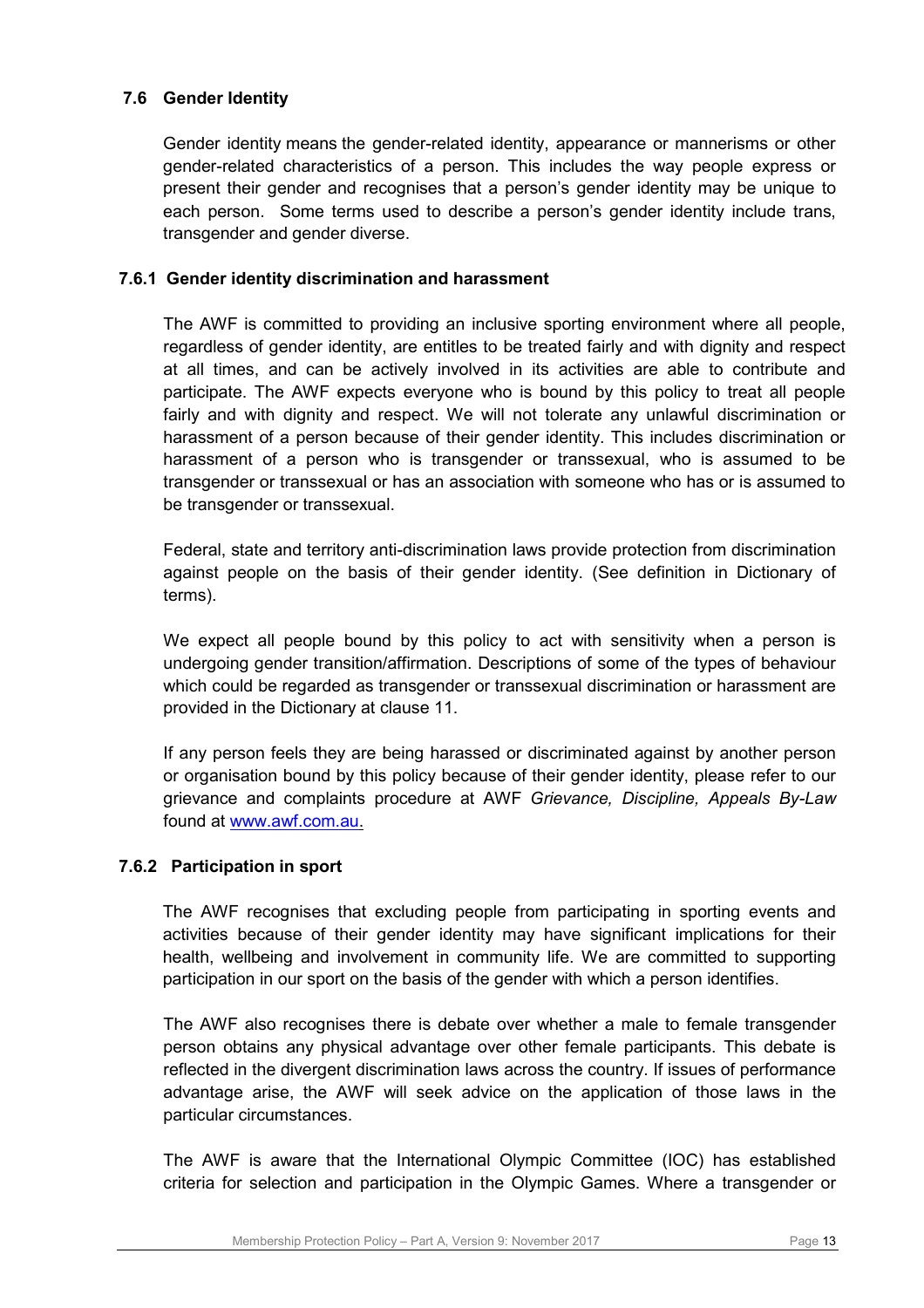transsexual person intends competing at an elite level, we will encourage them to obtain advice about the IOC's criteria which may differ from the position taken by the AWF.

The AWF notes that drug testing procedures and prohibitions also apply to people who identify as transgender. A person receiving treatment involving a Prohibited Substance or Method, as described on the World Anti-Doping Agency's Prohibited List, should apply for a standard Therapeutic Use Exemption.

# **7.6.3 Intersex status**

Federal anti-discrimination law, and some state and territory anti-discrimination laws, provide protection from discrimination against a person on the basis of their intersex status. (See Dictionary of terms).

The AWF is committed to providing a safe, fair and inclusive sporting environment where all people can contribute and participate. We will not tolerate any unlawful discrimination or harassment of a person because of their intersex status.

# **7.7 Responsible service and consumption of alcohol**

The AWF Alcohol Policy regarding alcohol consumption when selected as a member of an AWF team is found at [www.awf.com.au](http://www.awf.com.au/)*.*

The AWF is committed to conducting sporting and social events in a manner that promotes the responsible service and consumption of alcohol. The AWF recommends that State Associations and their member Clubs adhere to strict guidelines regarding the responsible consumption of alcohol.

In generally, our policy is that;

- alcohol should not be available nor be consumed at a sporting event involving children and young people under the age of 18;
- alcohol-free social events be provided for young people and families;
- responsible service and consumption of alcohol should apply to any alcohol to be consumed after the competition has concluded;
- food and low-alcohol drinks always be available at events we hold or endorse;
- a staff member or board or committee member is present at events we hold or endorse to ensure appropriate practices in respect of consumption of alcohol are followed.
- safe transport options be promoted as part of any event we hold or endorse where alcohol is served.

Guidance can be obtained from the "Alcohol Management Policy" available at [www.goodsports.com.au/goodsports/pages/sample-policies.html.](http://www.goodsports.com.au/goodsports/pages/sample-policies.html) Guidance on developing an Alcohol Policy is available at [www.playbytherules.net.au/resources/club-toolkit](http://www.playbytherules.net.au/resources/club-toolkit)

# **7.8 Smoke-free environment**

The AWF is committed to providing a safe and healthy environment at all sporting and social events that we hold or endorse.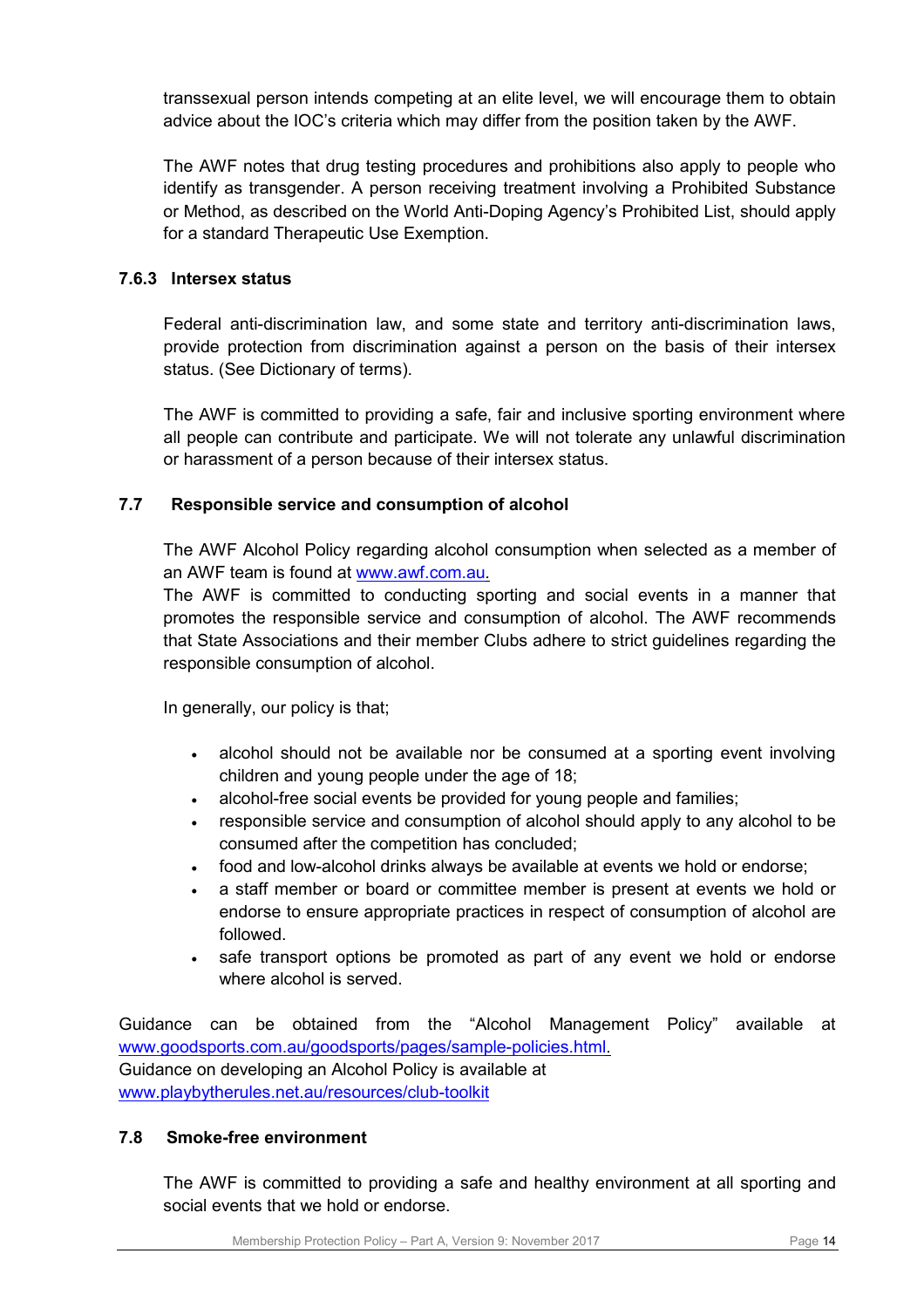The following policies should be applied to sporting and social events:

- No smoking shall occur at or near any sporting event or competition involving persons under the age of 18. This policy shall apply to coaches, athletes, trainers, officials and volunteers;
- Social events shall be smoke free, with smoking permitted at designated outdoor smoking areas;
- Coaches, officials, trainers, volunteers and athletes will refrain from smoking while they are involved in an official capacity in our sport on and off the field of play.

# **7.9 Bullying**

 The AWF is committed to providing an environment that is free from bullying. We understand that bullying has the potential to result in significant negative consequences for an individual's health and wellbeing, and we regard bullying in all forms as unacceptable in our sport.

Bullying is characterised by repeated, unreasonable behaviour directed at a person, or group of persons, that creates a risk to health and safety. Bullying behaviour is that which a reasonable person in the circumstances would expect to victimise, humiliate, undermine, threaten, degrade, offend or intimidate a person. Bullying behaviour can include actions of an individual or a group.

Whilst generally characterised by repeated behaviours, one-off instances can amount to bullying.

The following types of behaviour, where repeated or occurring as part of a pattern of behaviour,

would be considered bullying:

- verbal abuse including shouting, swearing, teasing, making belittling remarks or persistent unjustified criticism;
- excluding or isolating a group or person;
- spreading malicious rumours; or
- psychological harassment such as intimidation.

Bullying includes cyber-bulling which occurs through the use of technology. New technologies and communication tools, such as smart phones and social networking websites, have greatly increased the potential for people to be bullied though unwanted and inappropriate comments.

The AWF will not tolerate abusive, discriminatory, intimidating or offensive statements being made online. Frustration at a referee or official, teammate, coach or sporting body should never be communicated on social networking websites. These issues should instead be addressed – in a written or verbal statement or a grievance – to the relevant controlling club, association or state or AWF.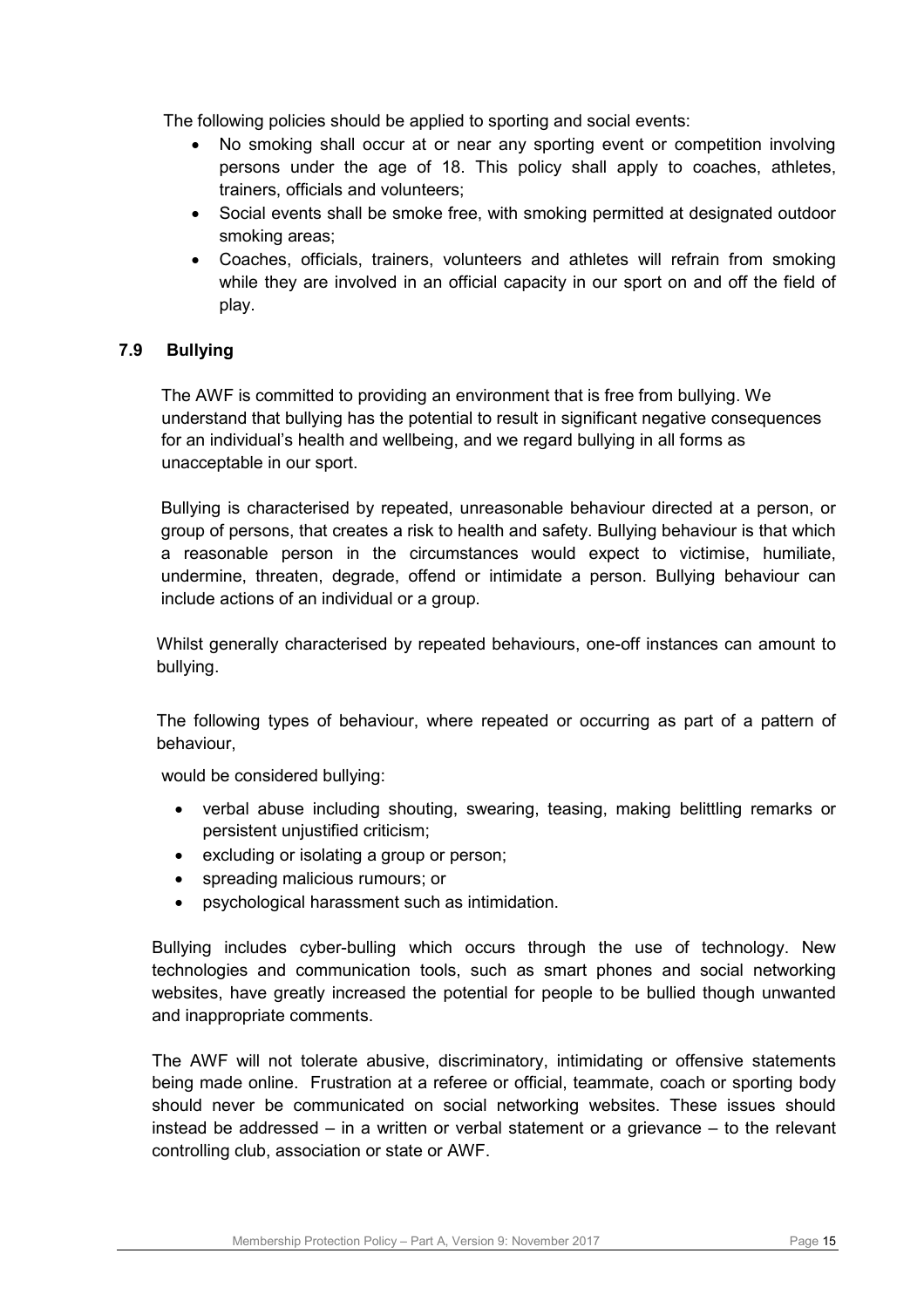If any person believes they are being, or have been, bullied by another person or organisation bound by this policy, he or she may make a grievance. Refer to AWF *Grievance, Discipline, Appeals By-Law* found at [www.awf.com.au.](http://www.awf.com.au/)

# **7.10 Social Networking**

The AWF has a Social Media Policy which can be found at [www.awf.com.au](http://www.awf.com.au/)*.*

The AWF acknowledges enormous value of social networking to promote our sport and celebrate the achievements and success of the people involved in our sport.

Social networking refers to any interactive website or technology that enables people to communicate and/or share content via the internet. This includes all social networking websites.

We expect all people bound by the policy to conduct themselves appropriately when using social networking sites to share information related to our sport.

# **7.11 Other relevant policies**

.

Other AWF relevant policies can be found at [www.awf.com.au.](http://www.awf.com.au/) Some of the policies which contribute to the welfare of all those involved in our activities include

- *AWF Constitution*
- *Anti-doping Policy*

### **8. Grievance Procedures**

### 8.1 **Handling Grievances**

The AWF aims to provide a simple, confidential and trustworthy procedure for resolving grievances based on the principles of procedural fairness and natural justice. For clarification, giving notification of a "grievance" to the relevant AWF official for example the AWF CEO, is the first step in the grievance process. Once the grievance has been formalised by way of AWF CEO obtaining enough information to proceed, the "grievance" then becomes a "complaint".

All grievances relating to the AWF are dealt with under the *Grievance, Discipline, Appeals By-Law* found at [www.awf.com.au](http://www.awf.com.au/)*.*

### 8.2 **Improper Grievances & Victimisation**

The AWF aims to ensure our grievances procedure has integrity and is free of unfair repercussions or victimization against any person making a grievances or supporting another person's grievance.

All grievances relating to improper grievances and victimisation are dealt with under the *Grievance, Discipline, Appeals By-Law* found at [www.awf.com.au](http://www.awf.com.au/)*.*

### 8.3 **Mediation**

Mediation is an option in the grievance process and information about this process can be found in the *Grievance, Discipline, Appeals By-Law* at [www.awf.com.au.](http://www.awf.com.au/)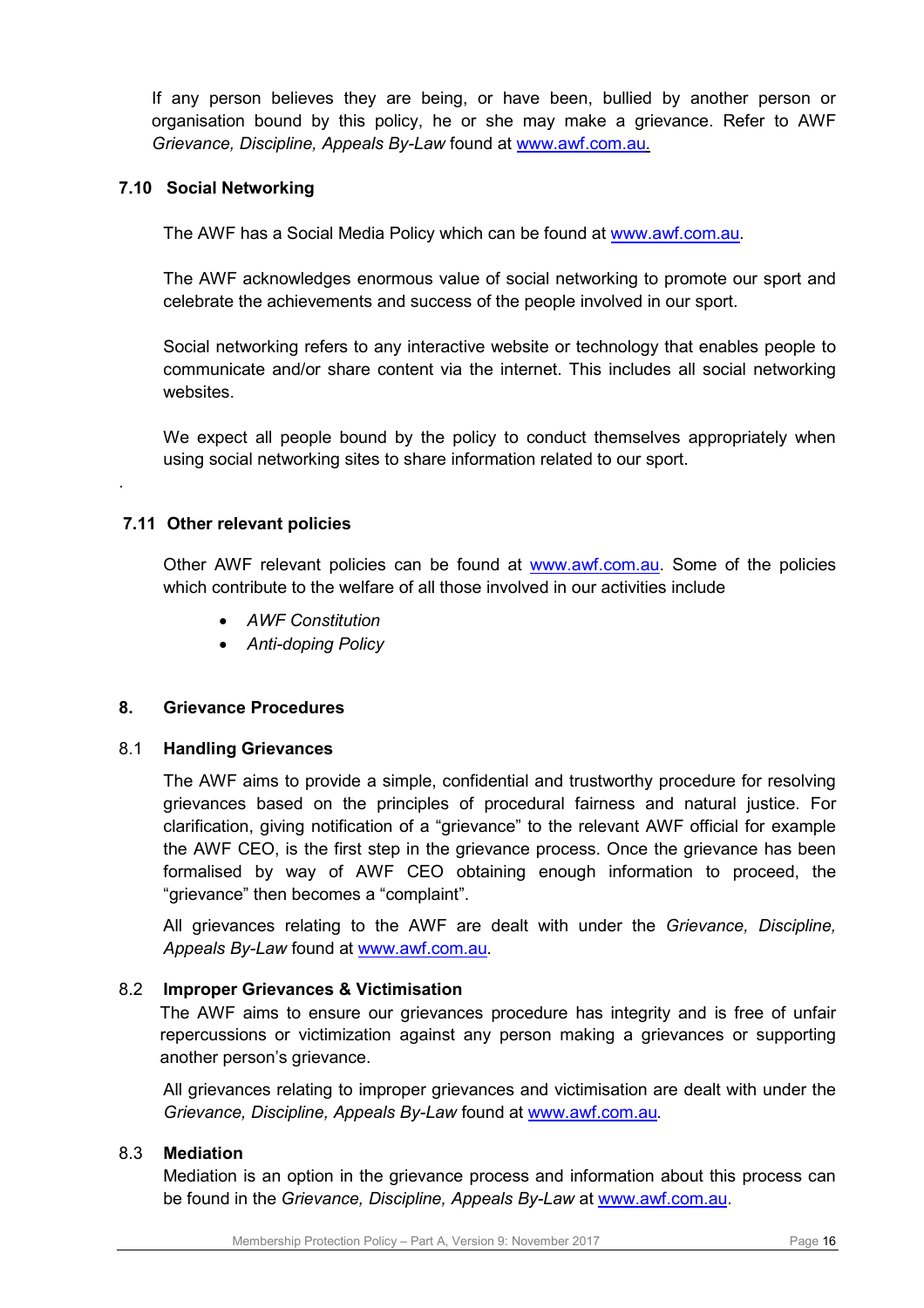# 8.4 **Tribunals**

Information about the Tribunal process can be found in the *Grievance, Discipline, Appeals By-Law* at [www.awf.com.au.](http://www.awf.com.au/)

# **9. What is a Breach of this policy?**

It is a breach of this policy for any person or organisation bound by this policy to do anything contrary to this policy including but not limited to:

9.1 breaching the Code of Conduct, the Role-Specific Codes of Conduct, or the General Code of Behaviour;

9.2 bringing the sport and/or the AWF into disrepute, or acting in a manner likely to bring the sport and/or or AWF into disrepute;

9.3 failing to follow the AWF policies and procedures for the protection, safety and well-being of children;

9.4 discriminating against, harassing or bullying (including cyber bullying) any person;

9.5 victimising another person for making or supporting a grievance;

9.6 engaging in an inappropriate intimate relationship with a person that he or she supervises, or has influence, authority or power over;

9.7 disclosing to any unauthorised person or organisation any AWF information that is of a private, confidential r privileged nature;

9.8 verbally or physically assaulting another person, intimidating another person or creating a hostile environment within the sport;

9.9 making a grievance they knew to be untrue, vexatious, malicious or improper;

9.10 failing to comply with a penalty imposed after a finding that the individual or organisation has breach this policy;

9.11 failed to comply with a direction given to the individual or organisation as part of a disciplinary process.

### **10. Disciplinary measures**

The AWF disciplinary measures are outlined in the *Grievance, Discipline, Appeals By-Law* found at [www.awf.com.au.](http://www.awf.com.au/)

### **11. Dictionary**

This Dictionary sets out the meaning of words used in this policy and its attachments without limiting the ordinary and natural meaning of the words. State/Territory specific definitions and more detail on some of the words in this dictionary can be sourced from the relevant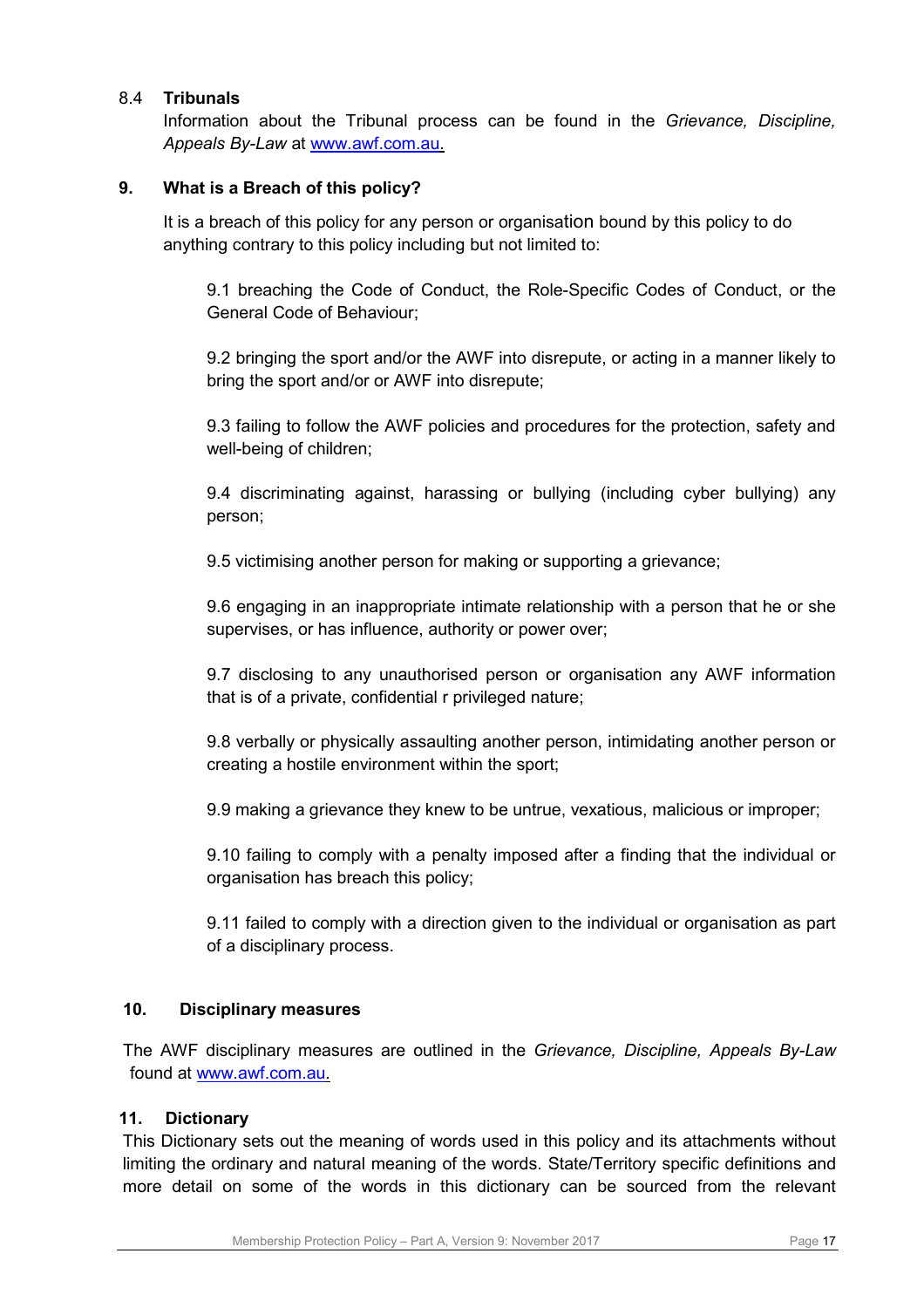State/Territory child protection commissions or equal opportunity and anti-discrimination commissions.

**Abuse** is a form of harassment and includes physical abuse, emotional abuse, sexual abuse, neglect, and abuse of power. Examples of abusive behaviour include bullying, humiliation, verbal abuse and insults.

**Affiliated club** means group of individuals, incorporated or unincorporated association, corporation or trust which exists to participate in the training, competition, officiating, or administration of the sport of weightlifting under the rules of the International Weightlifting Federation.

**Child** means a person who is under the age of 18 years.

**Child abuse** involves conduct which puts a child at risk of harm and may include:

- **physical abuse** by hurting a child or a child's development (e.g. hitting, shaking or other physical harm; giving a child alcohol or drugs; or training that exceeds the child's development or maturity).
- **sexual abuse** by adults or other children, where a child is encouraged or forced to watch or engage in sexual activity or where a child is subject to any other inappropriate conduct of a sexual nature (e.g. sexual intercourse, masturbation, oral sex, pornography including child pornography or inappropriate touching or conversations).
- **emotional abuse** by ill-treating a child (e.g. humiliation, taunting, sarcasm, yelling, negative criticism, name calling, ignoring or placing unrealistic expectations on a child).
- **neglect** (e.g. failing to give food, water, shelter or clothing or to protect a child from danger or foreseeable risk of harm or injury).

**Complaint** means a formalised grievance made under Part E of this policy.

**Complainant** means the person making a grievance.

**Complaints manager** means the person appointed under this policy to handle a grievance.

**Discrimination** occurs when someone is treated unfairly or less favourably than another person in the same or similar circumstances because of a particular characteristic. This is known as direct discrimination. Indirect discrimination occurs when a rule, policy, or practice disadvantages one group of people in comparison with others, even though it appears to treat all people the same.

In Australia it is against the law to discriminate against someone because of their:

- age;
- disability;
- family/carer responsibilities;
- gender identity/transgender status;
- homosexuality and sexual orientation;
- irrelevant medical record;
- irrelevant criminal record:
- political belief/activity;
- pregnancy and breastfeeding;
- race;
- religious belief/activity;
- sex or gender;
- social origin;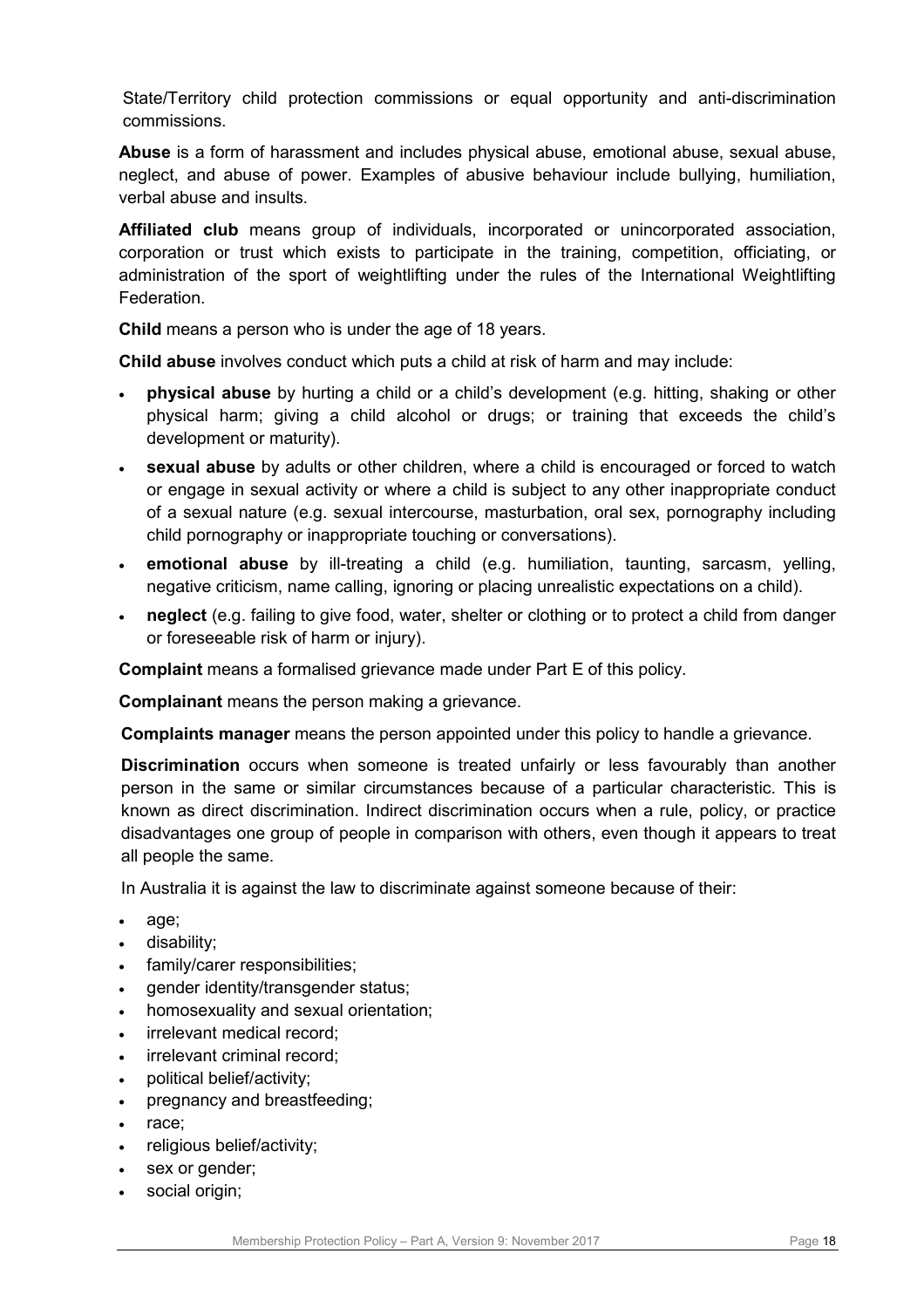• trade union membership/activity.

Some states and territories include additional protected characteristics such as physical features or association with a person with one or more of the characteristics listed above.

**Examples of discrimination** are available on the Play by the Rules website:

[www.playbytherules.net.au/legal-stuff/discrimination](http://www.playbytherules.net.au/legal-stuff/discrimination)

Some exceptions to state and federal anti-discrimination law apply. Examples include:

- holding a competitive sporting activity for females only who are 12 years of age or over where strength, stamina or physique is relevant or
- not selecting a participant if the person's disability means he or she is not reasonably capable of performing the actions reasonably required for that sporting activity.

**Grievance** means a matter of concern given to the AWF CEO or relevant person such as an MPIO to be dealt with accordingly.

**Harassment** is any type of behaviour that the other person does not want and is likely to make the person feel intimidated, insulted, or humiliated. Unlawful harassment can target a person because of their race, sex, pregnancy, marital status, sexual orientation or some other personal characteristic protected by law (see the list under discrimination).

Public acts of racial hatred which are reasonably likely to offend, insult, humiliate or intimidate are also prohibited. This applies to spectators, participants or any other person who engages in such an act in public. Some states and territories also prohibit public acts that vilify on other grounds such as homosexuality, gender identity, HIV/AIDS, religion and disability (see "Vilification").

**Mediator** means an impartial person appointed to help those people involved in a grievance to talk through the issues and resolve the matter on mutually agreeable terms.

**Member** means an affiliated person, club, or state and territory association.

**Member Protection Information Officer (MPIO)** means a person trained to be the first point of contact for a person reporting a grievance under, or a breach of, this policy. The MPIO provides impartial and confidential support to the person making the grievance.

**Natural justice** (or procedural fairness) requires that:

- both the complainant and the respondent must know the full details of what is being said against them and have the opportunity to respond
- all relevant submissions must be considered
- no person may judge their own case
- the decision-maker(s) must be unbiased, fair and just
- the penalties imposed must be fair.

**Police check** means a national criminal history record check conducted as a pre-employment, pre-engagement, or current background check on a person.

**Respondent** means the person whose behaviour is the subject of the grievance.

**Role-specific codes of conduct (or behaviour)** means standards of conduct required of people holding certain roles in our organisation (e.g. coaches, officials, referees, and board or committee members).

**Sexual harassment** means unwanted, unwelcome or uninvited behaviour of a sexual nature which could reasonably be anticipated to make a person feel humiliated, intimidated or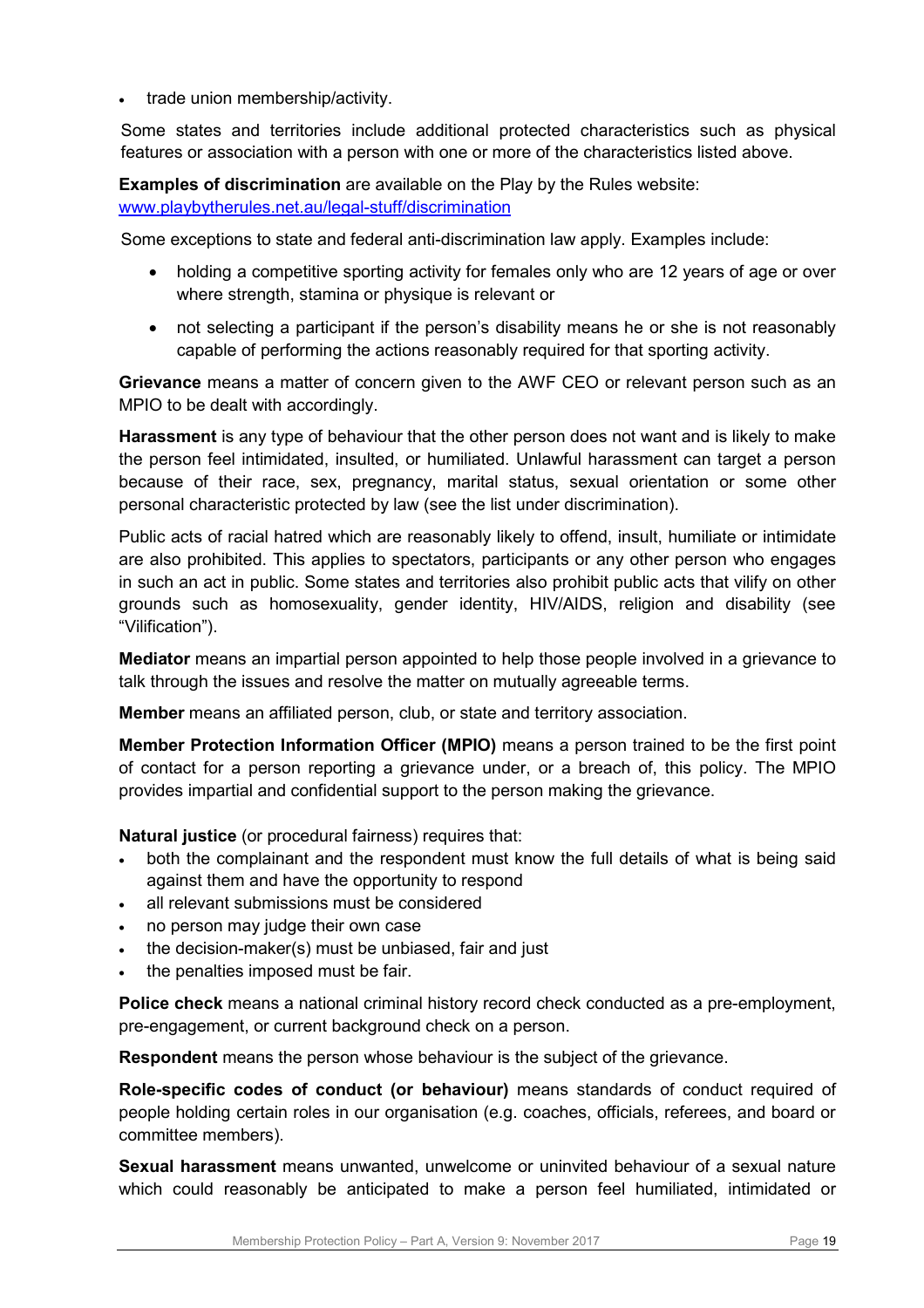offended. Sexual harassment can take many different forms and may include unwanted physical contact, verbal comments, jokes, propositions, display of pornographic or offensive material or other behaviour that creates a sexually hostile environment.

Sexual harassment is not behaviour based on mutual attraction, friendship and respect. If the interaction is between consenting adults, it is not sexual harassment.

**Sexual offence** means a criminal offence involving sexual activity or acts of indecency. Because of differences under state and territory laws, this can include but is not limited to:

- rape
- indecent assault
- sexual assault
- assault with intent to have sexual intercourse
- incest
- sexual penetration of child under the age of 16
- indecent act with child under the age of 16
- sexual relationship with child under the age of 16
- sexual offences against people with impaired mental functioning
- abduction and detention
- procuring sexual penetration by threats or fraud
- procuring sexual penetration of child under the age of 16
- **bestiality**
- soliciting acts of sexual penetration or indecent acts
- promoting or engaging in acts of child prostitution
- obtaining benefits from child prostitution
- possession of child pornography
- publishing child pornography and indecent articles.

**Transgender** is a general term applied to individuals and behaviours that differ from the gender role commonly, but not always, assigned at birth. It does not imply any specific form of sexual orientation.

**Victimisation** means subjecting a person or threatening to subject a person to any unfair treatment because that person has or intends to pursue their right to make any grievance including a grievance under government legislation (e.g. anti-discrimination) or under this policy, or for supporting another person to make a grievance.

**Vilification** involves a person or organisation doing public acts to incite hatred towards, serious contempt for, or severe ridicule of a person or group of people having any of the attributes or characteristics listed under the definition of "Discrimination".

**Young people/person** means people in the 13 – 18 year age group.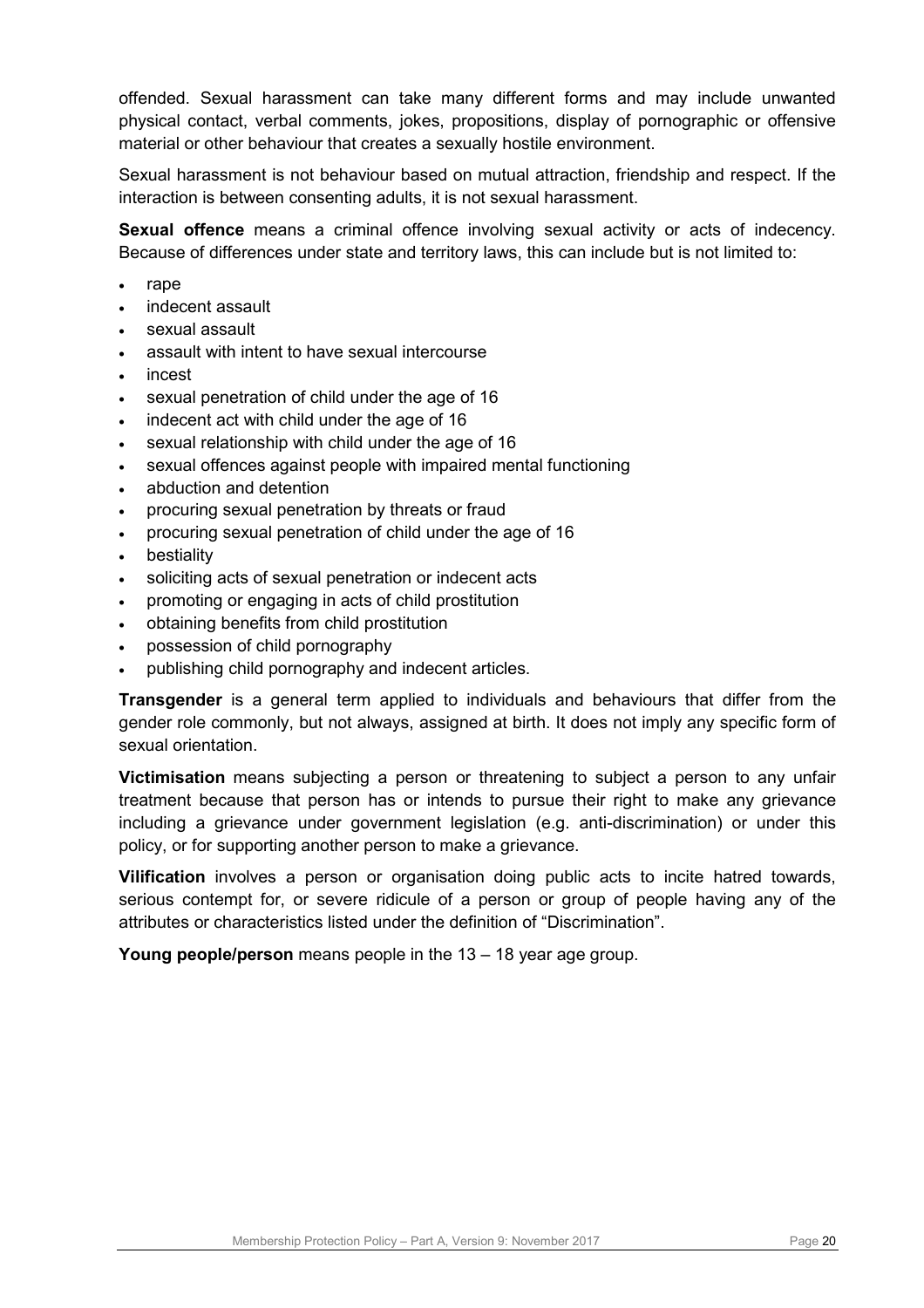# **PART A: CHILD WELFACE POLICY**

1. Australian Weightlifting Federations Core Values

The Australian Weightlifting Federation (**AWF**) is committed to providing a sport and work environment that is safe, fair, and inclusive for everyone especially for children. This Child Welfare Policy reflects this commitment.

2. Purpose of this Policy

This Policy stems from the following guiding principles:

(a) the Child's welfare is the first consideration;

(b) all Children, regardless of age, gender, racial origin, religious belief, sexual identity and or disability, have a right to enjoy sport free from Child Abuse and all forms of Bullying, Harassment and Discrimination;

(c) all individuals and organisations bound by this Policy have responsibilities for the welfare of Children in our sport;

(d) all individuals and organisations bound by this Policy must act in accordance with the law in relation to child protection issues; and

(e) AWF is committed to the protection of Children within our sport and will not tolerate practices in breach of this Policy.

Through this Policy, AWF aims to ensure that:

• our core values, good reputation and positive behaviours and attitudes are maintained;

• every Child involved in our sport is treated with respect and dignity and is safe and protected from Child Abuse, Bullying, Harassment or Discrimination; and

• everyone involved in our sport is aware of his or her legal and ethical rights and responsibilities relating to the welfare of Children.

Any form of Bullying, Harassment or Discrimination is actionable if the victim feels distress or concern as a result of the aggressive and upsetting behaviour. Descriptions of behaviour which could be regarded as Bullying, Harassment or Discrimination are provided in the Dictionary.

This Policy provides the procedures that support our commitment to preventing Child Abuse, Bullying, Discrimination, Harassment and other forms of inappropriate behaviour in our sport.

This Policy is supplemented by AWF's *Grievance, Discipline, Appeals By-Law* which provides specific guidelines and Grievance Procedures relating to the welfare and wellbeing of all members in our sport. Both this Policy and the *Grievance, Discipline,*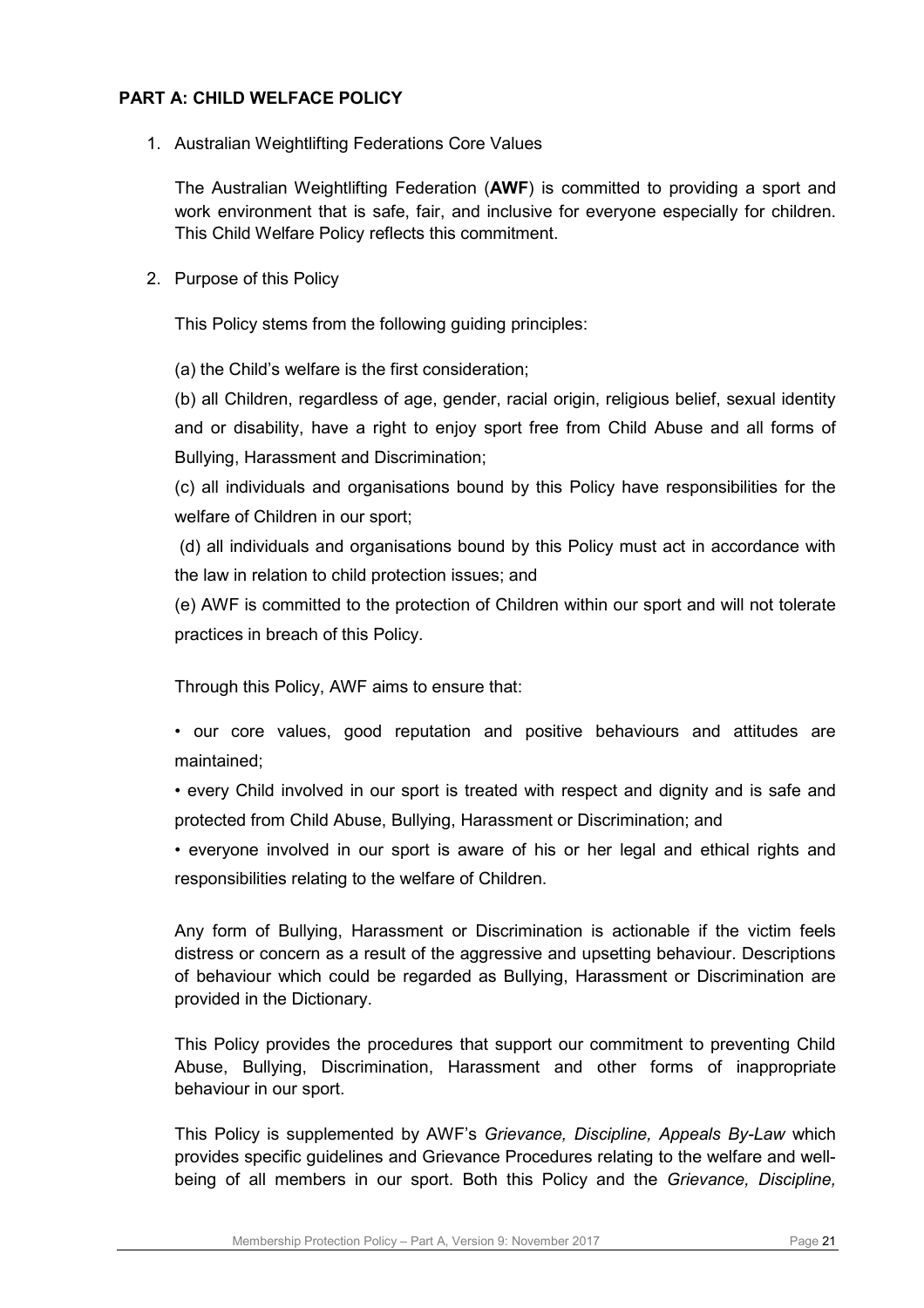*Appeals By-Law* have been endorsed by the AWF Board and may be amended from time to time by resolution of the Board of Directors.

3. Child Welfare Requirements

Every organization and individual bound by this Policy must always place the safety and welfare of Children above all other considerations.

AWF and all our Members acknowledge that all employees, members, directors, contractors, and volunteers provide a valuable contribution to the positive experience of Children. AWF aims to continue to protect the welfare of children with several safety measures including:

- a) prospective employees of organisations bound by this Policy must have a Police Check before their employment can commence.
- b) compliance with Commonwealth, State, and Territory child welfare laws;
- c) prohibiting any form of Child Abuse, Bullying, Harassment and Discrimination against Children;
- d) carefully selecting and screening individuals whose role requires them to have regular contact with Children;
- e) providing Grievance Procedures for raising concerns or grievances;
- f) providing education and information to those involved in our sport on Child Abuse, Bullying, Cyber Bullying, Harassment, Discrimination and Child Protection.

This Policy requires that any person who knows or reasonably suspects that a Child is or has been a victim of Child Abuse by someone involved in or related to Australian Weightlifting Federation, report immediately to the Police or relevant Government agency and the AWF CEO or relevant State Member CEO.

The CEO who has been notified must:

- a) seek guidance from the Police or the relevant Government Agency about whether it is appropriate for a Grievance Procedure or The Procedure for handling allegations of Child Abuse under this policy to be enacted; and
- b) promptly report the allegation to the AWF CEO and thereafter continue to keep the AWF CEO or its delegate informed on the status of the matter.

All allegations of Child Abuse must be dealt with promptly, seriously, sensitively, and confidentially. A personal will not be victimized for reporting an allegation of Child Abuse and the privacy of all persons concerned will be respected. The Procedure for handling allegations of Child Abuse are outlined in Part E6.

4. Best Practice Procedures

The following best practice procedures are strongly recommended for those in contact with Children.

At training or at competitions organization and individuals bound by this Policy should:

a) ensure that there is enough supervision as appropriate for the age of the Children;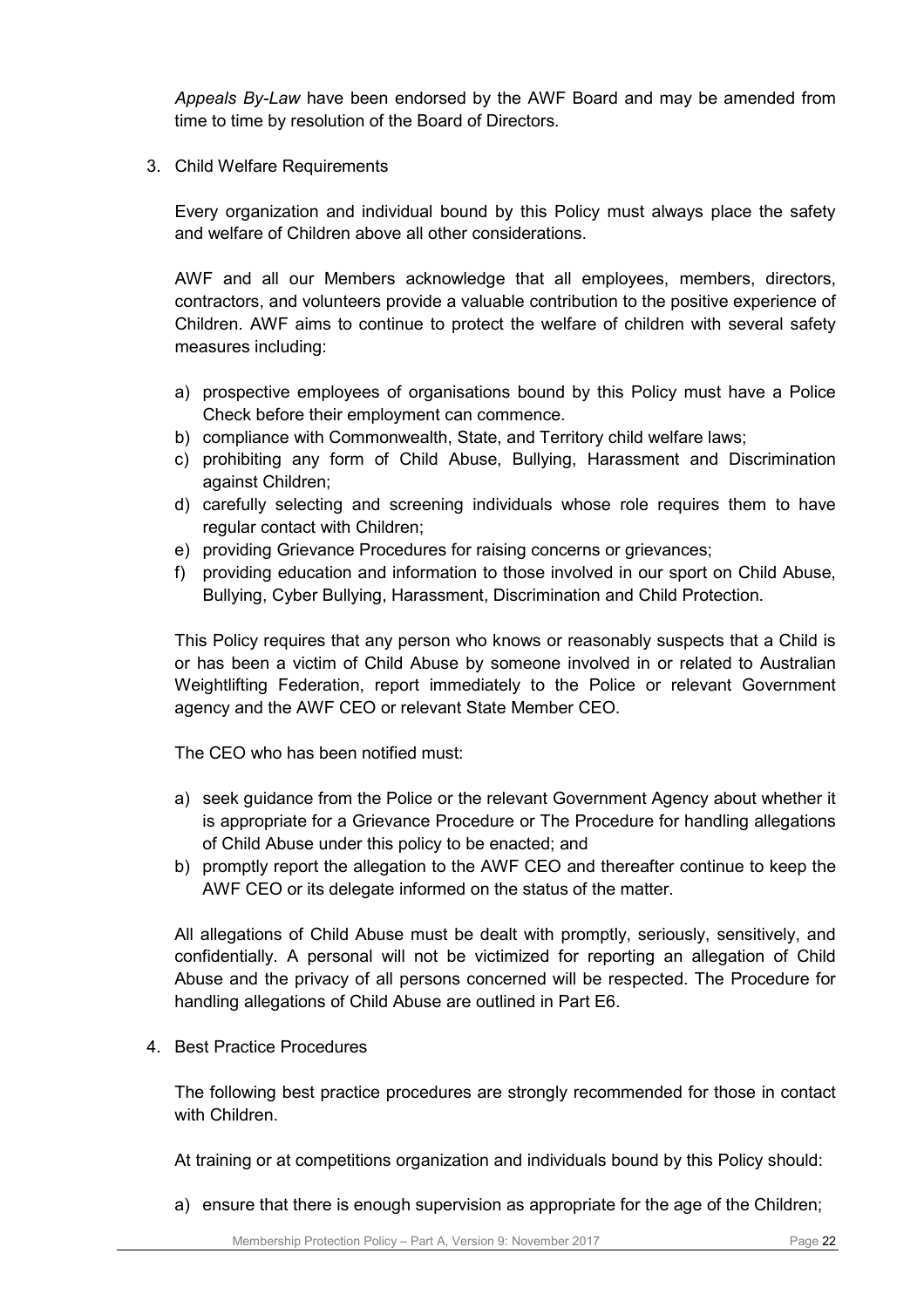- b) ensure that Children have access to a responsible adult of the same gender as the Children concerned, at all possible times;
- c) wherever practical, avoid unaccompanied and unobserved one-on-one activity (wen in a supervisory capacity or where a power imbalance will exist) with people under the age of 18 years;
- d) foster an environment of friendship, cooperation, tolerance, and good sportsmanship between Children;
- e) ensure that any immediate disciplinary measures are non-violent and do not involved humiliation or cause anxiety;
- f) be aware of and be quick to act on any games that are physically rough or sexually provocative or that involved inappropriate language or contact;
- g) any physical contact with a person should be appropriate to the situation and necessary for the person's skill development;
- h) ensure where Children are being picked up from training or the event, depending on the age of the Child, Children should be collected from a pre-determined area so the Coach or other responsible official can recognize when a Child has not been picked up and arrange for appropriate supervision;
- i) ensure for older Children an action plan be discussed with the squad so that such Children can find a safe way home; and
- j) ensure Children are not invited to a coach's house or other adult in a position of authority unless accompanied by that Child's parent or guardian, or with the consent of a parent or legal guardian.

At camps or competitions requiring overnight accommodation organisations and individuals bound by this Policy should also ensure that:

- a) teams are appropriately accompanied by the same gender coaches and/or officials (Managers, Chaperones etc)
- b) Children room with Children, Coaches, Managers, Chaperones of the same gender and where appropriate and available, with other Children of approximately the same age;
- c) Coaches, officials and other responsible adults of the opposite gender are accompanied by a coach, official, or other responsible adult of the same gender if there is a need for them to enter the living or sleeping area of Children of the opposite sex, and where possible this should be avoided and all contact should be in "group time".
- d) Any transport provided to a Child be private car or by a coach, official or other responsible adult occurs with prior consent of the parents of guardians of the Child, (unless in an emergency) and that an additional adult, preferably of the same gender as the Child (or other older Children) is also in the car. Children should always sit in the back seat; and
- e) Where transport is provided to Children in a mini-bus or larger vehicle there is adequate age-appropriate supervision with at least one same gender (of Children) coach, official, or other responsible adult present at all times where practical.
- 5. What is a breach of this Child Welfare Policy?

A breach of this Policy for any person or organisation to which this Policy applies, to do anything contrary to this Policy, including but not limited to: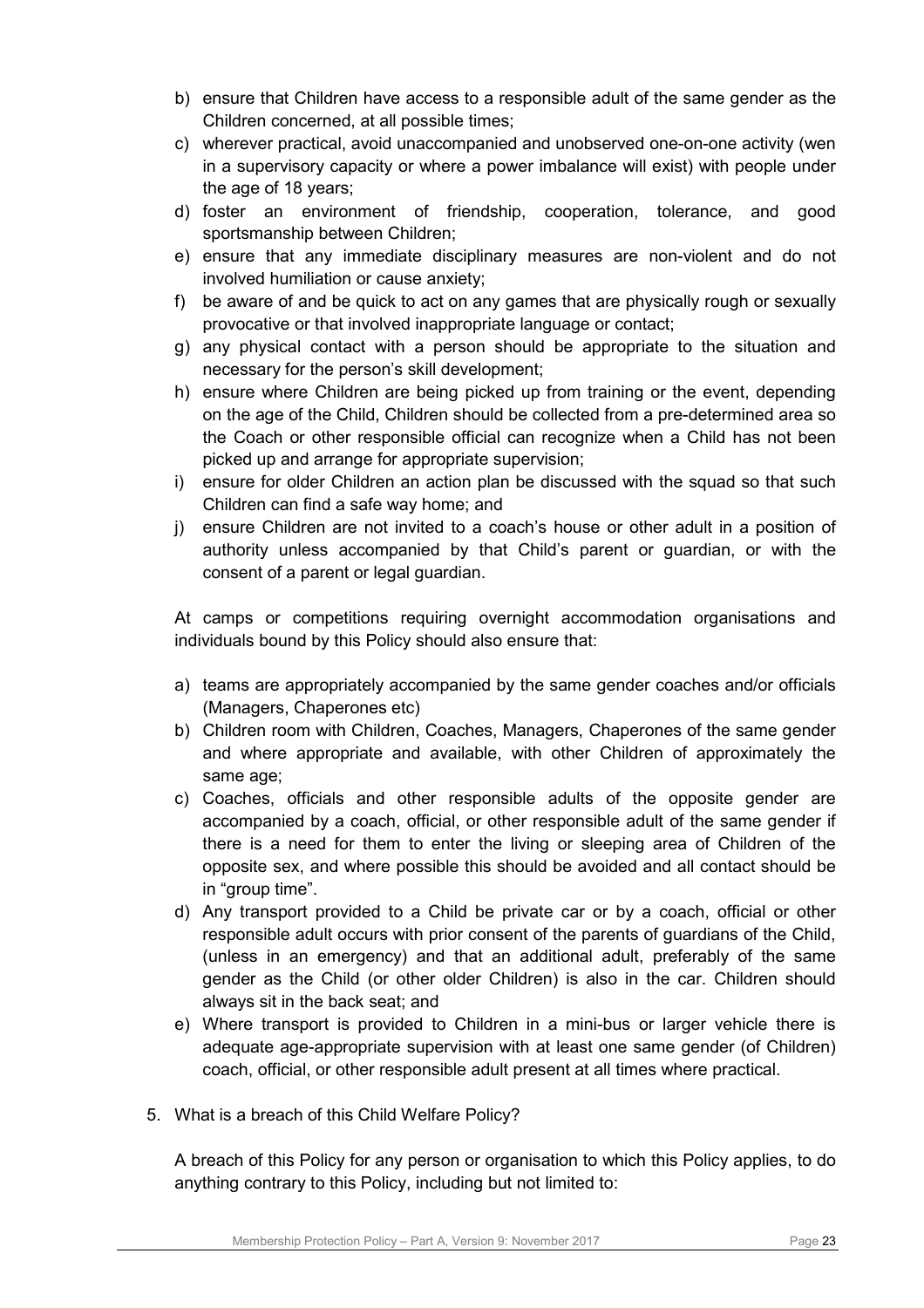- a) discriminated against, bullied, harassed or inflicted Child Abuse on any Child;
- b) victimsied another person for reporting a complaint / grievance;
- c) failed to follow AWF policies and procedures for the protection, safety and welfare of Children;
- d) disclosed to any unauthorized person or organization any information in relation to complaint or grievance under this Policy or a private, confidential or privileged nature;
- e) made a complaint or grievance under this Policy that they knew to be untrue, vexatious, malicious or improper;
- f) appointed or continued to appoint a person to a role that involves working with Children contrary to this Policy;
- g) failed to comply with a penalty imposed after a finding that the individual or organization has breached this Policy;
- h) engaged in a sexually inappropriate or unlawful relationship with a Child; and
- i) failed to comply with a direction given to the individual or organization during the relevant Procedure.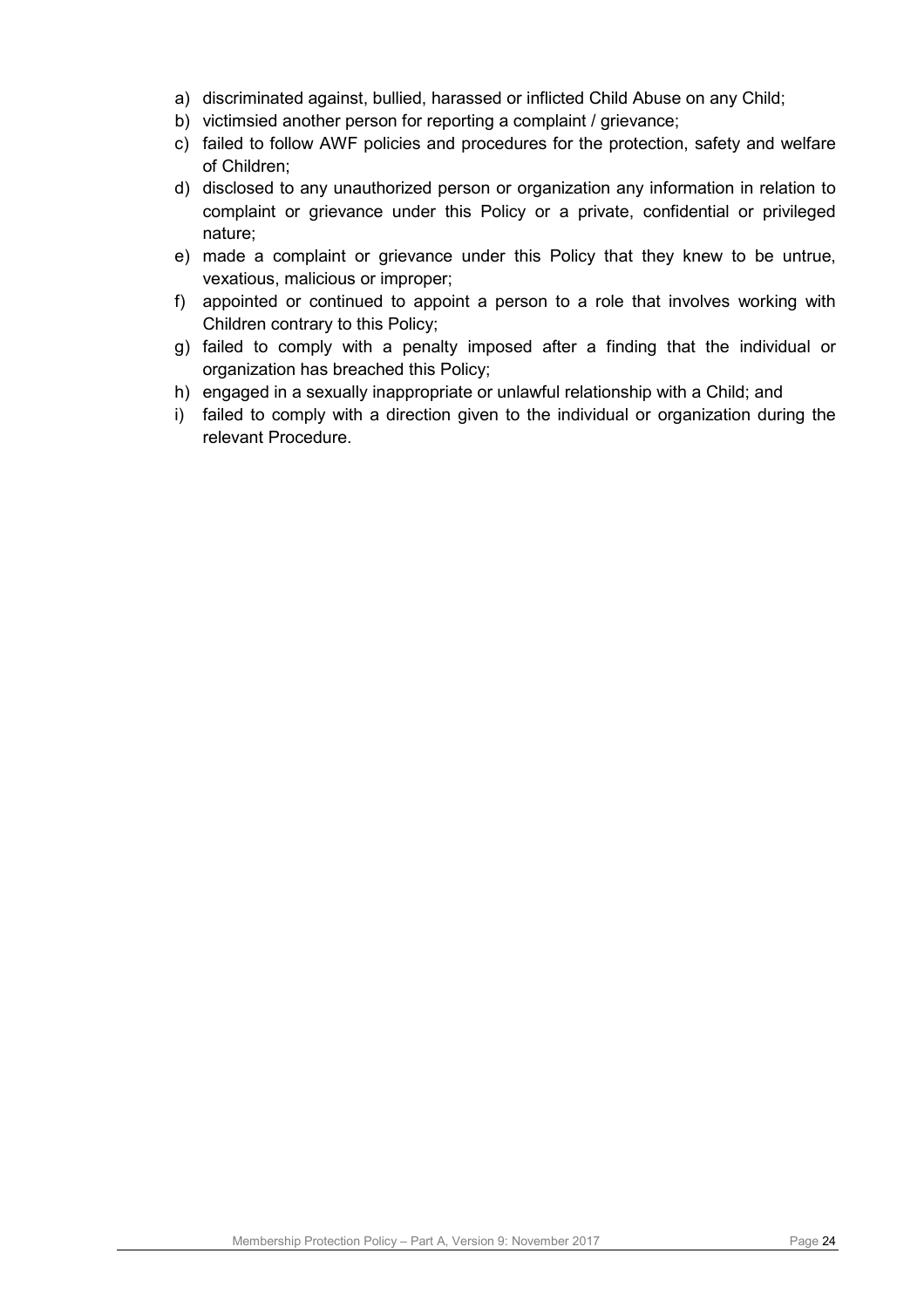# **PART B: EMPLOYMENT SCREENING / WORKING WITH CHILDREN CHECK REQUIREMENTS**

AWF is committed to providing a safe environment for children. As part of this, we will recruit staff and volunteers who do not pose a risk to children.

Employment screening and Working with Children Checks can involve:

- criminal history checks;
- signed declarations;
- referee checks; and
- other relevant background checks to assess a person's suitability to work with children and young people.

The AWF, including our state associations and clubs, will meet the requirements of the relevant state or territory Working with Children Check laws.

Individuals travelling with children and young people to another state or territory in a workrelated capacity must comply with the screening requirements of that particular state or territory.

Working with Children Check are in place across every state and territory in Australia but specific requirements and details vary. [Fact Sheets](http://www.playbytherules.net.au/legal-stuff/child-protection/child-protection-laws-explained/screening) for each state and territory are available on the Play by the Rules website: [www.playbytherules.net](http://www.playbytherules.net/)

Individuals travelling with children and young people to another state or territory in a workrelated capacity must comply with the screening requirements of that particular state or territory.

# **ATTACHMENTS**

Attachment B1: Member Protection Declaration Attachment B2: Working With Children Check Requirements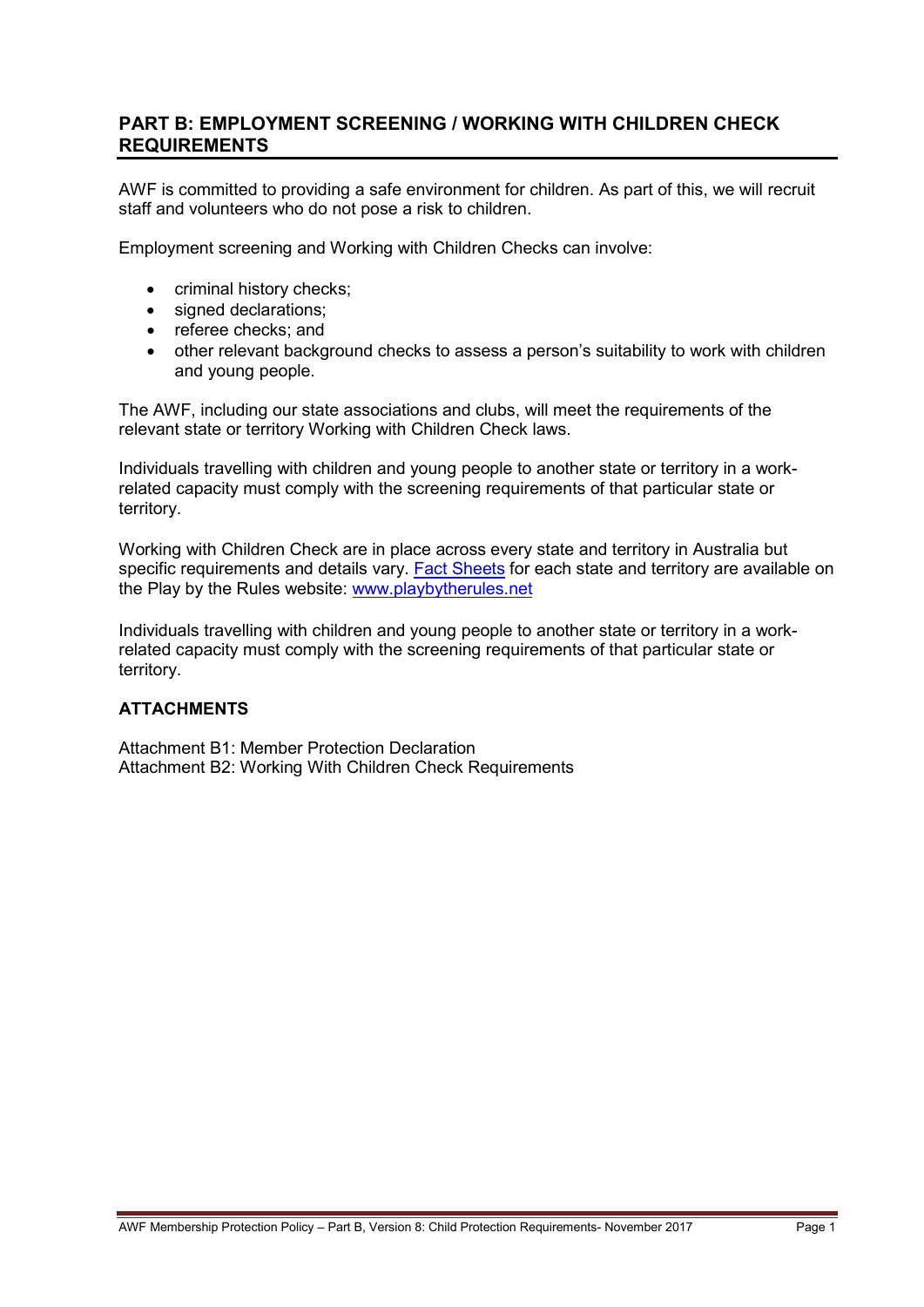# **Attachment B1: MEMBER PROTECTION DECLARATION**

The AWF has a duty of care to all those associated with the sport at the national level and to the individuals and organisations to whom our national Member Protection Policy applies. As a requirement of our national Member Protection Policy, the AWF must enquire into the background of those who undertake any work, coaching or regular unsupervised contact with people under the age of 18 years.

I ……………………………………………………….. (name) of ……………………………………. .……………………………………………………………….. (address) born ……/……/……………

sincerely declare:

- 1. I do not have any criminal charge pending before the courts.
- 2. I do not have any criminal convictions or findings of guilt for sexual offences, offences related to children or acts of violence or illegal drug related offences.
- 3. I have not had any disciplinary proceedings brought against me by an employer, sporting organisation or similar body involving child abuse, sexual misconduct or harassment, other forms of harassment or acts of violence or illegal drug related offences.*.*
- 4. I am not currently serving a sanction for an anti-doping rule violation under an ASADA approved anti-doping policy applicable to me.
- 5. I will not participate in, facilitate or encourage any practice prohibited by the World Anti-Doping Agency Code or any other ASADA approved anti-doping policy applicable to me.
- 6. To my knowledge there is no other matter that the AWF may consider to constitute a risk to its members, employees, volunteers, athletes or reputation by engaging me.
- **7.** I will notify the CEO of the organisation(s) engaging me immediately upon becoming aware that any of the matters set out in clauses 1 to 6 above has changed.

Declared in the State/Territory of ……………………………………….…………………………. on …….../……./……….(date) Signature ………………………………………………………….

#### **Parent/Guardian Consent (in respect of a person under the age of 18 years)**

I have read and understood the declaration provided by my child. I confirm and warrant that the contents of the declaration provided by my child are true and correct in every particular.

Name:……………………………………………….…….

Signature:…………………………………………………

Date: ………………………………………. …………….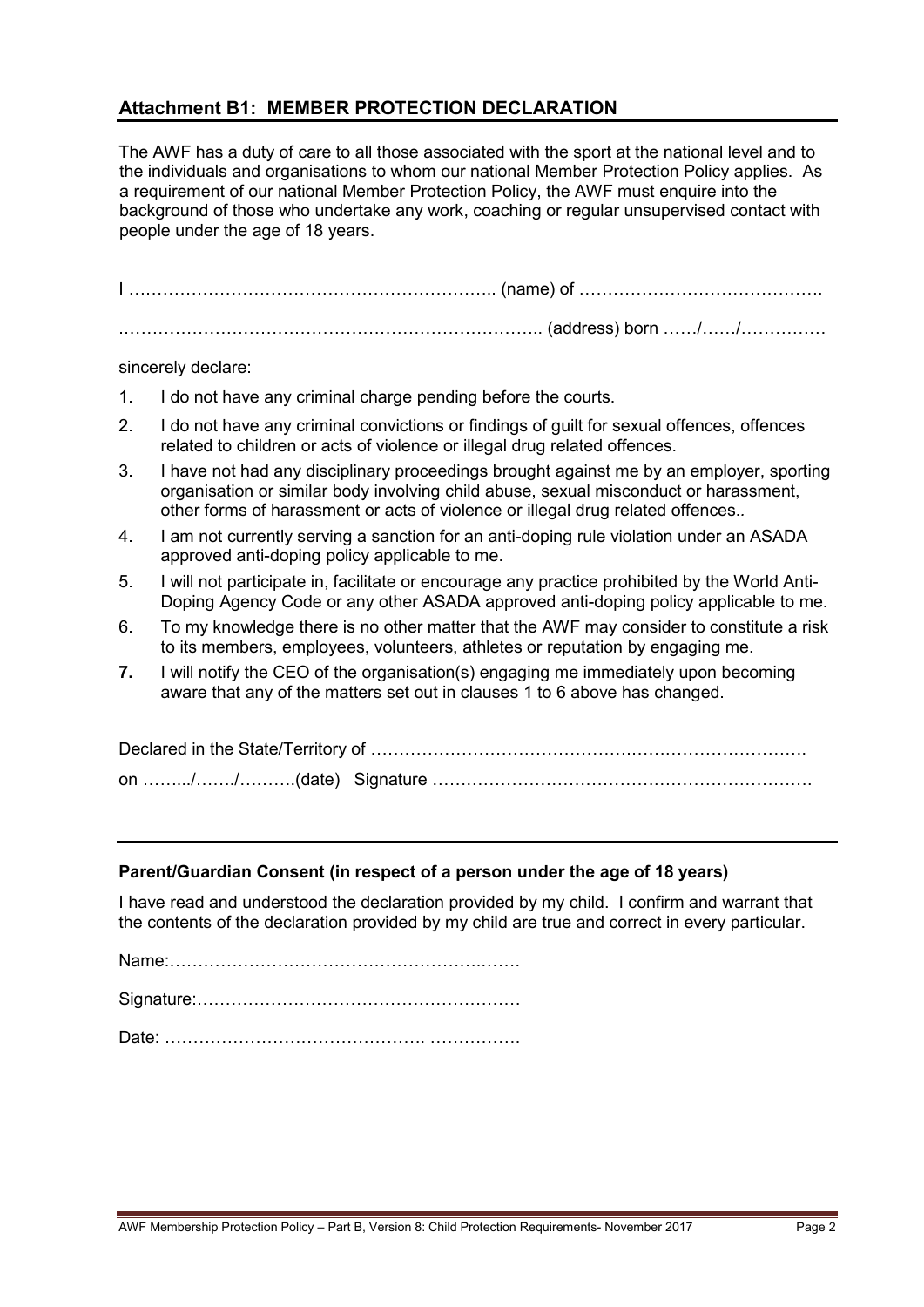# **Attachment B2: WORKING WITH CHILDREN CHILD PROTECTION REQUIREMENTS**

Working with Children Checks aim to create a child-safe environment and to protect children and young people involved in our sport from physical and sexual harm.

They assess the suitability of people to work with children and young people and can involve criminal history checks, signed declarations, referee checks, and other relevant background checks to assess a person's suitability to work with children and young people.

Detailed information, including the forms required to complete a Working with Children Check, are available from the relevant agencies in each state and territory.

#### **Australian Capital Territory**

Contact the Office of Regulatory Services Website: www.ors.act.gov.au/community/working\_with\_vulnerable\_people\_wwvp Phone: 02 6207 3000

#### **New South Wales**

Contact the Office of the Children's Guardian Website: [www.kidsguardian.nsw.gov.au/](http://www.kidsguardian.nsw.gov.au/)check Phone: 02 9286 7276

#### **Northern Territory**

Contact the Northern Territory Screening Authority Website: [www.workingwithchildren.nt.gov.au](http://www.workingwithchildren.nt.gov.au/) Phone: 1800 SAFE NT (1800 723 368)

#### **Queensland**

Contact the Public Safety Business Agency about the "Blue Card" system. Website: [www.ccypcg.qld.gov.au](http://www.ccypcg.qld.gov.au/) Phone: 1800 113 611

#### **South Australia**

Contact the Department for Education and Child Development for information Website: [www.families](http://www.families/) .sa.gov.au/childsafe Phone : 08 8463 6468. National Police Check: [www.police.sa.gov.au/services-and-events/apply-for-a-police-record](http://www.police.sa.gov.au/services-and-events/apply-for-a-police-record-check)[check](http://www.police.sa.gov.au/services-and-events/apply-for-a-police-record-check) DCSI Child Related Work Screening: http://www.dcsi.sa.gov.au/services/screening

#### **Tasmania**

Contact the Department of Justice Website: [www.justice.tas.gov.au/working\\_with\\_children](http://www.justice.tas.gov.au/working_with_children) Phone: 1300 13 55 13

#### **Victoria**

Contact the Department of Justice Website: [www.workingwithchildren.vic.gov.au](http://www.workingwithchildren.vic.gov.au/) Phone: 1300 652 879

#### **Western Australia**

Contact the Department for Child Protection Website: [www.checkwwc.wa.gov.au](http://www.checkwwc.wa.gov.au/) Phone: 1800 883 979**Travelling to other states or territories**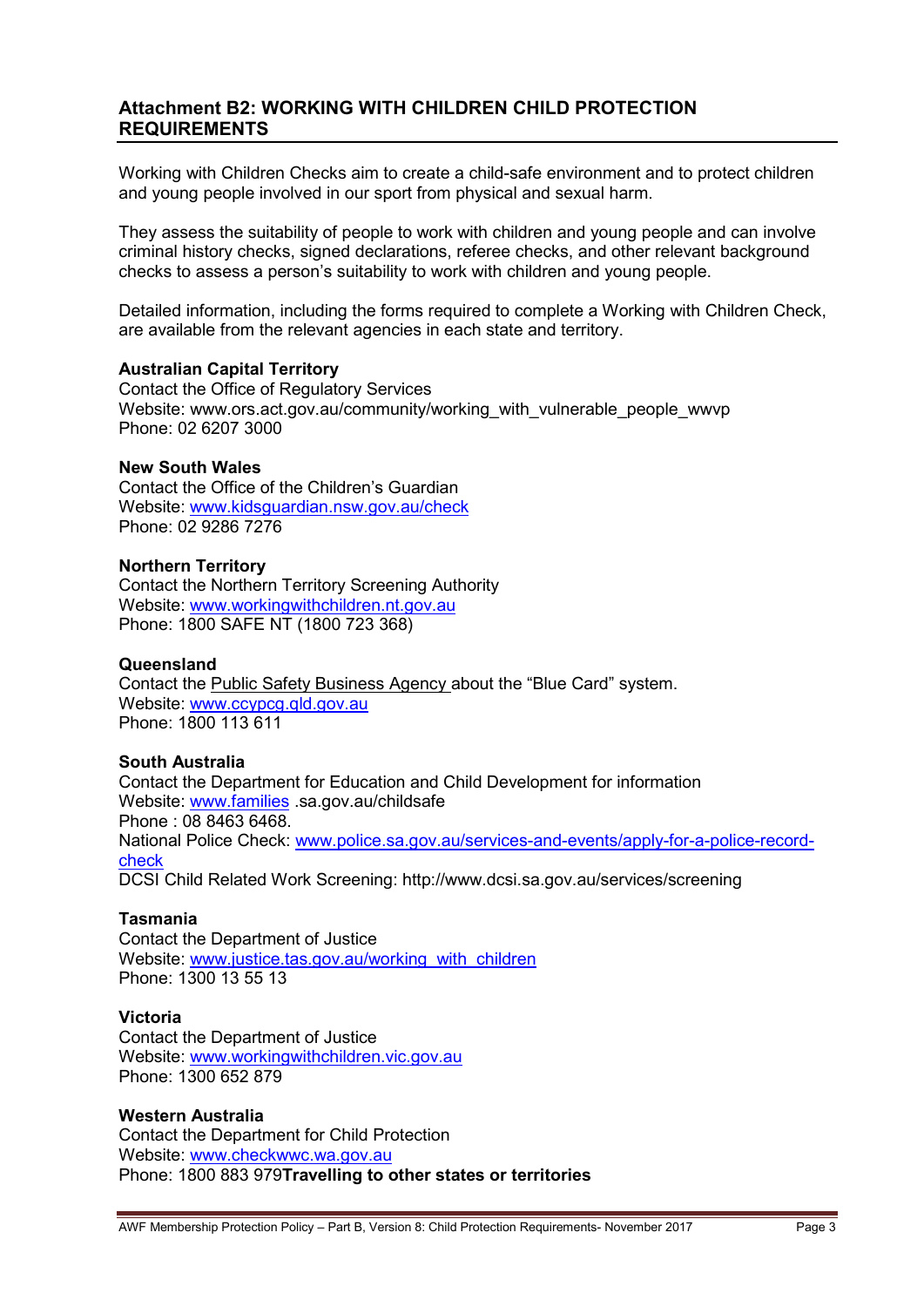It is important to remember that when travelling to other states and territories, representatives of sporting organisations must comply with the legislative requirements of that particular state or territory.

In certain jurisdictions, temporary, time limited exemptions from working with children checks may be available for interstate visitors.

The laws providing interstate exemptions are not consistent across Australia.

If an employee or volunteer for your organisation is travelling interstate to do work that would normally require a WWCC, you will need to check the relevant requirements of that state or territory.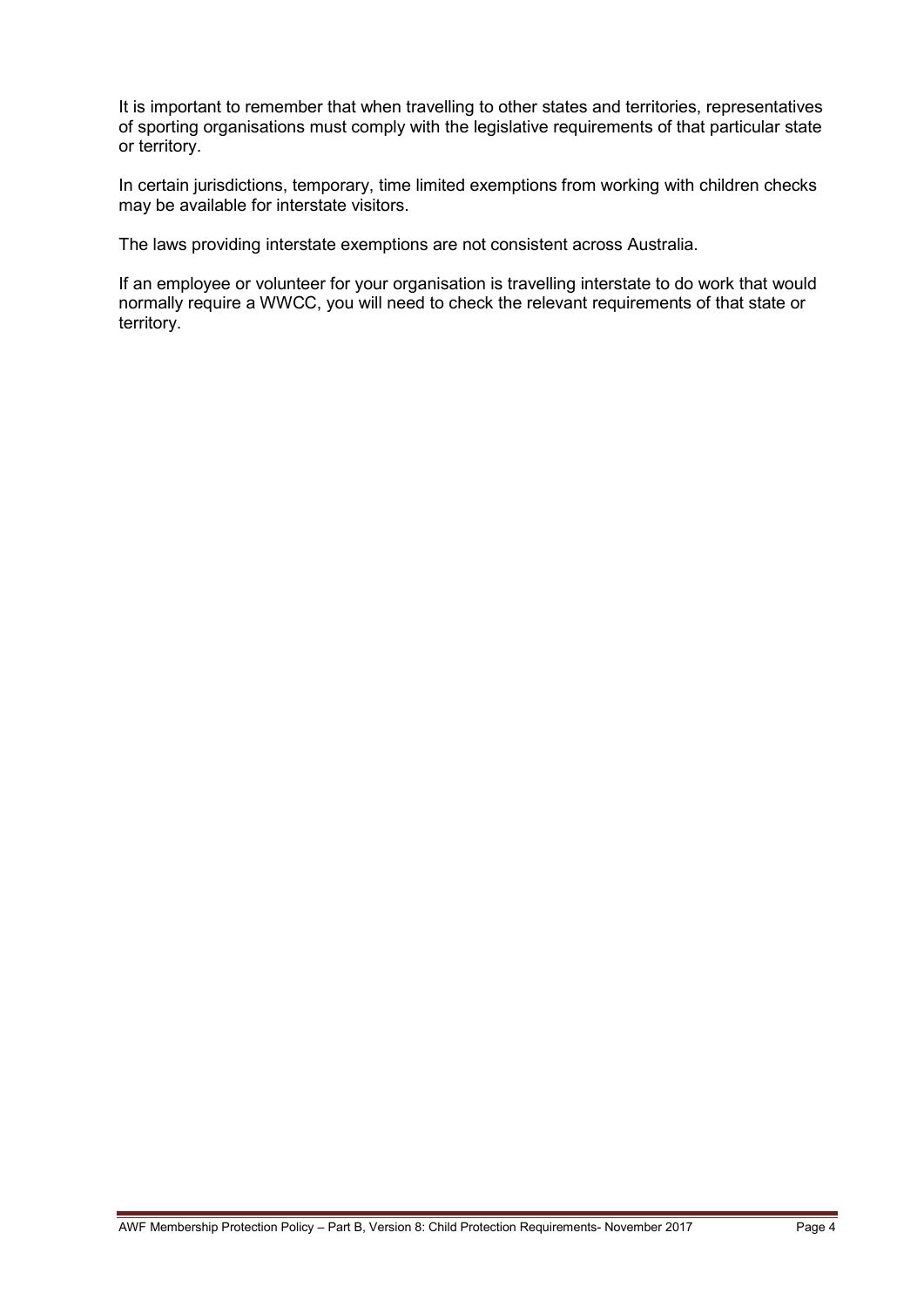# **PART C: PROCEDURES**

Notification of a "grievance" is the first step in the grievance process. Once the AWF CEO obtains enough information to proceed with the grievance, then the grievance is formalised as a "complaint". All grievances and/or complaints will be dealt with according to the *Grievances, Discipline, Appeal By-Law* found at [www.awf.com.au.](http://www.awf.com.au/)

We will deal with all grievances seriously, and in a fair, timely and transparent manner.

We will provide individuals with an informal and formal process to resolve the matter, along with access to an external complaint handling body, based on the nature of the matter and our rules and regulations.

We also provide an appeals process for those matters.

We will maintain confidentiality where possible and as provided in this policy, seek to ensure that no one is victimised for making, supporting or providing information about a grievance and/or complaint.

The Grievance procedure, mediation, investigation, and tribunal processes are all dealt with according to the *Grievances, Discipline, Appeal By-Law* found at [www.awf.com.au.](http://www.awf.com.au/)

#### **ATTACHMENTS**

Attachments C1: Procedure For Handling Allegations of Child Abuse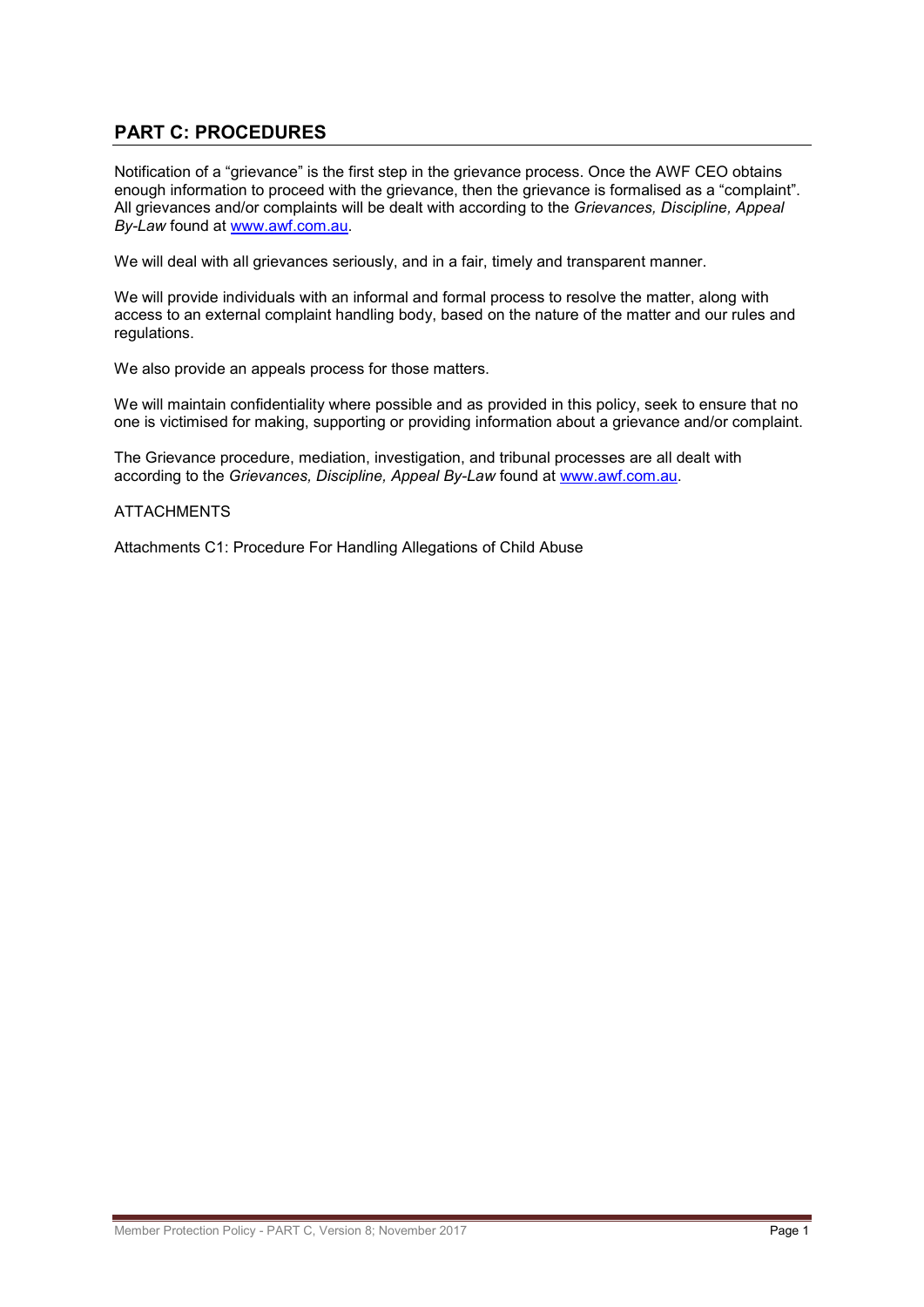# **Attachment C1: PROCEDURE FOR HANDLING ALLEGATIONS OF CHILD ABUSE**

#### **If you believe a child is in immediate danger or a life-threatening situation, contact the Police immediately on 000.**

Fact sheets on reporting allegations of child abuse in different states and territories are available at [www.playbytherules.net.au](http://www.playbytherules.net.au/)

We will treat any allegation of child abuse or neglect promptly, seriously and with a high degree or sensitivity.

All people working with AWF in a paid or unpaid capacity have a duty to report any concerns to the appropriate authorities, following the steps outlined below.

#### **Step 1 – Initial Receipt of an Allegation**

If a child or young person raises with you an allegation of child abuse or neglect that relates to them or another child, it is important that you listen, stay calm and be supportive.

| DO                                                                                  | DO NOT                                                                                      |
|-------------------------------------------------------------------------------------|---------------------------------------------------------------------------------------------|
| Make sure you are clear about what the child has<br>told you                        | Do not challenge or undermine the child                                                     |
| Reassure the child that what has occurred is not<br>his or her fault                | Do not seek detailed information, ask leading<br>questions, or offer an opinion             |
| Explain that other people may need to be told in<br>order to stop what is happening | Do not discuss the details with any person other<br>than those detailed in these procedures |
| Promptly and accurately record the discussions<br>in writing                        | Do not contact the alleged offender                                                         |

#### **Step 2 – Report the allegation**

- Immediately report any allegation of child abuse or neglect, or any situation involving a child at risk of harm, to the police and/or relevant child protection agency. You may need to report to both.
- Contact the relevant child protection agency or police for advice if there is **any** doubt about whether the allegation should be reported.
- If the allegation involves anyone to whom our policy applies, then also report the allegation to the CEO of AWF so that he or she can manage the situation.

#### **Step 3 – Protect the child and manage the situation**

- The AWF CEO will assess the immediate risks to the child and take interim steps to ensure the child's safety and the safety of other children. This may include redeployment of the alleged offender to a non-child related position, supervision of the alleged offender or removal/suspension of him or her until any investigations have been concluded.
- The AWF CEO will consider what services may be most appropriate to support the child and his or her parent/s.
- The AWF CEO will consider what support services may be appropriate for the alleged offender.
- The AWF CEO will seek to put in place measures to protect the child and the alleged offender from possible victimisation and gossip.

#### **Step 4 – Take internal action**

• At least three (3) different investigations could be undertaken to examine allegations that are made against a person to whom this policy applies, including: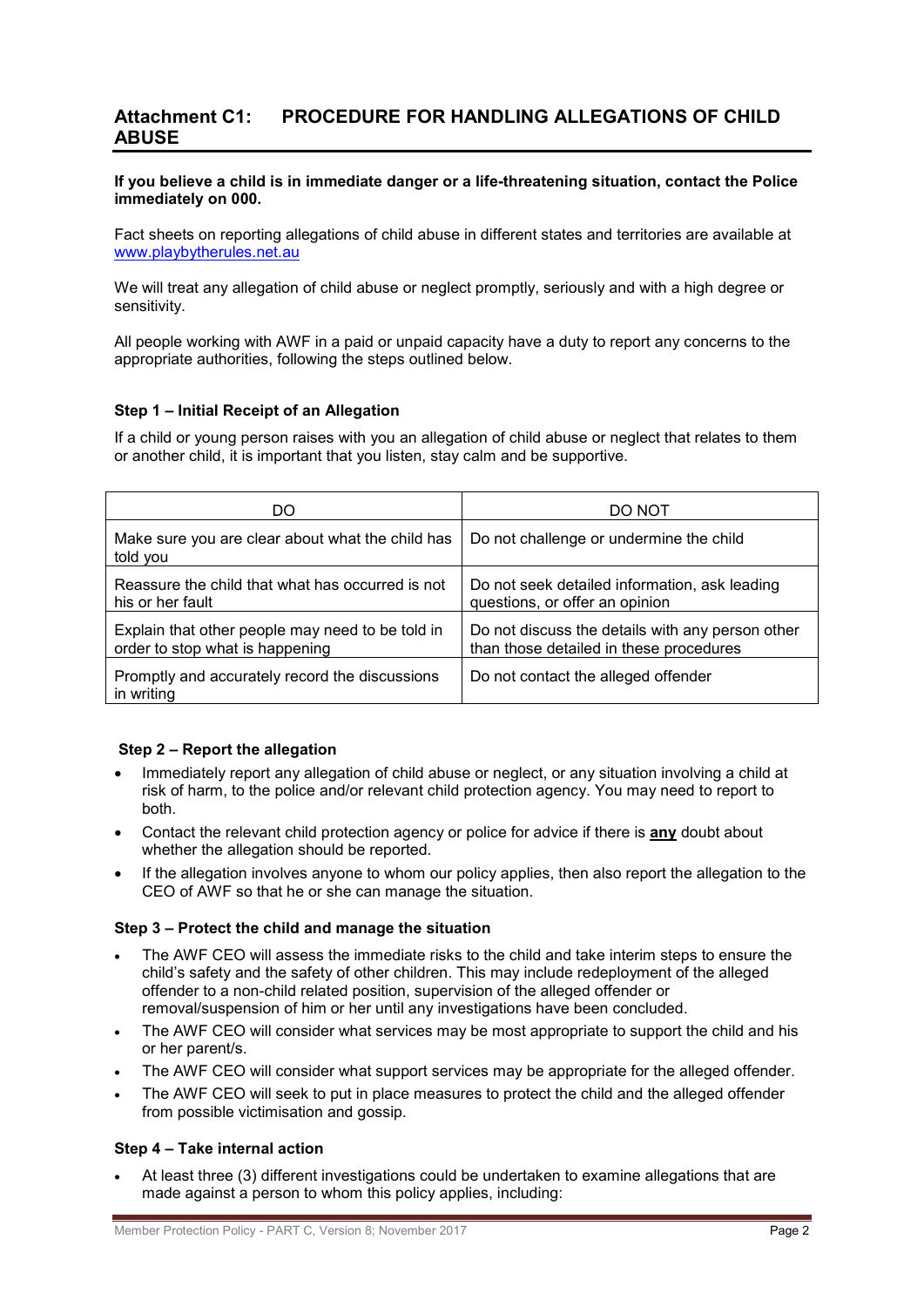- o a criminal investigation (conducted by police)
- $\circ$  a child protection investigation (conducted by the relevant child protection agency)
- o a disciplinary or misconduct inquiry / investigation (conducted by AWF).
- Irrespective of the findings of the child protection and/or police inquiries, the AWF will assess the allegation to decide whether the person should be reinstated, banned, have their employment or position terminated or any other action.
- The decision-maker(s) will be the Board of the AWF and it will consider all the information, including the findings of the police, government agency and/or court, and determine a finding, recommend action and explain its rationale for the action.
- If disciplinary action is to be taken, the procedures outlined in Clause 9 of the policy will be followed.
- If disciplinary action is taken, the AWF will advise and provide a report to the relevant government authority should this be required (e.g. the NSW Commission for Children and Young People requires notification of relevant employment proceedings).

# **Australian Capital Territory ACT Police Non-urgent police assistance Ph: 131 444 www.afp.gov.au New South Wales New South Wales Police Non-urgent police assistance Ph: 131 444 www.police.nsw.gov.au Northern Territory Northern Territory Police Non-urgent police assistance Ph: 131 444 [www.pfes.nt.gov.au](http://www.pfes.nt.gov.au/) Queensland Queensland Police Non-urgent police assistance Ph: 131 444 [www.police.qld.gov.au](http://www.police.qld.gov.au/) South Australia South Australia Police Non-urgent police assistance Ph: 131 444 www.sapolice.sa.gov.au**

#### **Contact details for advice or to report an allegation of child abuse**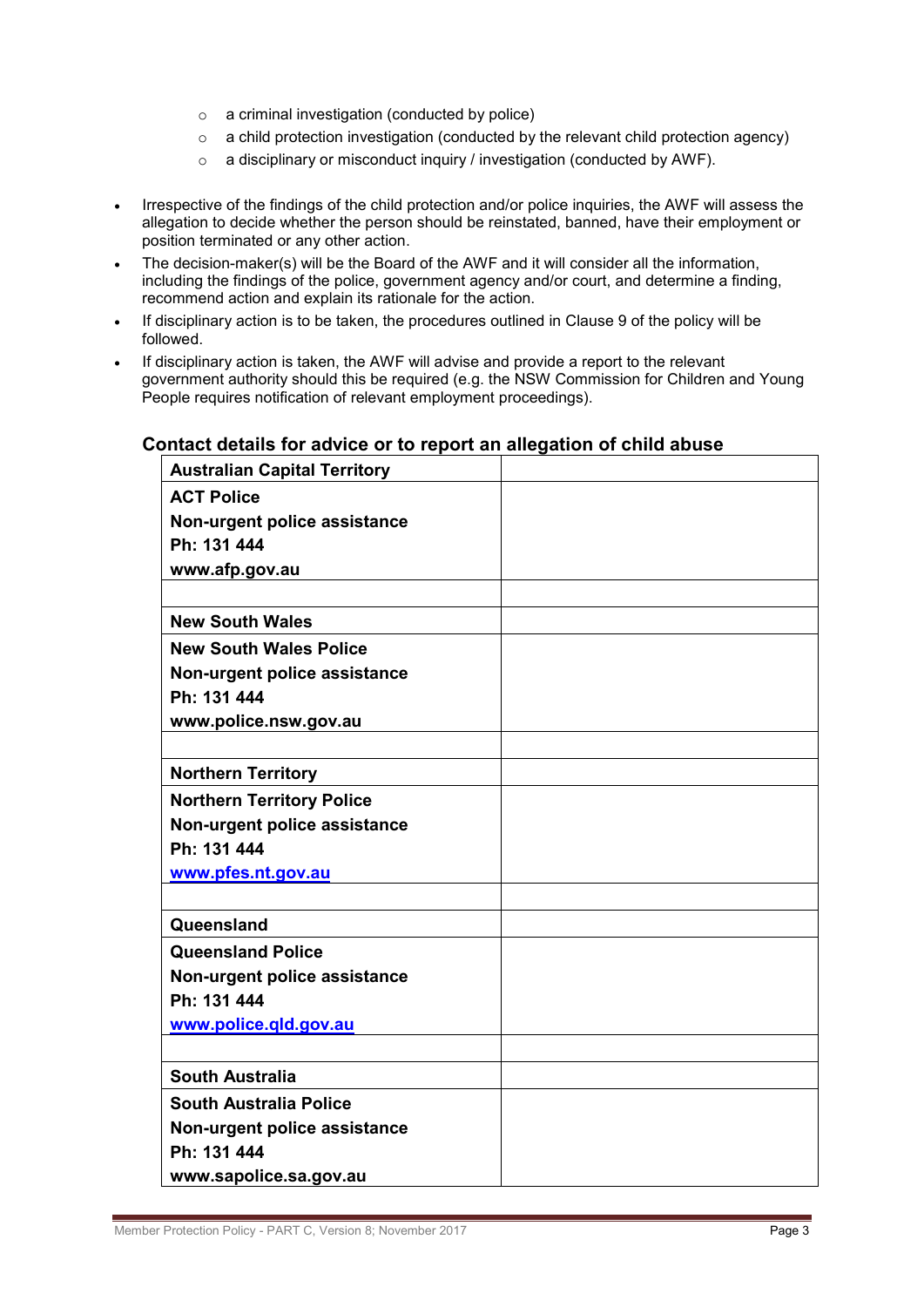| <b>Tasmania</b>              |  |
|------------------------------|--|
| <b>Tasmania Police</b>       |  |
| Non-urgent police assistance |  |
| Ph: 131 444                  |  |
| www.police.tas.gov.au        |  |
|                              |  |
| <b>Victoria</b>              |  |
| <b>Victoria Police</b>       |  |
| Non-urgent police assistance |  |
| Ph: (03) 9247 6666           |  |
|                              |  |
| <b>Western Australia</b>     |  |
| Western Australia Police     |  |
| Non-urgent police assistance |  |
| Ph: 131 444                  |  |
| www.police.wa.gov.au         |  |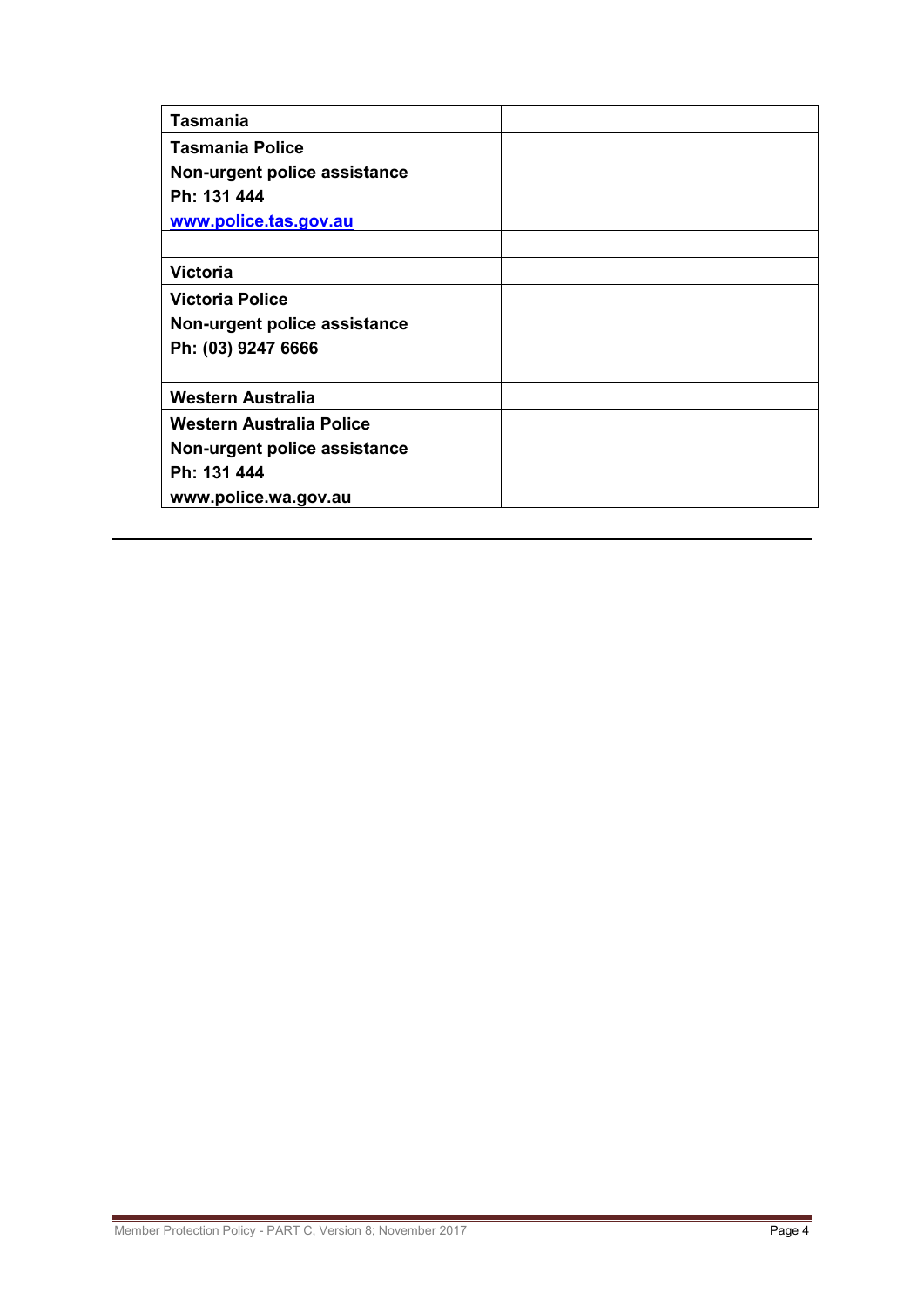# **PART D: ROLE-SPECIFIC CODES OF CONDUCT**

**Attachment D1: General Code of Behaviour Attachment D2: Coach Code of Conduct Attachment D3: Official Code of Conduct Attachment D4: Player/Athlete Code of Conduct Attachment D5: Administrator (volunteer) Code of Conduct Attachment D6: Employee Code of Conduct Attachment D7: Board Member Code of Conduct**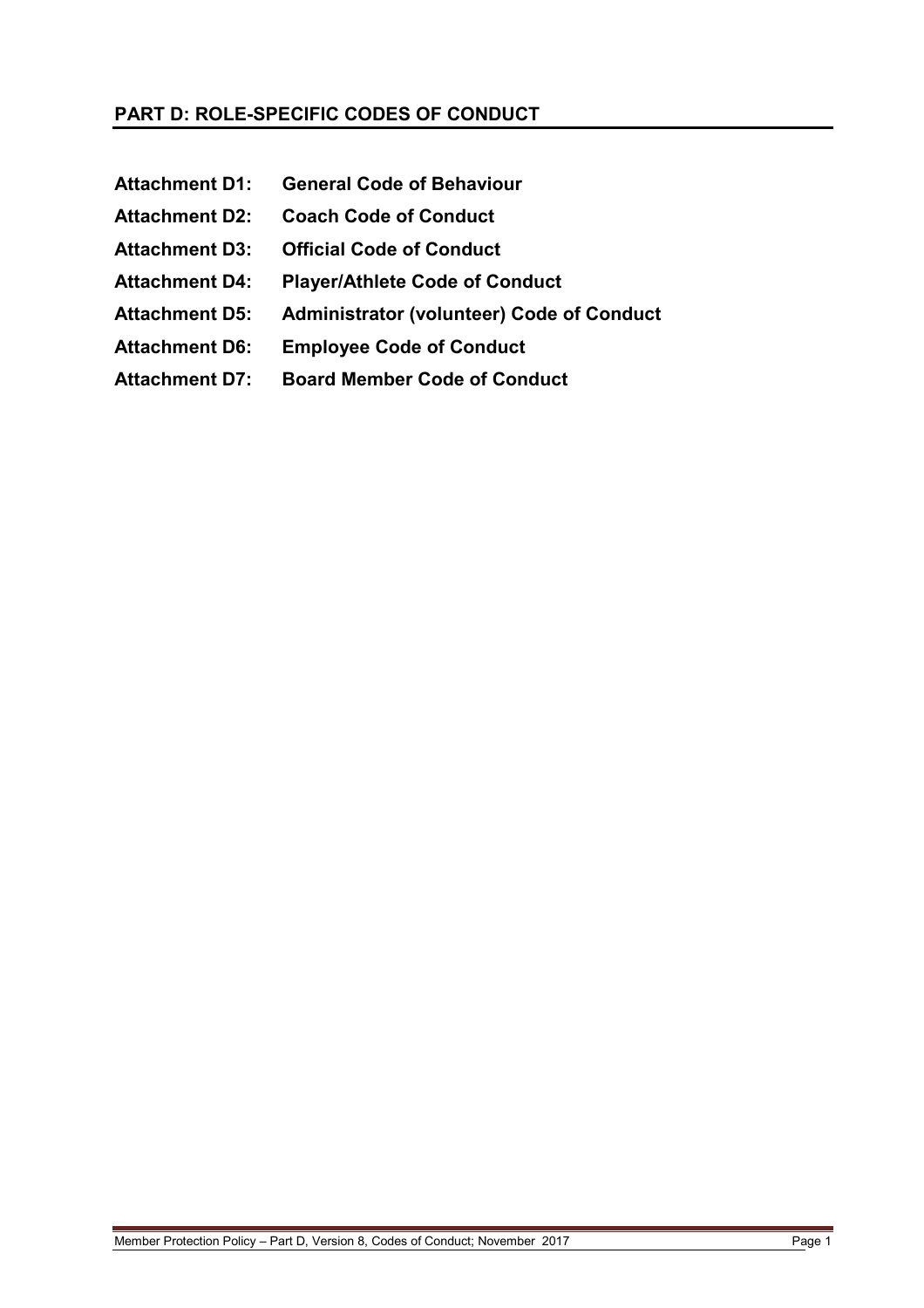# **PART D1: GENERAL CODE OF BEHAVIOUR**

At every level of sport in Australia the following principles must be upheld:

- 1. Fairness: Operating within the spirit of the rules, never taking an unfair advantage and making informed and honourable decisions at all times.
- 2. Respect: Recognising the contribution that people make to sport, treating them with dignity and consideration, as well as caring for the property and equipment they use.
- 3. Responsibility: Taking responsibility for one's actions and being a positive role model at all times.
- 4. Safety: Encouraging healthy and safe procedures, preventing and reporting dangerous behaviour, while demonstrating concern for others.

As a member of the AWF a member association or an affiliated club or a person required to comply with the AWF's member protection policy, you must meet the following requirements in regard to your conduct during any activity held or sanctioned by the AWF, a member association or an affiliated club and in any role you hold within the AWF, a member association or an affiliated club:

- 1. Respect the rights, dignity and worth of others.
- 2. Be ethical, considerate, fair and honest in all dealings with other people and organisations.
- 3. Be professional in, and accept responsibility for your actions.
- 4. Make a commitment to providing quality service.
- 5. Be aware of Australian Weightlifting Federation's standards, rules and policies.

6. Operate within the rules and spirit of the sport, including the national and international guidelines that govern AWF.

7. Understand the possible consequences of breaching AWF Member Protection Policy or Child Welfare Policy.

8. Immediately report any breaches of the AWF Member Protection Policy or Child Welfare Policy to the appropriate authority.

9. Refrain from any form of abuse towards others.

10. Refrain from any form of harassment toward others.

11. Refrain from any form of discrimination toward others.

12. Refrain from intimate relations with members whom they have a supervisory role or power over.

13. Refrain from any form of victimisation toward others.

14. Provide a safe environment for the conduct of activities in accordance with any relevant AWF policy.

15. Show concern and caution toward others that may be sick or injured.

16. Be a positive role model.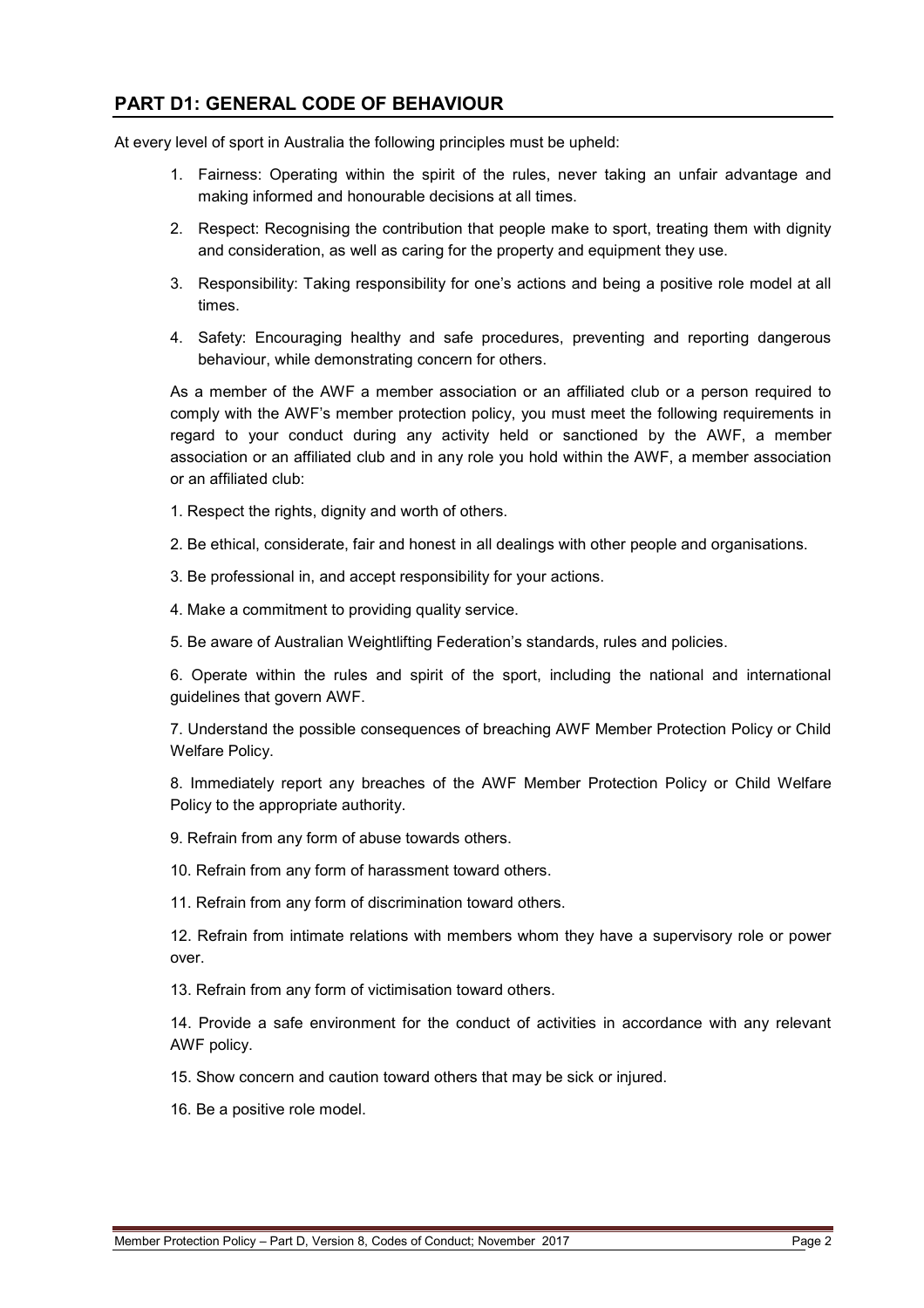# **PART D2: COACH CODE OF CONDUCT**

In addition to the AWF's General Code of Behaviour, you must meet the following requirements in regard to your conduct during any activity held or sanctioned by the AWF, a member association or an affiliated club and in your role as a coach appointed by the AWF, a member association or an affiliated club:

- 1. Abide by the General Code of Behaviour.
- 2. Be responsible for matters concerning the coaching, training and development of members.
- 3. Help each person (athlete, official etc.) reach their potential respect the talent, developmental stage and goals of each person, and compliment and encourage with positive support and feedback.
- 4. Be honest and do not allow your qualifications to be misrepresented.
- 5. Maintain a 'duty of care' towards others and accountability for matters relating to training and competition.
- 6. Maintain the required standard of accreditation and/or licensing of professional competencies.
- 7. Have a sound working knowledge of Australian Weightlifting Federation policies, rules and coaching techniques.
- 8. Ensure that any physical contact with others is appropriate to the situation and necessary for the person's skill development
- 9. Treat all players fairly within the context of their sporting activities, regardless of gender, race, place of origin, athletic potential, colour, sexual orientation, religion, political beliefs, socioeconomic status and other conditions.
- 10. Cooperate fully with other specialists (for example, sports scientists, doctors and physiotherapists).
- 11. Ensure any physical contact with players is appropriate to the situation and necessary for the player's skill development.
- 12. Encourage players to respect one another and to expect respect for their worth as individuals regardless of their level of play.
- 13. Be acutely aware of the power that you as a coach develop with your players in the coaching relationship and avoid any sexual intimacy with players that could develop as a result.
- 14. Avoid situations with your players that could be construed as compromising.
- 15. Actively discourage the use of performance enhancing drugs, and the use of alcohol, tobacco and illegal substances.
- 16. Do not exploit any coaching relationship to further personal, political or business interests at the expense of the best interest of your players.
- 17. Accept and respect the role of officials in ensuring that competitions are conducted fairly and according to established rules.
- 18. Know and abide by rules, regulations and standards, and encourage players to do likewise.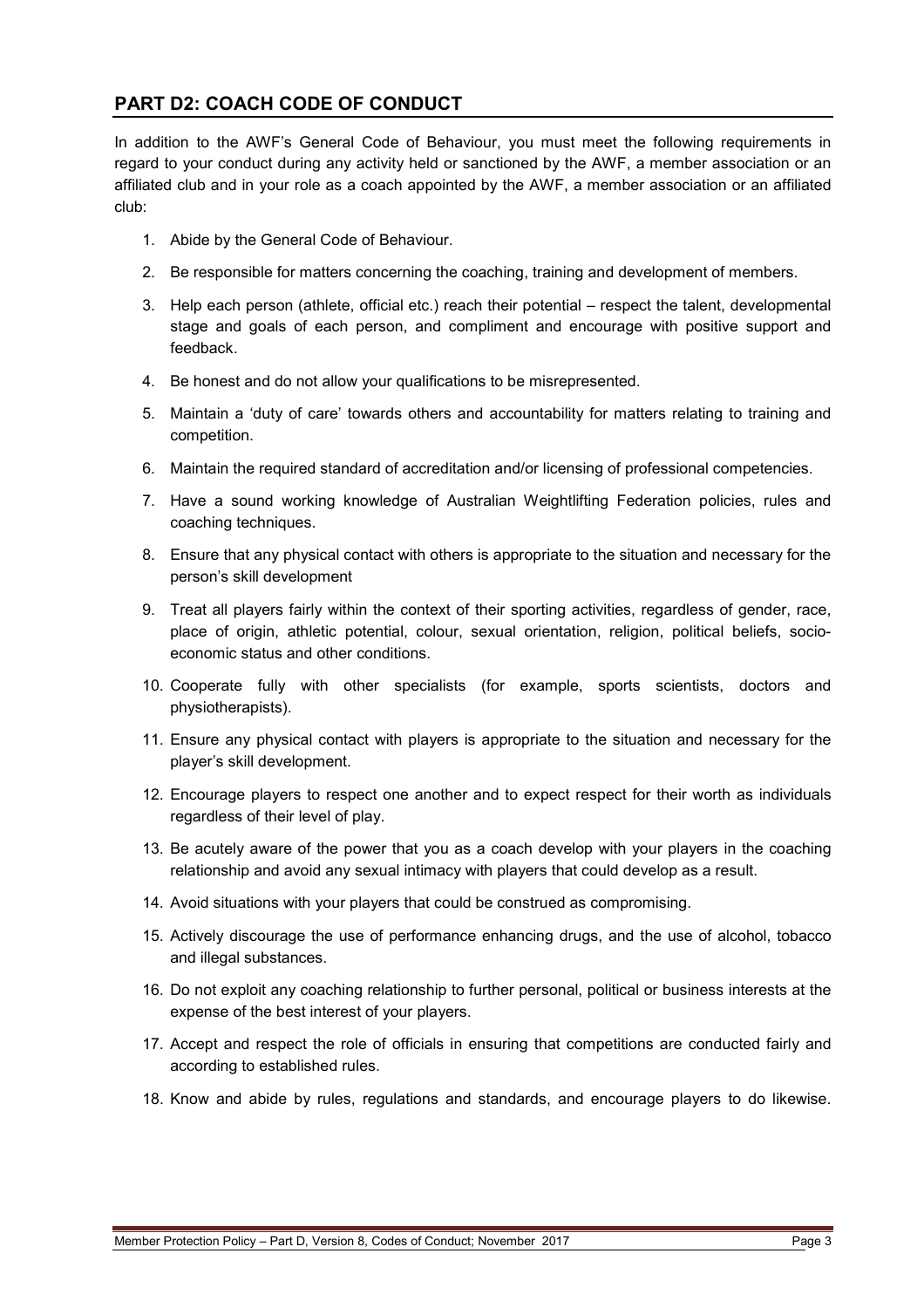# **PART D3: OFFICIAL CODE OF CONDUCT**

In addition to the AWF's General Code of Behaviour, you must meet the following requirements in regard to your conduct during any activity held or sanctioned by the AWF, a member association or an affiliated club and in your role as an official appointed by the AWF, a member association or an affiliated club:

- 1. Abide by the General Code of Behaviour
- 2. Maintain the required standard of accreditation and/or licensing of professional competencies.
- 3. Help each person (athlete, official etc.) reach their potential respect the talent, developmental stage and goals of each person, and compliment and encourage with positive support and feedback.
- 4. Be honest and do not allow your qualifications to be misrepresented.
- 5. Have a sound working knowledge of Australian Weightlifting Federation by-laws, policies and rules.
- 6. Ensure that any physical contact with others is appropriate to the situation and necessary for the person's skill development. \*This also applies to team support staff (eg. medical, physiotherapy and dietician staff).
- 7. Place the safety and welfare of the players/participants above all else.
- 8. Accept responsibility for all actions taken.
- 9. Be impartial.
- 10. Avoid any situation which may lead to a conflict of interest.
- 11. Be courteous, respectful and open to discussion and interaction.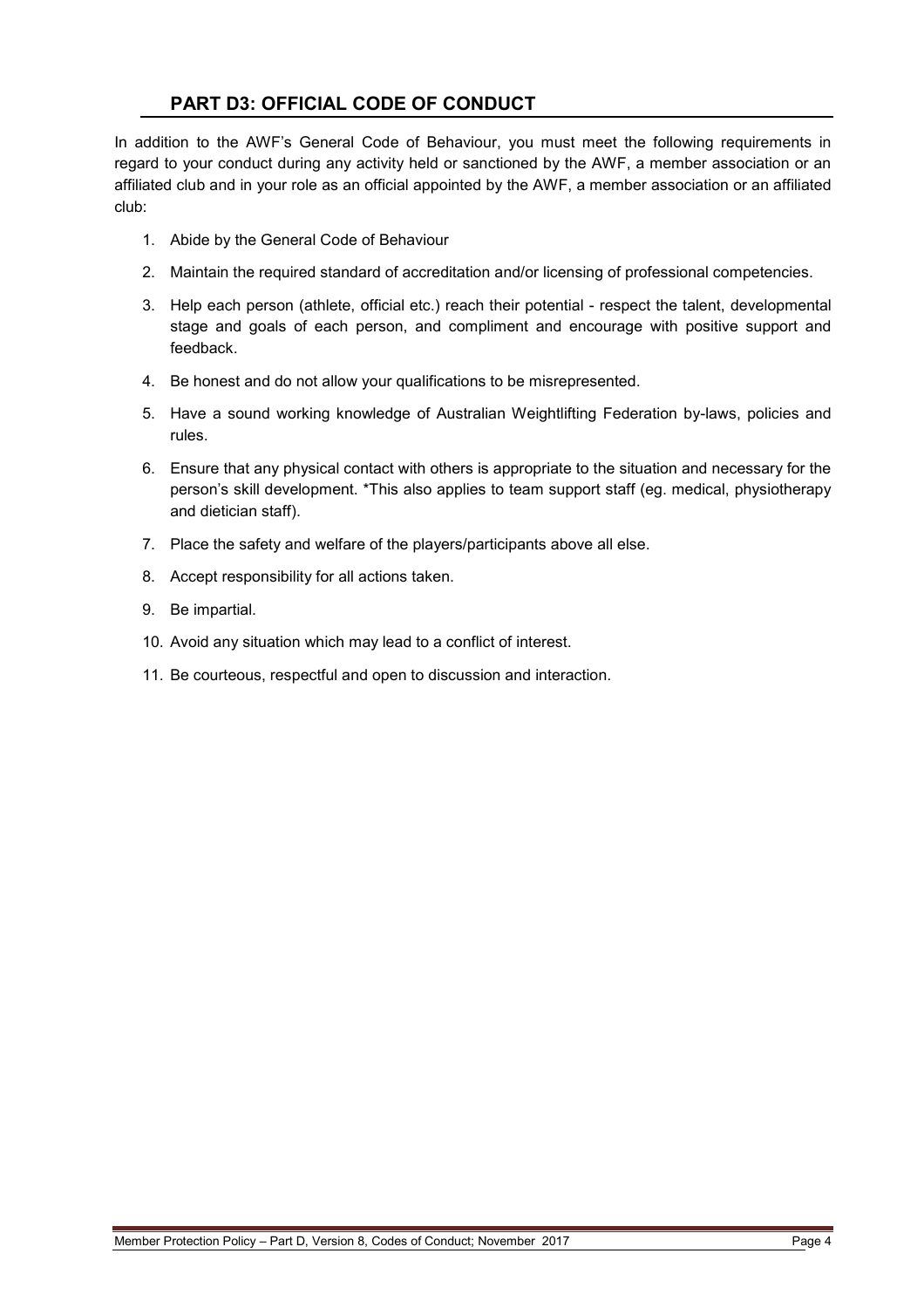# **PART D4: ATHLETE CODE OF CONDUCT**

In addition to the AWF's General Code of Behaviour, you must meet the following requirements in regard to your conduct during any activity held or sanctioned by the AWF, a member association or an affiliated club and in your role as a player/participant in any activity held by or under the auspices of the AWF, a member association or an affiliated club:

- 1. Abide by the General Code of Behaviour.
- 2. Follow the rules of Australian Weightlifting Federation at all times.
- 3. Give your best at all times.
- 4. Never argue with an official. Use the appropriate rules and guidelines to resolve a dispute.
- 5. Control your temper. Verbal or physical abuse is not acceptable.
- 6. Work equally hard for yourself and/or your team.
- 7. Be a good sport. Applaud good performances whether they are made by your team or the opposition.
- 8. Treat all weightlifting participants, as you would like to be treated. Do not bully or take unfair advantage of another competitor.
- 9. Cooperate with your coaches, team mates, opponents, management, event staff and officials.
- 10. Respect the rights, dignity and worth of all participants, coaches, officials, and spectators regardless of their gender, ability, ethnicity, cultural background or religion.
- 11. Care for and respect the equipment provided to you as part of your program.
- 12. Be frank and honest with your coach concerning illness and injury and your ability to train fully within the program requirements.
- 13. At all times avoid intimate relationships with your coach.
- 14. Conduct yourself in a professional manner relating to language, temper and punctuality.
- 15. Maintain high personal behaviour standards at all times.
- 16. Abide by the rules and respect the decision of the official, making all appeals through the formal process and respecting the final decision.
- 17. Be honest in your attitude and preparation to training. Work equally hard for yourself and your team.
- 18. Cooperate with coaches and staff in development of programs to adequately prepare you for competition at the highest level.
- 19. Report any incident that you believe to be in breach of the AWF's Code of Conduct to the appointed Team Manager as soon as possible after the incident has occurred.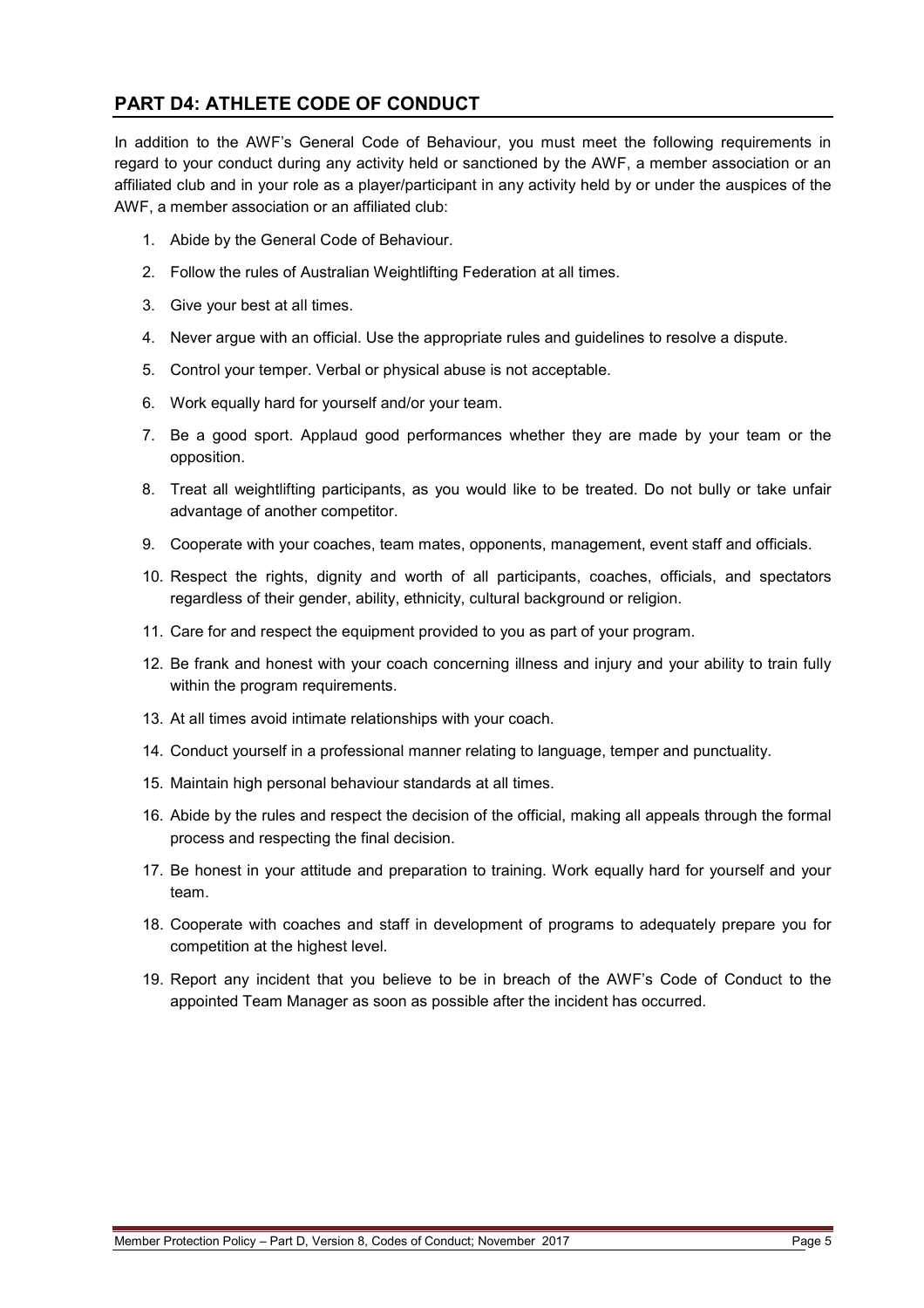# **PART D5: ADMINISTRATOR (VOLUNTEER) CODE OF CONDUCT**

In addition to the AWF's General Code of Behaviour, you must meet the following requirements in regard to your conduct during any activity held by or under the auspices of the AWF, a member association or an affiliated club and in your role as an administrator of the AWF, a member association or an affiliated club:

- 1. Abide by the General Code of Behaviour.
- 2. Act in good faith and in the best interests of the sport as a whole.
- 3. Maintain confidentiality in regards to sensitive and /or commercial information.
- 4. Resolve conflicts fairly and promptly through established procedures.
- 5. Do not allow prejudice, conflict of interest or bias to affect your objectivity. \*This also applies to directors, officers, employees, and contractors.
- 6. Maintain strict impartiality.
- 7. Be aware of your legal responsibilities.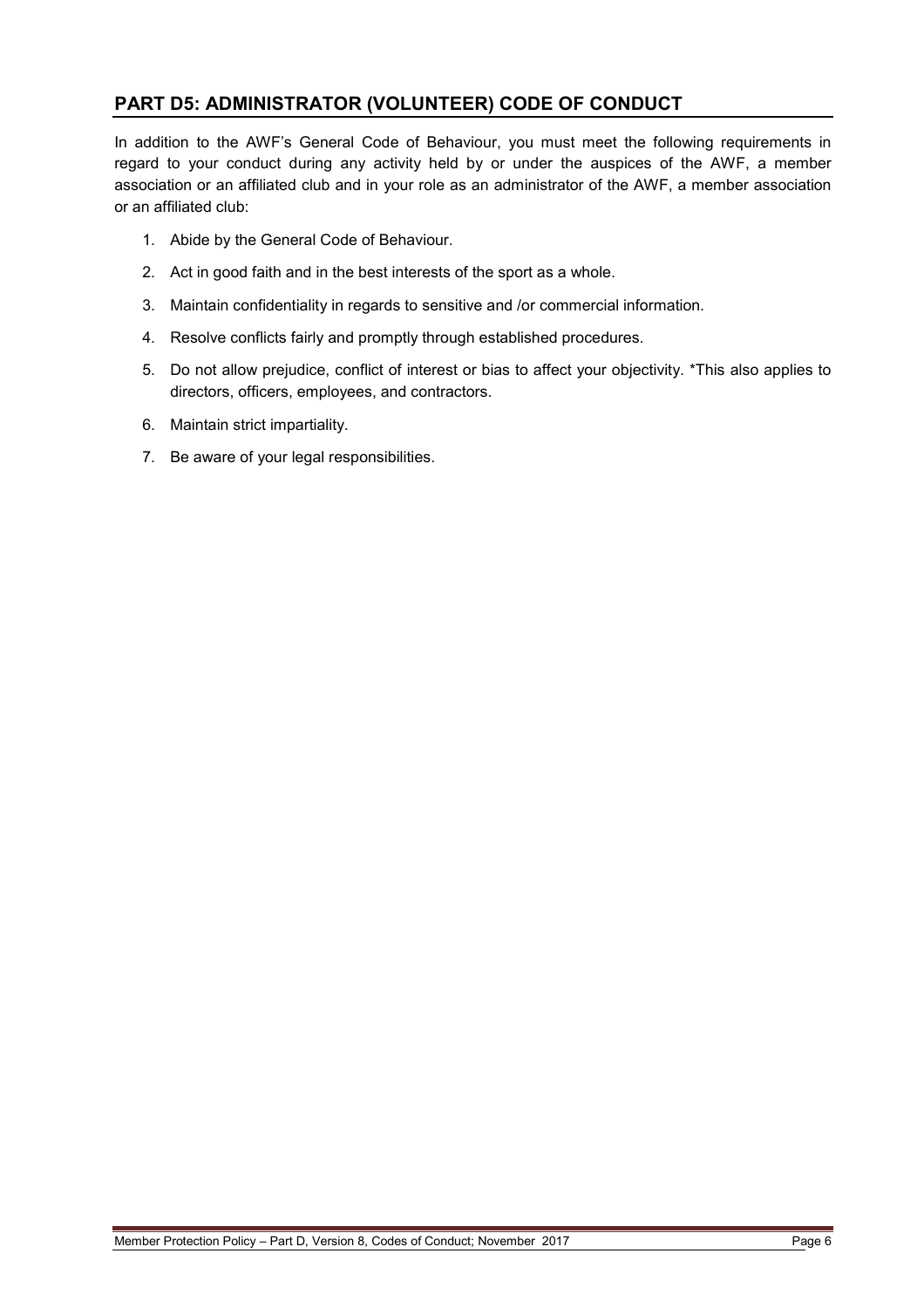# **PART D7: BOARD MEMBER CODE OF CONDUCT**

The AWF is committed to maintaining the highest standards of ethical conduct. This Code of Business Conduct and Ethics for Directors (Code) reflects the business practices and principles of behaviour that support this commitment. The AWF Executive is responsible for setting the standards of conduct contained in the Code and for updating these standards as appropriate to reflect legal and regulatory developments. Every director is expected to read and understand this Code and its application to the performance of his or her responsibilities. Each Director is accountable for adherence to this Code.

#### **Compliance With Applicable Laws**

Directors must comply with all of the laws, rules, and regulations of Australia and its States and Territories and other countries, as well as the states, counties, cities, and other jurisdictions, applicable to either the AWF or its activities.

This Code does not summarize all laws, rules, and regulations applicable to either the AWF or its activities. The AWF will provide to the directors copies of the various guidelines and materials on specific laws, rules, and regulations as appropriate. Directors should consult with the Chairperson of the Board or the Compliance Officer if they have questions about laws that they think may be applicable to either the AWF or its activities.

#### **Conflicts Of Interest**

A "conflict of interest" may exist whenever the interests of a director conflict in any way (or even appear to conflict) with the interests of the AWF. While our directors should be free to make personal investments, enjoy social relations, take on personal coaching commitments and normal sporting activities, they must not have any interests that adversely influence the performance of their responsibilities. A conflict situation can arise when a director takes actions or has interests that may make it difficult to perform his or her AWF responsibilities objectively. Conflicts of interest also may arise when a director, or a member of his or her family, receives improper personal benefits as a result of his or her position with the AWF, whether received from the AWF or a third party. Gifts above a "de minimis" value to, loans to, or guarantees of obligations of, directors, or their respective family members may create conflicts of interest.

Although it is not always possible to avoid conflicts of interest, it is each the AWF's policy to prohibit such conflicts when possible. Conflicts of interest may not always be clear-cut, so if directors have a question, they are encouraged to consult with the Chairperson of the Board or the Compliance Officer. Any director who becomes aware of a conflict or potential conflict should bring it to the attention of the Chairperson of the Board or the Compliance Officer.

#### **Corporate Opportunity**

Except as may be approved by the Board of Directors or a committee of independent directors, directors are prohibited from (a) taking for themselves personally any opportunities that belong to either the AWF or are discovered through the use of AWF property, information, or position; (b) using AWF property, information, or position for personal gain; and (c) competing with the AWF.

#### **Confidentiality**

All directors must maintain the confidentiality of confidential information entrusted to them by the AWF, except when the AWF authorizes disclosure or required by laws, regulations, or legal proceedings. The term "confidential information" includes, but is not limited to, non-public information that might be of use to critics of the Company, or harmful to the AWF or its athletes, officials or administrators if disclosed. Whenever feasible, directors should consult the Chairperson of the Board if they believe they have a legal obligation to disclose confidential information.

#### **Fair Dealing**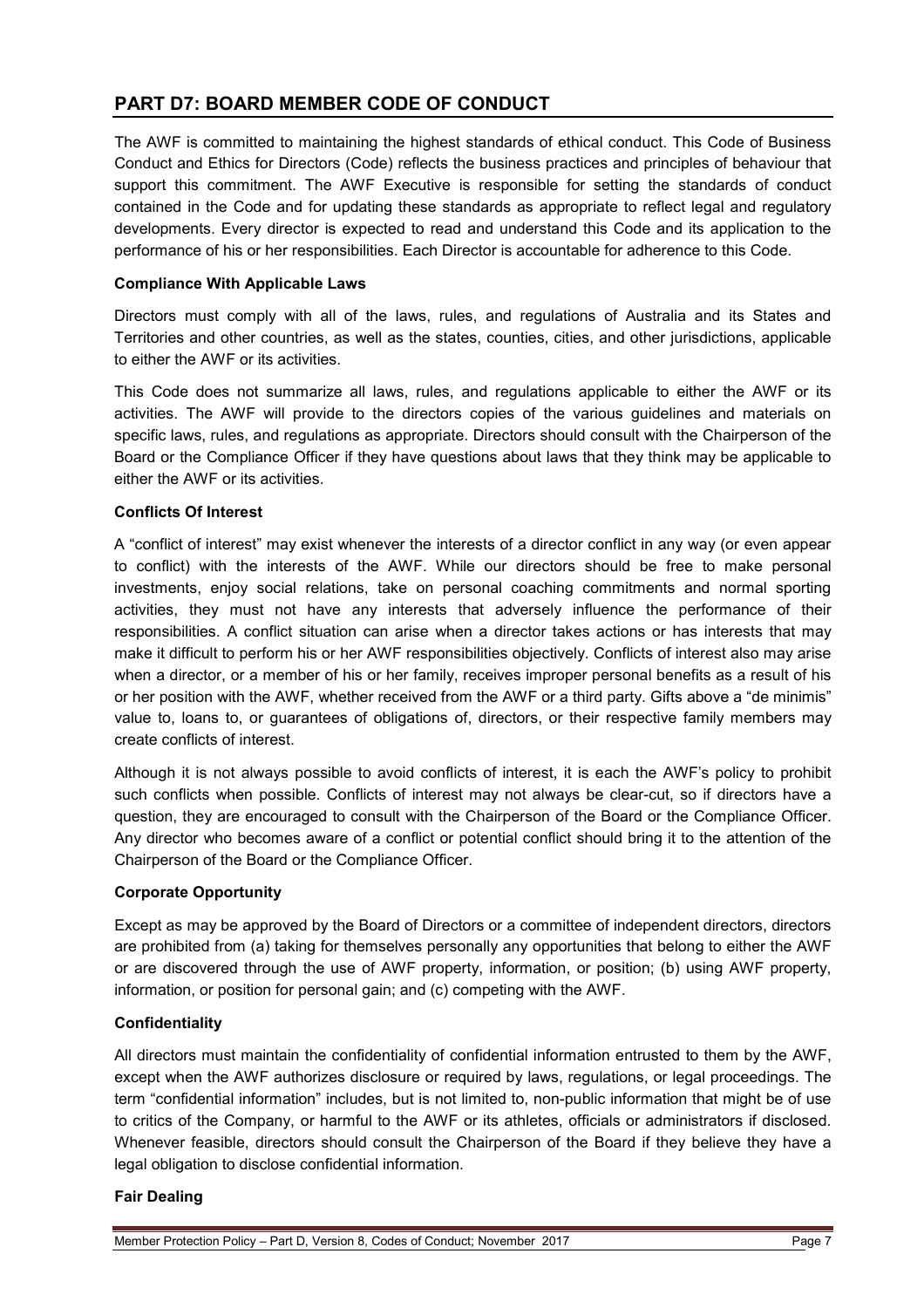Each director should endeavour to deal fairly with the AWF's athletes, officials, competitors, officers, and employees. None should take unfair advantage of anyone through manipulation, concealment, abuse of privileged information, misrepresentation of material facts, or any other unfair dealing practice. Inappropriate use of proprietary information, misusing trade secret information that was obtained without the owner's consent, or inducing such disclosures by past or present employees of other associations is prohibited. Under Australian Federal and State and Territory laws, where the AWF and each affiliated association is incorporated, a director must perform his or her duties in good faith, acting honestly, free from the intention to defraud.

#### **Protection And Proper Use Of Association's Assets**

All directors should perform their duties in a manner that protects the AWF's assets and ensures their efficient use. All AWF assets should be used for legitimate sporting purposes.

No Director may allow the AWF to trade while insolvent

#### **Accounting Complaints**

The Audit Committees of the Boards of Directors are responsible for establishing procedures for the receipt, retention, and treatment of complaints regarding accounting, internal accounting controls, or auditing matters. Directors who have concerns or complaints regarding such matters are encouraged to promptly submit those concerns or complaints to the Chief Executive Officer or to the appropriate Audit Committee which, subject to its duties arising under applicable law, regulations, and legal proceedings, will treat such submissions confidentially. Such concerns or complaints may be made anonymously.

#### **Reporting Any Illegal Or Unethical Behaviour**

Directors are encouraged to promptly contact the Chairperson of the Board or the Chief Executive Officer if the director believes that he or she has observed illegal or unethical behaviour by any athlete, official, volunteer, employee, officer, or director, or by anyone purporting to be acting on either the AWF's behalf and, the reporting director has any doubt about the best course of action in a particular situation. Any such reports may be made anonymously. Confidentiality will be maintained, to the extent permitted by law.

#### **Public Company Reporting**

As and Incorporated Association, it is of critical importance that the AWF's filings under the Incorporated Associations Act (1991) be full, fair, accurate, timely, and understandable. Directors may be asked to provide information necessary to assure that the AWF's public reports meet these requirements. The AWF expects directors to take this responsibility very seriously and to provide prompt and accurate answers to inquiries related to the AWF's public disclosure requirements.

#### **Amendment, Modification And Waiver**

This Code may be amended, modified, or waived by the AWF's Executive Board of Directors, subject to the disclosure and other provisions of the Associations Incorporation Act (1981), and the rules thereunder and the applicable rules of the Australian Sports Commission. As a general policy, the Boards of Directors will not grant waivers to the Code.

Refer to the Board Governance Manual, accessible via<http://www.awf.com.au/iinc.php?page=board> for further information.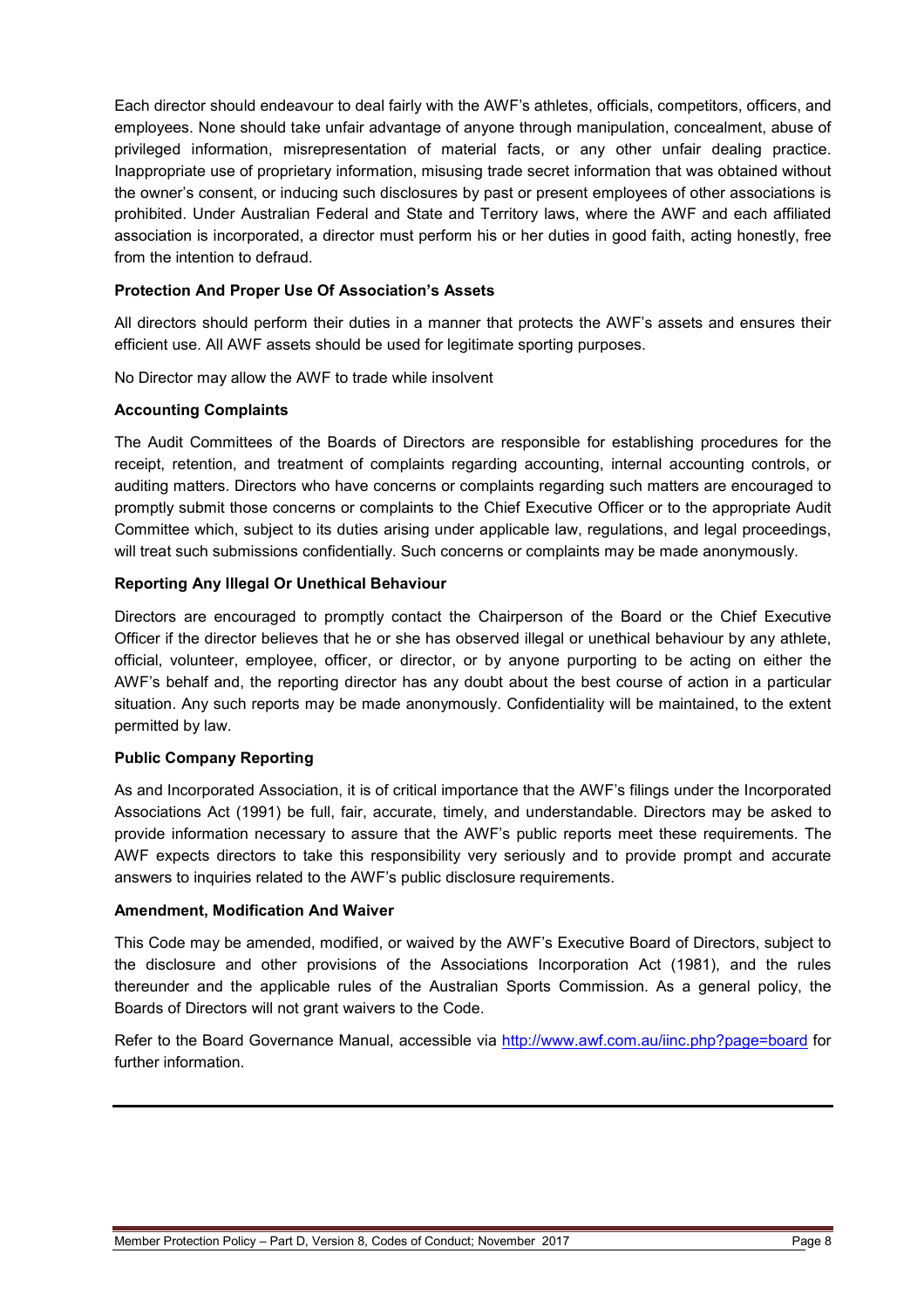# **PART E: REPORTING DOCUMENTS/FORMS**

To assist in consistency and accuracy in following procedure and reporting on the issues covered by AWF's Member Protection Policy, the following documents are to be used:

- **E1 Confidential Record of Informal Grievance** to be used by MPIOs or others who receive a grievance or allegation
- **E2 Confidential Record of Formal Grievance** to be used when a formal grievance or allegation is received by the AWF
- **E3 Confidential Record of Child Abuse Allegation** to be used by MPIO's or others who receive complaints/allegations of child abuse
- **E4 Record of Mediation** to be used by those who conduct a mediation
- **E5 Record of Tribunal Decision**
- **E6 Procedure for Handling Allegations of Child Abuse**
- **E7 State and Territory Information for reporting child abuse**

#### **General principles to be followed when completing a report of a grievance:**

- Treat all **grievances** seriously.
- Deal with **grievances** promptly, sensitively and confidentially.
- Maintain a calm attitude.
- Ask the complainant if they will consent to you taking notes.
- Write the description of the **grievance** /problem using the complainants own words (as much as is possible).
- Find out the nature of the relationship between the complainant and the person complained about (for example, coach/competitor, team members, etc) and if there is any relevant history.
- Take a note of the facts and do not pre-judge the situation.
- Ask the complainant whether they fear victimisation or other consequences.
- Find out what outcome the complainant wants and if they need any support.
- Ask the complainant how they want to the complaint to be dealt with under the policy.
- Keep the **grievance** confidential and do not disclose it to another person without the complainant's consent except if disclosure is required by law (for example, a report to government authorities) or if disclosure is necessary to effectively deal with the complaint.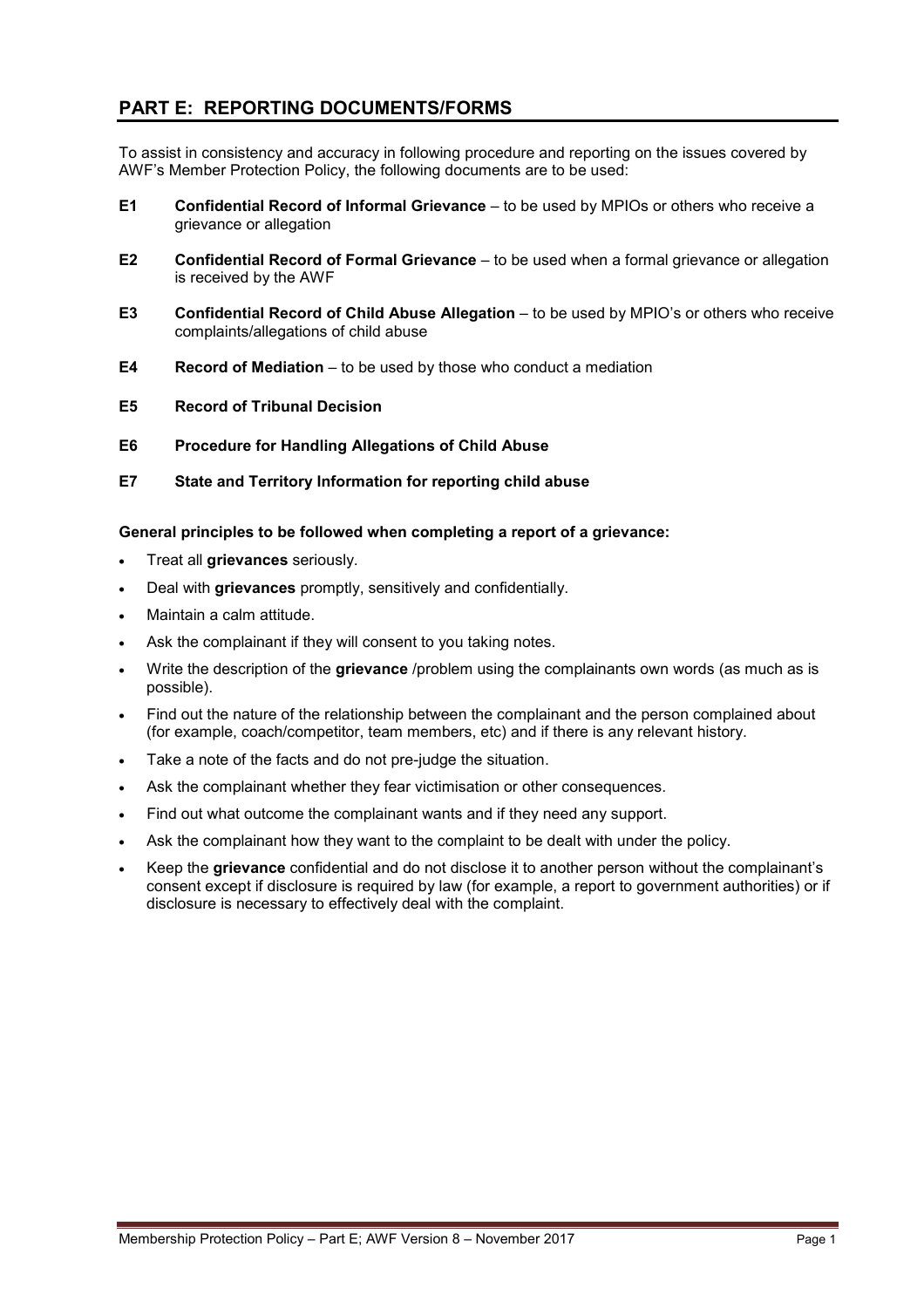# **Attachment E1: CONFIDENTIAL RECORD OF INFORMAL GRIEVANCE**

| MPIO Name                                                                       |                                     | Date:<br>$\prime$<br>$\prime$         |
|---------------------------------------------------------------------------------|-------------------------------------|---------------------------------------|
| Complainant's Name                                                              |                                     |                                       |
|                                                                                 | Over 18<br>LΙ                       | $\Box$ Under 18                       |
| Role/status in [sport]                                                          | Administrator (volunteer)<br>$\Box$ | Parent                                |
|                                                                                 | Athlete/player<br>$\Box$            | Spectator                             |
|                                                                                 | Coach/Assistant Coach               | <b>Support Personnel</b>              |
|                                                                                 | Employee (paid)                     | Other                                 |
|                                                                                 | Official                            |                                       |
|                                                                                 |                                     |                                       |
| When/Where did the<br>incident take place?                                      |                                     |                                       |
| What are the facts<br>relating to the incident,<br>as stated by<br>complainant? |                                     |                                       |
| What is the nature of the<br>grievance?                                         | Harassment or $\Box$                | Discrimination $\Box$ Unfair decision |
| (category/basis/grounds)                                                        | $\Box$<br>Sexual/sexist             | $\Box$ Selection dispute              |
| Can tick more than one                                                          | Sexuality                           | Personality clash                     |
| box                                                                             | Race                                | <b>Bullying</b>                       |
|                                                                                 | Religion                            | Verbal abuse                          |
|                                                                                 | Pregnancy                           | Physical abuse                        |
|                                                                                 | <b>Disability</b>                   | Victimisation                         |
|                                                                                 | Coaching methods                    |                                       |
|                                                                                 | Child Abuse                         |                                       |
|                                                                                 |                                     |                                       |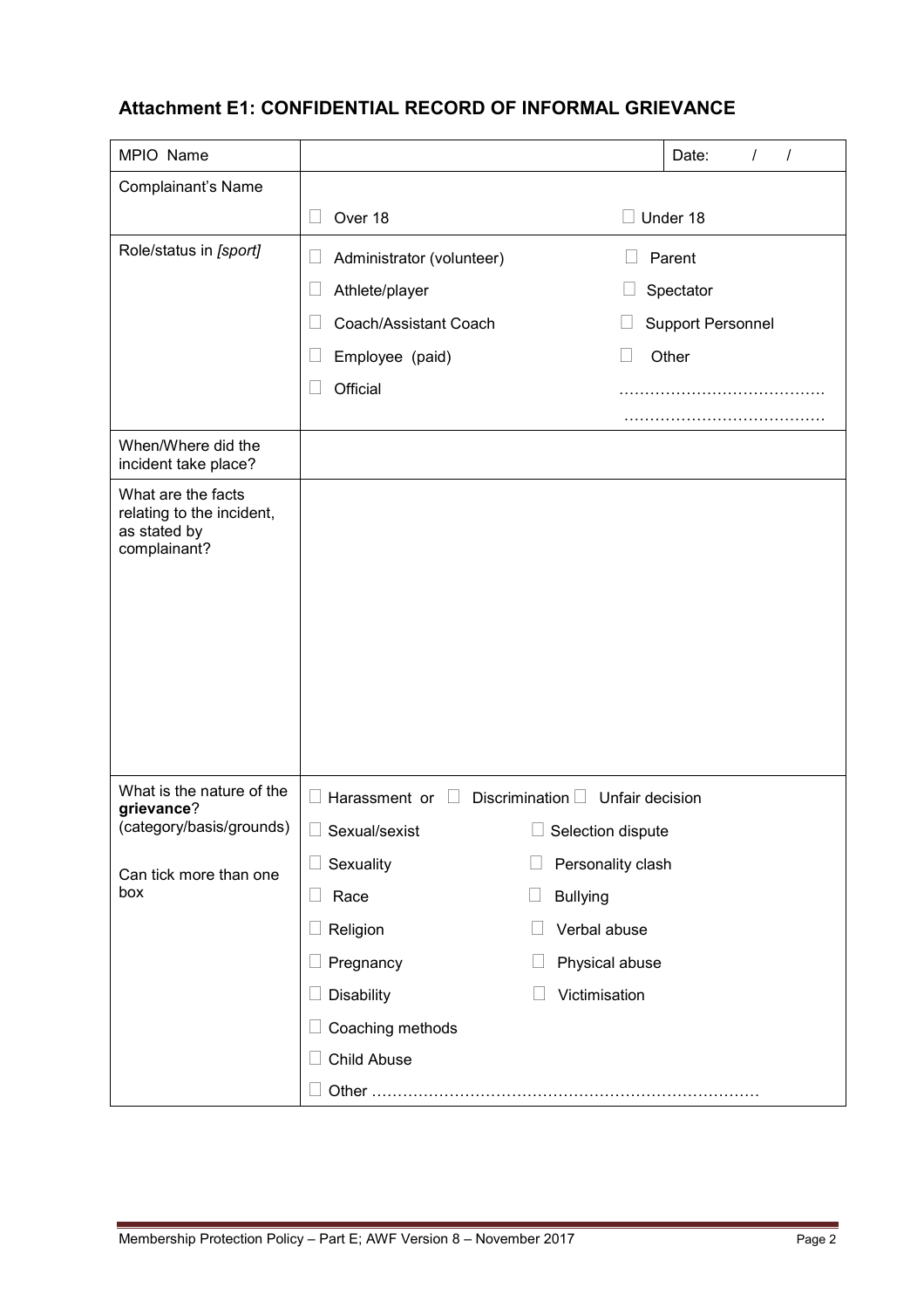| Feelings expressed by<br>complainant                                      |  |
|---------------------------------------------------------------------------|--|
| (completing this may help to<br>separate emotional content<br>from facts) |  |
| What does the<br>complainant want to<br>happen to resolve the<br>issue?   |  |
| What other information<br>has the complainant<br>provided?                |  |
| What is the complainant<br>going to do now?                               |  |

**This record and any notes must be kept confidential and secure.** – do not enter it on a computer system. If the issue becomes a formal complaint, this record is to be sent to the AWF CEO.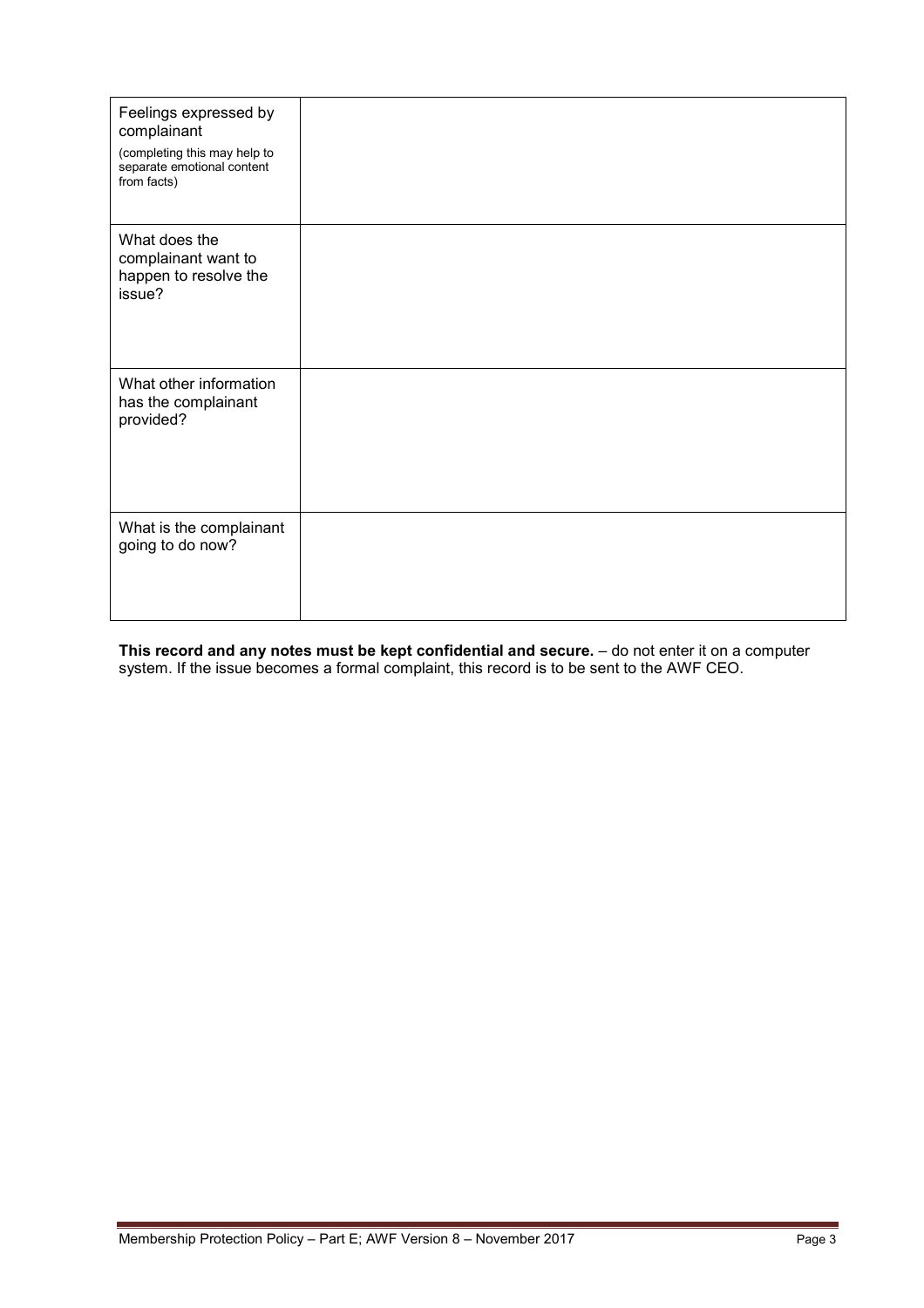# **Attachment E2: CONFIDENTIAL RECORD OF FORMAL GRIEVANCE**

| <b>Complainant's Name</b>                          |                                |                                             | Date Formal Grievance    |
|----------------------------------------------------|--------------------------------|---------------------------------------------|--------------------------|
|                                                    | Over 18                        | Under 18                                    | Received:                |
| Complainant's contact<br>details                   | Phone:<br>Email:               |                                             |                          |
| Complainants Role/<br>position in --Weightlifting  | Н<br>Administrator (volunteer) |                                             | Parent                   |
|                                                    | Athlete/player<br>$\Box$       |                                             | Spectator                |
|                                                    | Coach/Assistant Coach<br>L     |                                             | <b>Support Personnel</b> |
|                                                    | Employee (paid)                |                                             | Other                    |
|                                                    | Official                       |                                             | .                        |
|                                                    |                                |                                             |                          |
| Name of person<br>complained about<br>(respondent) | Over 18                        |                                             | Under 18                 |
| Respondents Role/                                  | Administrator (volunteer)      |                                             | Parent                   |
| position in Weightlifting                          | Athlete/player<br>L            |                                             | Spectator                |
|                                                    | Coach/Assistant Coach          |                                             | <b>Support Personnel</b> |
|                                                    | Employee (paid)                |                                             | Other                    |
|                                                    | Official                       |                                             |                          |
|                                                    |                                |                                             |                          |
| Location/event of alleged<br>incident              |                                |                                             |                          |
| Description of alleged<br>incident                 |                                |                                             |                          |
| Nature of grievance<br>(basis/grounds/category)    | Harassment or $\Box$           | Discrimination $\square$<br>Unfair decision |                          |
| Can tick more than one                             | Sexual/sexist                  | Selection dispute                           |                          |
| box                                                | Sexuality                      | Personality clash                           |                          |
|                                                    | Race                           | <b>Bullying</b>                             |                          |
|                                                    | Religion                       | Verbal abuse                                |                          |
|                                                    | Pregnancy                      | Physical abuse                              |                          |
|                                                    | <b>Disability</b>              | Victimisation                               |                          |
|                                                    | <b>Coaching Methods</b>        |                                             |                          |
|                                                    | <b>Child Abuse</b>             |                                             |                          |
|                                                    |                                |                                             |                          |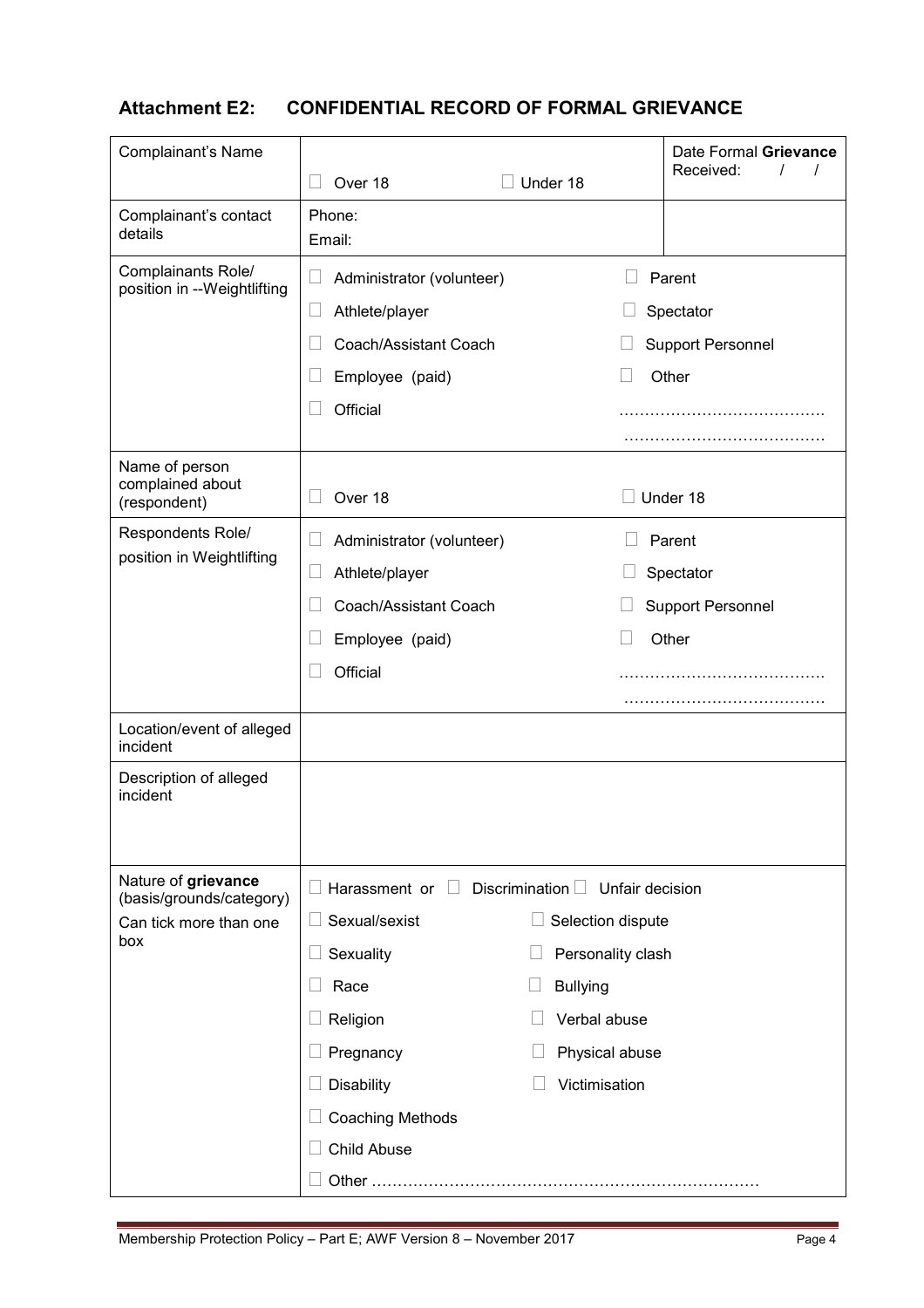| Methods (if any) of<br>attempted informal<br>resolution |                                               |  |
|---------------------------------------------------------|-----------------------------------------------|--|
|                                                         |                                               |  |
| Support person (if any)                                 |                                               |  |
| Formal resolution<br>procedures followed<br>(outline)   |                                               |  |
|                                                         |                                               |  |
| If investigated: Finding -                              |                                               |  |
| If went to hearing<br>tribunal:                         |                                               |  |
| Decision -                                              |                                               |  |
| Action recommended -                                    |                                               |  |
| If mediated:                                            |                                               |  |
| Date of mediation -                                     |                                               |  |
| Were both parties<br>present -                          |                                               |  |
| Terms of Agreement -                                    |                                               |  |
|                                                         |                                               |  |
| Any other action taken -                                |                                               |  |
| If went to appeals<br>tribunal:                         |                                               |  |
| Decision -                                              |                                               |  |
|                                                         |                                               |  |
| Action recommended -                                    |                                               |  |
| Resolution                                              | $\Box$ Less than 3 months to resolve          |  |
|                                                         | $\Box$ Between 3 – 8 months to resolve        |  |
|                                                         | More than 8 months to resolve                 |  |
| Completed by                                            | Name:                                         |  |
|                                                         | Position in AWF:<br>Date: $/ /$<br>Signature: |  |
| Signed by:                                              | Complainant:                                  |  |
|                                                         | Respondent:                                   |  |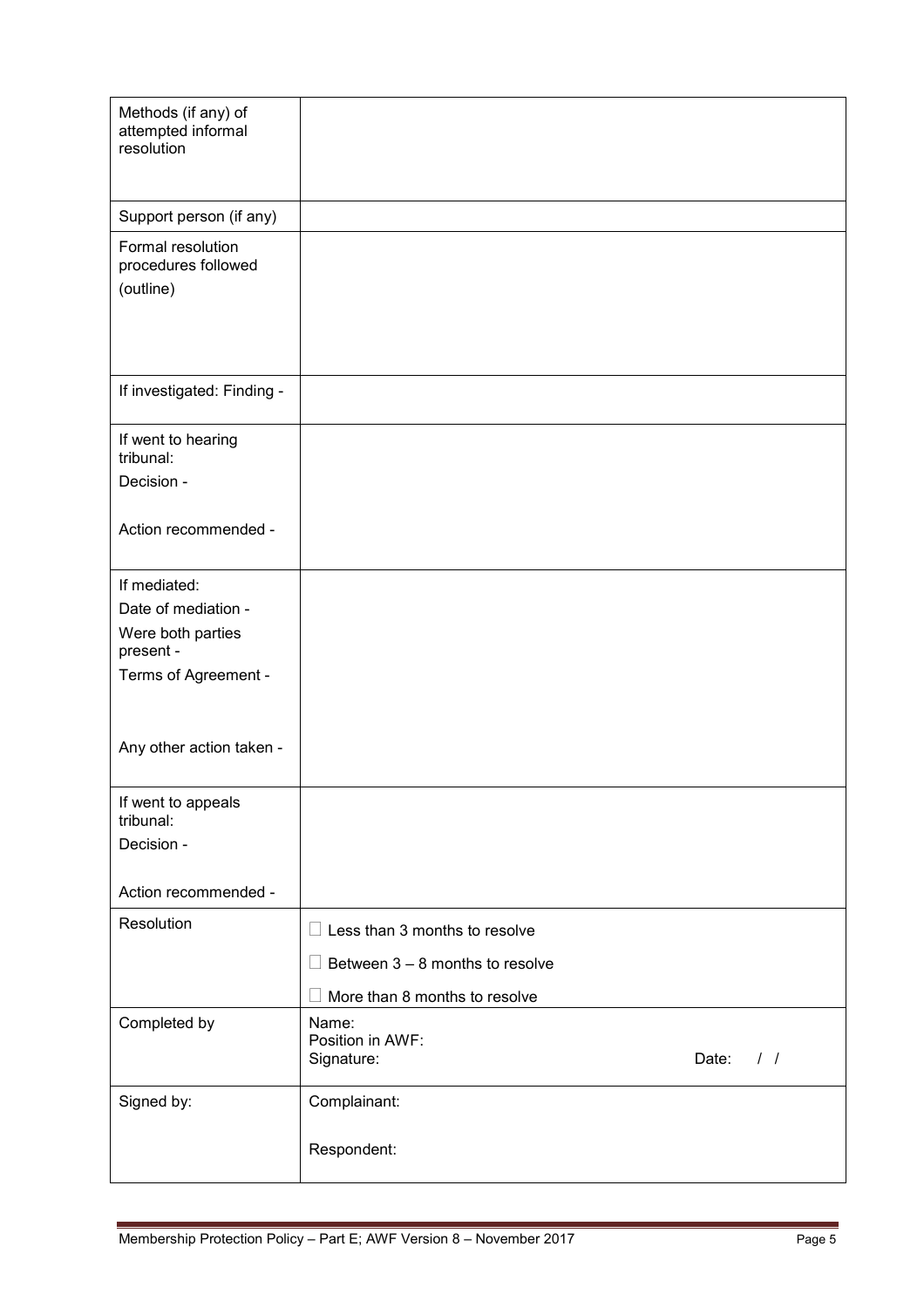This record and any notes must be kept confidential and secure. If the grievance is of a serious nature, or is escalated to and/or dealt with at the national level, the original must be forwarded to the AWF CEO and a copy kept at the club/state/district level where the grievance was first made.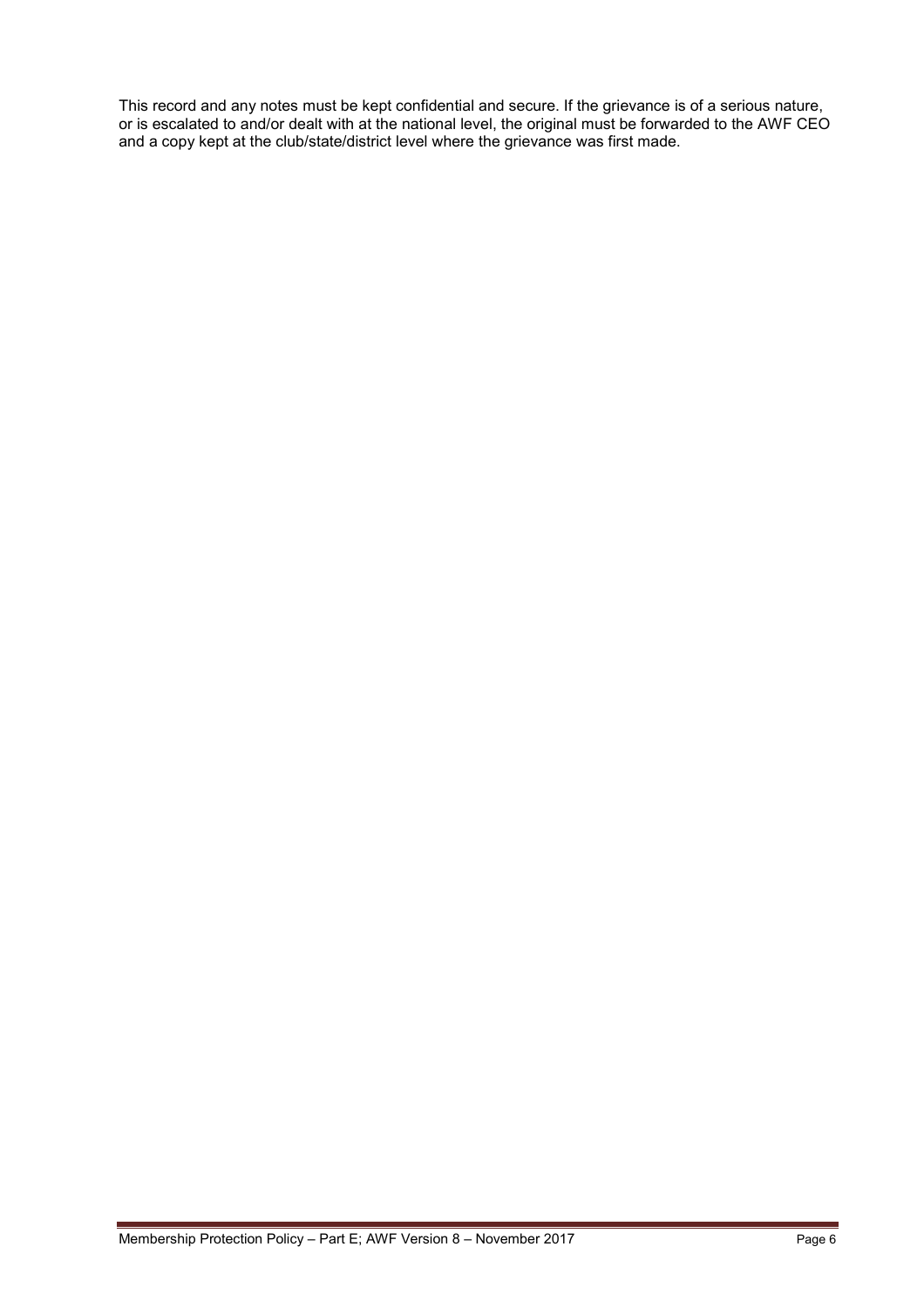# **Attachment E3: CONFIDENTIAL RECORD OF CHILD ABUSE ALLEGATION**

Before completing, ensure the procedures outlined in attachment C4 have been followed and advice has been sought from the relevant government agency and/or police.

| Complainant's Name (if<br>other than the child)                                                                         |                                     | Date Formal Complaint<br>Received:<br>$\prime$<br>$\prime$ |
|-------------------------------------------------------------------------------------------------------------------------|-------------------------------------|------------------------------------------------------------|
| Role/status in<br>Weightlifting                                                                                         |                                     |                                                            |
| Child's name                                                                                                            |                                     | Age:                                                       |
| Child's address                                                                                                         |                                     |                                                            |
| Person's reason for<br>suspecting abuse<br>(e.g. observation, injury,                                                   |                                     |                                                            |
| disclosure)                                                                                                             |                                     |                                                            |
| Name of person<br>complained about                                                                                      |                                     |                                                            |
| Role/status in the AWF                                                                                                  | Administrator (volunteer)<br>$\Box$ | Parent                                                     |
|                                                                                                                         | Athlete/player                      | Spectator                                                  |
|                                                                                                                         | Coach/Assistant Coach               | <b>Support Personnel</b>                                   |
|                                                                                                                         | Employee (paid)                     | Other                                                      |
|                                                                                                                         | Official                            |                                                            |
|                                                                                                                         |                                     |                                                            |
| Witnesses                                                                                                               | Name (1):                           |                                                            |
| (if more than 3                                                                                                         | Contact details:                    |                                                            |
| witnesses, attach details<br>to this form)                                                                              | Name (2):                           |                                                            |
|                                                                                                                         | Contact details:                    |                                                            |
|                                                                                                                         | Name (3):                           |                                                            |
|                                                                                                                         | Contact details:                    |                                                            |
| Interim action (if any)<br>taken (to ensure child's<br>safety and/or to support<br>needs of person<br>complained about) |                                     |                                                            |
| Police contacted                                                                                                        | Who:                                |                                                            |
|                                                                                                                         | When:                               |                                                            |
|                                                                                                                         | Advice provided:                    |                                                            |
|                                                                                                                         |                                     |                                                            |
|                                                                                                                         |                                     |                                                            |
|                                                                                                                         |                                     |                                                            |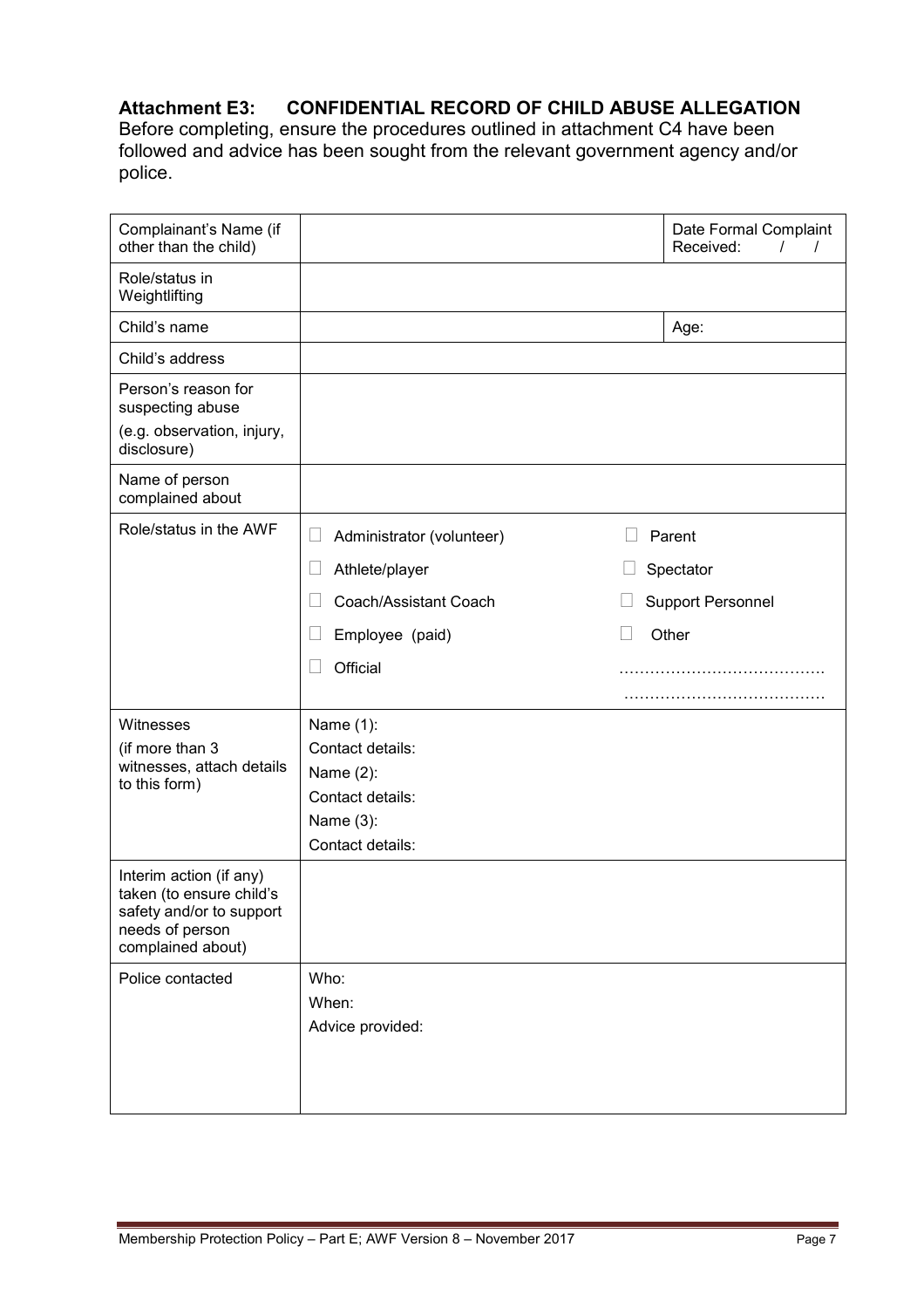| Government agency<br>contacted                      | Who:                         |  |
|-----------------------------------------------------|------------------------------|--|
|                                                     | When:                        |  |
|                                                     | Advice provided:             |  |
|                                                     |                              |  |
|                                                     |                              |  |
|                                                     |                              |  |
| CEO contacted                                       | Who:                         |  |
|                                                     | When:                        |  |
| Police and/or<br>government agency<br>investigation | Finding:                     |  |
|                                                     |                              |  |
| Internal investigation (if<br>any)                  | Finding:                     |  |
|                                                     |                              |  |
| Action taken                                        |                              |  |
|                                                     |                              |  |
| Completed by                                        | Name:                        |  |
|                                                     | Position in AWF:             |  |
|                                                     | $\frac{1}{2}$<br>Signature:  |  |
| Signed by                                           | Complainant (if not a child) |  |
|                                                     |                              |  |

This record and any notes must be kept in a confidential place and provided to the relevant authorities (police and government) should they require them.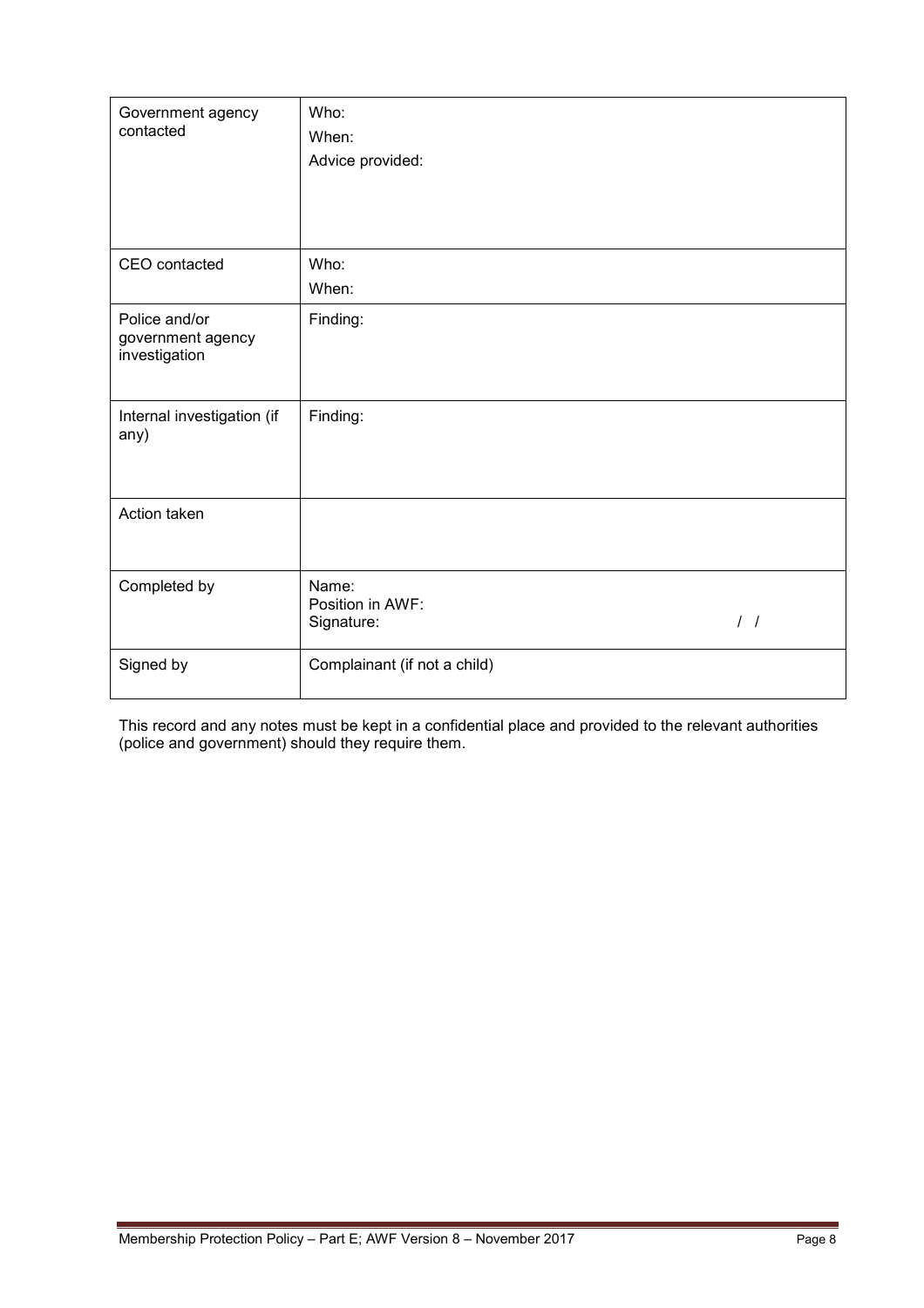# **Attachment E4: RECORD OF MEDIATION**

| <b>Present at Mediation</b>                |  |
|--------------------------------------------|--|
| Date of mediation                          |  |
| Venue of mediation                         |  |
| Mediator                                   |  |
| Summary of mediation<br>(minutes attached) |  |
|                                            |  |
| Outcome of mediation                       |  |
| Follow-up to occur (if required)           |  |
| Completed by:                              |  |
| (signature)                                |  |
| Signed by:<br>Complainant (signature)      |  |
| Respondent (signature)                     |  |

This record and any notes must be kept in a confidential place – do not enter it on a computer system. If the issue becomes a formal complaint, this record is to be sent to the AWF CEO or other appointed officer.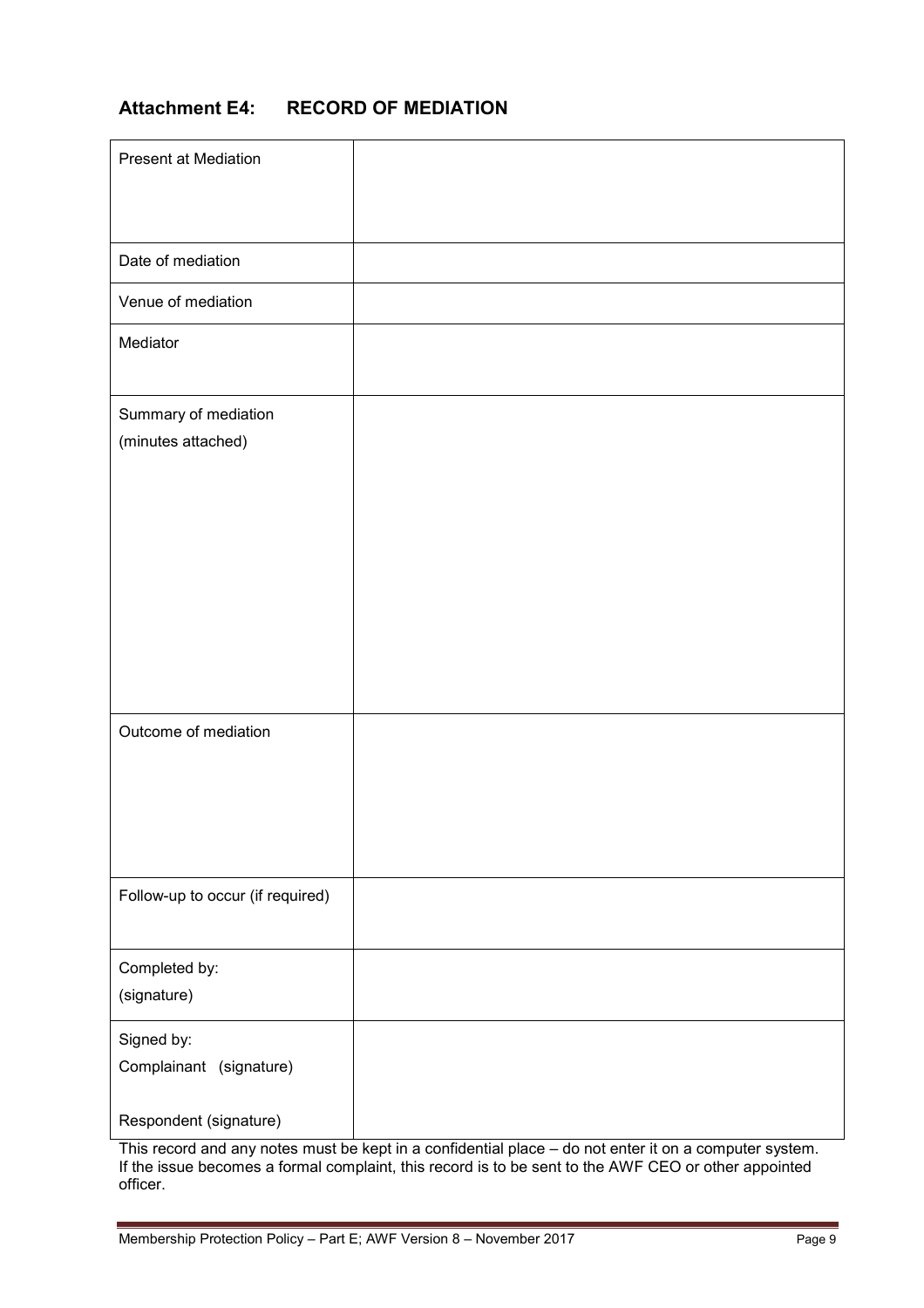# **Attachment E5: RECORD OF TRIBUNAL DECISION**

| <b>Complainant's Name</b>                               |                                           |                   | Date Formal Grievance<br>Received: |
|---------------------------------------------------------|-------------------------------------------|-------------------|------------------------------------|
| Role/status in<br>Weightlifting                         | Administrator (volunteer)                 |                   | Parent                             |
|                                                         | Athlete/player                            |                   | Spectator                          |
|                                                         | Coach/Assistant Coach                     |                   | <b>Support Personnel</b>           |
|                                                         | Employee (paid)                           |                   | Other                              |
|                                                         | Official                                  |                   | .                                  |
|                                                         |                                           |                   |                                    |
| Name of person<br>complained about                      |                                           |                   |                                    |
| Role/status in<br>Weightlifting                         | Administrator (volunteer)<br>L            |                   | Parent                             |
|                                                         | Athlete/player<br>L                       |                   | Spectator                          |
|                                                         | Coach/Assistant Coach                     |                   | <b>Support Personnel</b>           |
|                                                         | Employee (paid)                           |                   | Other                              |
|                                                         | Official                                  |                   |                                    |
|                                                         |                                           |                   |                                    |
| Location/event of alleged<br>issue                      |                                           |                   |                                    |
| Description of alleged<br>issue                         |                                           |                   |                                    |
| Nature of complaint                                     | Harassment or<br>Discrimination<br>$\Box$ |                   |                                    |
| (basis/grounds/category)                                | Sexual/sexist                             | Selection dispute |                                    |
|                                                         | Sexuality                                 | Personality clash |                                    |
|                                                         | Race                                      | <b>Bullying</b>   |                                    |
|                                                         | Religion                                  | Verbal abuse      |                                    |
|                                                         | Pregnancy                                 | Physical abuse    |                                    |
|                                                         | Disability                                | Victimisation     |                                    |
|                                                         | <b>Child Abuse</b>                        |                   |                                    |
|                                                         |                                           |                   |                                    |
| Methods (if any) of<br>attempted informal<br>resolution |                                           |                   |                                    |
| Support person (if any)                                 |                                           |                   |                                    |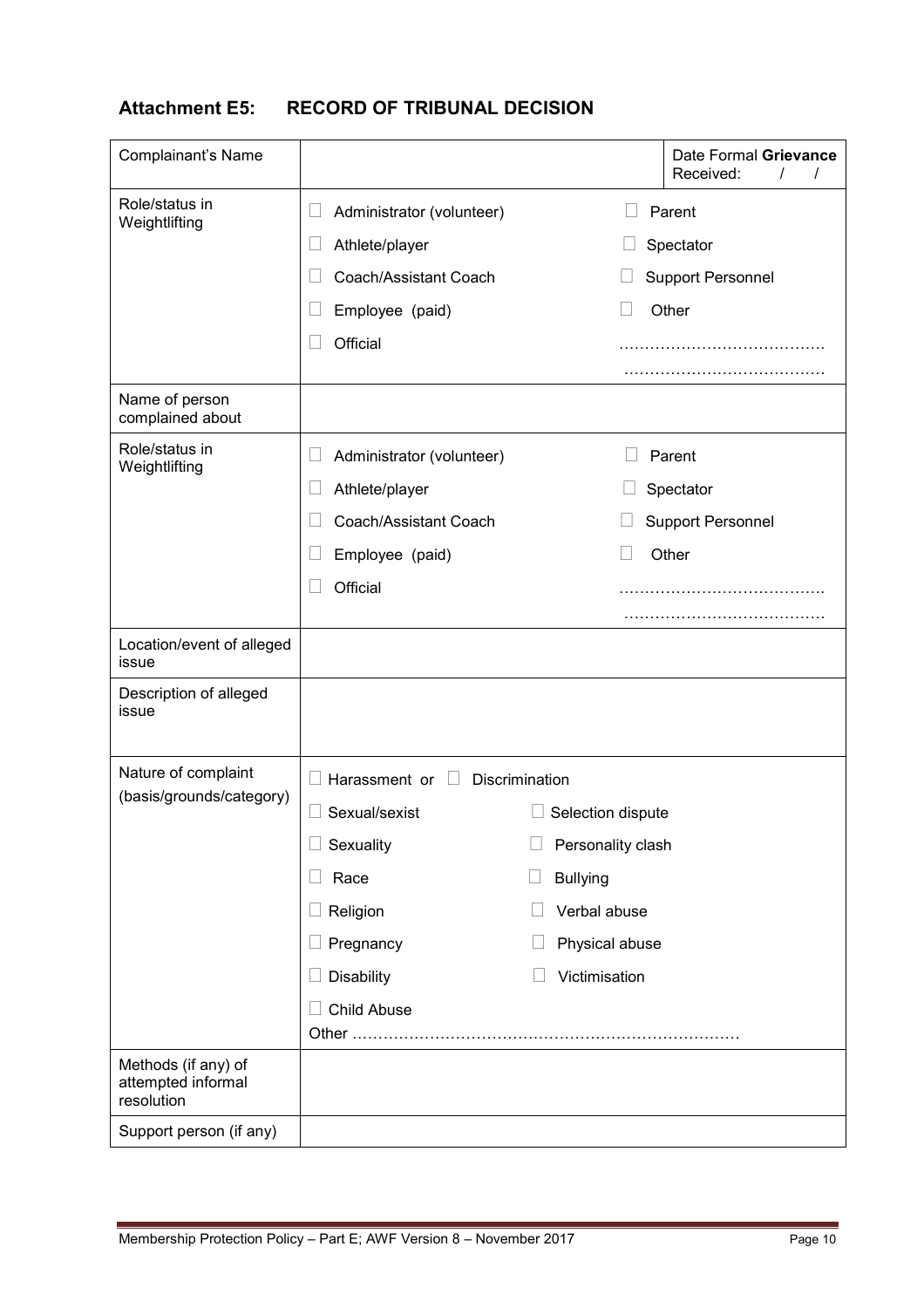| <b>Tribunal Members</b>                                    |                                                   |                  |
|------------------------------------------------------------|---------------------------------------------------|------------------|
| <b>Tribunal Hearing Date</b><br>and venue                  |                                                   |                  |
| <b>Tribunal Decision</b><br>(attach report)                |                                                   |                  |
| Action recommended<br>and any follow up report<br>required |                                                   |                  |
| Decision Appealed                                          |                                                   |                  |
| Date of Appeal lodged                                      |                                                   |                  |
| Appeal Hearing Date                                        |                                                   |                  |
| <b>Appeal Decision</b>                                     |                                                   |                  |
| (attach report)                                            |                                                   |                  |
| <b>Action Recommended</b>                                  |                                                   |                  |
| Completed by                                               | Name:<br>Position in Weightlifting:<br>Signature: | $\left  \right $ |
| Signed by:                                                 | Complainant                                       |                  |
|                                                            | Respondent                                        |                  |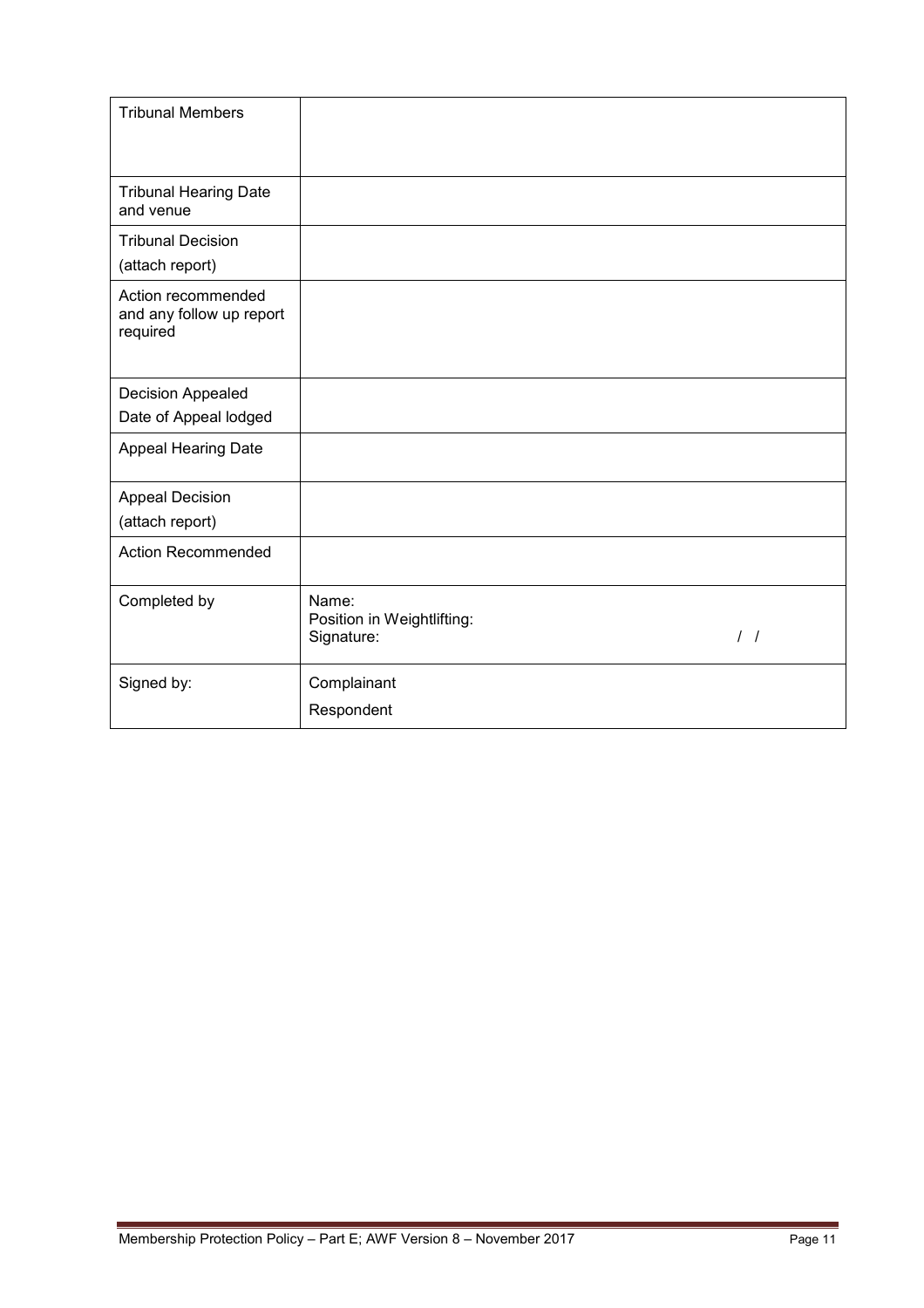# **Attachment E6: PROCEDURE FOR HANDLING ALLEGATIONS OF CHILD ABUSE**

#### **If you believe a child is in immediate danger or a life-threatening situation**, **contact the Police immediately on 000**.

Fact sheets on reporting allegations of child abuse in different states and territories are available at [www.playbytherules.net.au](http://www.playbytherules.net.au/)

We will treat any allegation of child abuse or neglect promptly, seriously and with a high degree of sensitivity.

All people working with AWF in a paid or unpaid capacity have a duty to report any concerns to the appropriate authorities, following the steps outlined below.

#### **Step 1: Receive the allegation**

If a child or young person raises with you an allegation of child abuse or neglect that relates to them or to another child, it is important that you listen, stay calm and be supportive.

| Do                                                                                   | Don't                                                                                           |
|--------------------------------------------------------------------------------------|-------------------------------------------------------------------------------------------------|
| Make sure you are clear about what the child<br>has told you                         | Do not challenge or undermine the child                                                         |
| Reassure the child that what has occurred is<br>not his or her fault                 | Do not seek detailed information, ask leading<br>questions or offer an opinion.                 |
| Explain that other people may need to be<br>told in order to stop what is happening. | Do not discuss the details with any person<br>other than those detailed in these<br>procedures. |
| Promptly and accurately record the<br>discussion in writing.                         | Do not contact the alleged offender.                                                            |

### **Step 2: Report the allegation**

- Immediately report any allegation of child abuse or neglect, or any situation involving a child at risk of harm, to the police and/or the relevant child protection agency. You may need to make a report to both.
- Contact the relevant child protection agency or police for advice if there is **any** doubt about whether the allegation should be reported.
- If the allegation involves a person to whom this policy applies, then also report the allegation to the CEO of AWF so that he or she can manage the situation.

### **Step 3: Protect the child and manage the situation**

• The CEO or MPIO will assess the immediate risks to the child and take interim steps to ensure the child's safety and the safety of any other children. This may include redeploying the alleged offender to a position where there is no unsupervised contact with children, supervising the alleged offender or removing/suspending him or her until any investigations have been concluded. Legal advice should be sought before any interim steps are made if the person is an employee of AWF*.*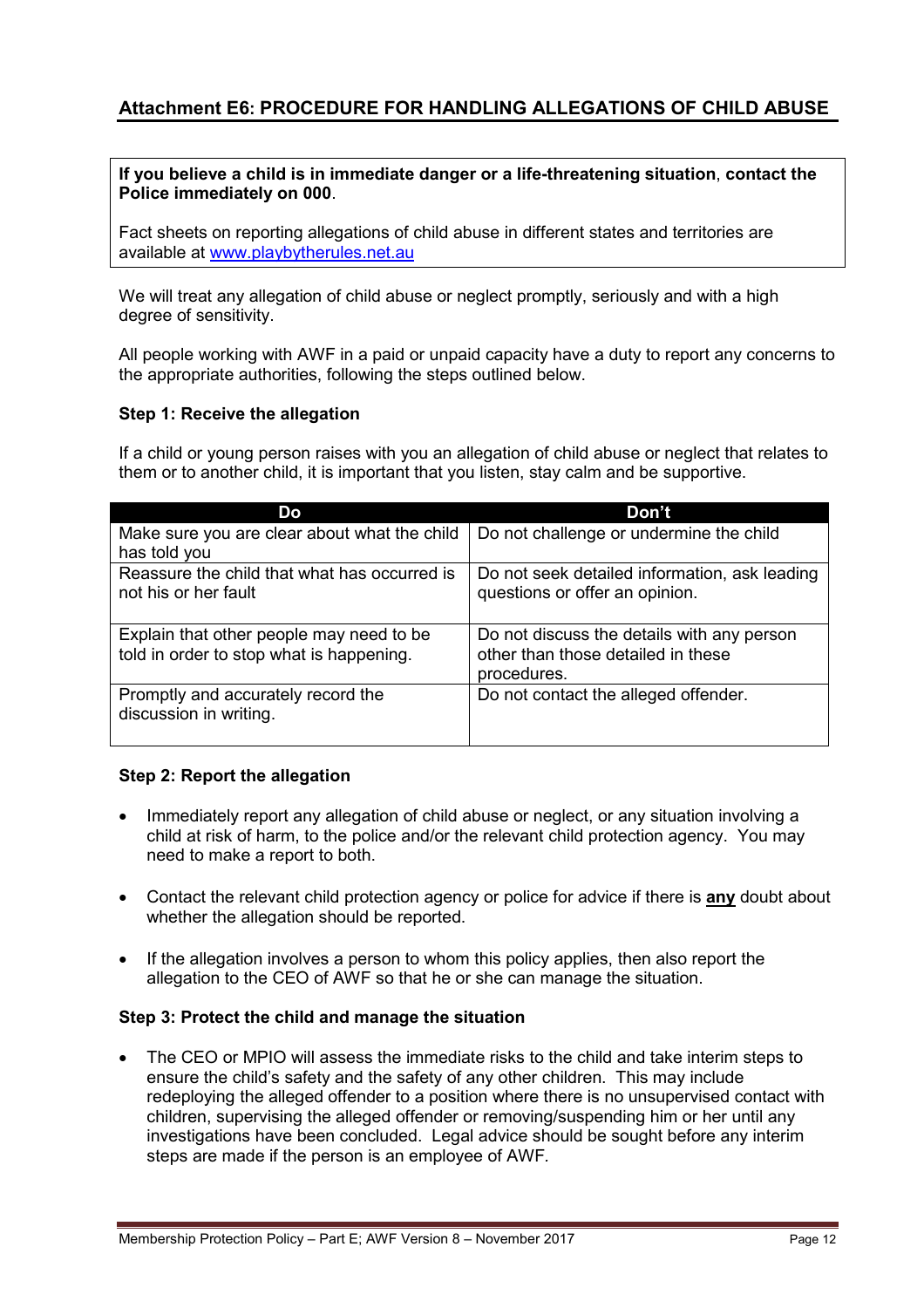- The CEO or MPIO will consider what services may be most appropriate to support the child and his or her parent/s.
- The CEO or MPIO will consider what support services may be appropriate for the alleged offender.
- The CEO or MPIO will seek to put in place measures to protect the child and the alleged offender from possible victimisation and gossip.

## **Step 4: Take internal action**

- At least three different investigations could be undertaken to examine allegations that are made against a person to whom this policy applies, including:
	- a criminal investigation (conducted by the police)
	- a child protection investigation (conducted by the relevant child protection agency)
	- a disciplinary or misconduct inquiry/investigation (conducted by AWF).
- AWF will assess the allegations and determine what action should be taken in the circumstances. Depending on the situation, action may include considering whether the alleged offender should return to his or her position, be dismissed, banned or suspended or face other disciplinary action.
- If disciplinary action is undertaken, we will follow the procedures set out in Part C of our Member Protection Policy.
- Where required we will provide the relevant government agency with a report of any disciplinary action we take.

|  | • Contact details for advice or to report an allegation of child abuse |  |  |  |  |
|--|------------------------------------------------------------------------|--|--|--|--|
|--|------------------------------------------------------------------------|--|--|--|--|

| <b>Australian Capital Territory</b>                                                                   |                                                                                                                                         |
|-------------------------------------------------------------------------------------------------------|-----------------------------------------------------------------------------------------------------------------------------------------|
| <b>ACT Police</b><br>Non-urgent police assistance<br>Ph: 131 444<br>www.afp.gov.au                    | Office for Children, Youth and Family Services<br>www.dhcs.act.gov.au/ocyfs/services/care and protection<br>Ph: 1300 556 729            |
| <b>New South Wales</b>                                                                                |                                                                                                                                         |
| <b>New South Wales Police</b><br>Non-urgent police assistance<br>Ph: 131 444<br>www.police.nsw.gov.au | Department of Family and Community Services<br>www.community.nsw.gov.au<br>Ph: 132 111                                                  |
| <b>Northern Territory</b>                                                                             |                                                                                                                                         |
| <b>Northern Territory Police</b><br>Non-urgent police assistance<br>Ph: 131 444<br>www.pfes.nt.gov.au | Department of Children and Families<br>www.childrenandfamilies.nt.gov.au<br>Ph: 1800 700 250                                            |
| Queensland                                                                                            |                                                                                                                                         |
| <b>Queensland Police</b><br>Non-urgent police assistance<br>Ph: 131 444<br>www.police.qld.gov.au      | Department of Communities, Child Safety and Disability<br><b>Services</b><br>www.communities.gld.gov.au/childsafety<br>Ph: 1800 811 810 |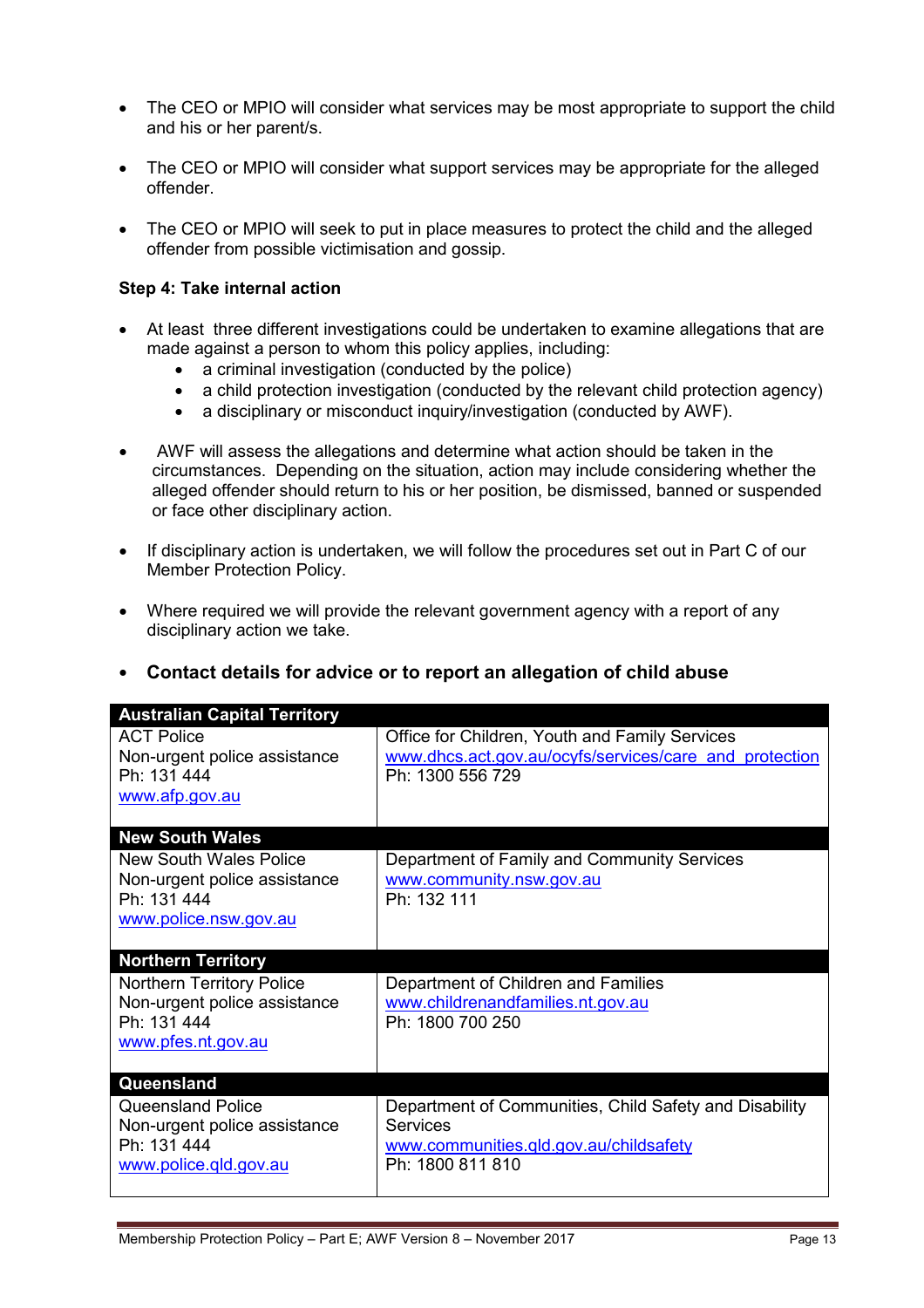| <b>South Australia</b>                                                                          |                                                                                                   |
|-------------------------------------------------------------------------------------------------|---------------------------------------------------------------------------------------------------|
| South Australia Police<br>Non-urgent police assistance<br>Ph: 131 444<br>www.sapolice.sa.gov.au | Department for Education and Child Development<br>www.families.sa.gov.au/childsafe<br>Ph: 131 478 |
| <b>Tasmania</b>                                                                                 |                                                                                                   |
| <b>Tasmania Police</b>                                                                          | Department of Health and Human Services                                                           |
| Non-urgent police assistance<br>Ph: 131 444                                                     | www.dhhs.tas.gov.au/children<br>Ph: 1300 737 639                                                  |
| www.police.tas.gov.au                                                                           |                                                                                                   |
|                                                                                                 |                                                                                                   |
| <b>Victoria</b>                                                                                 |                                                                                                   |
| <b>Victoria Police</b>                                                                          | Department of Human Services                                                                      |
| Non-urgent police assistance<br>Ph: (03) 9247 6666                                              | www.dhs.vic.gov.au<br>Ph: 131 278                                                                 |
| www.police.vic.gov.au                                                                           |                                                                                                   |
|                                                                                                 |                                                                                                   |
| <b>Western Australia</b>                                                                        |                                                                                                   |
| Western Australia Police                                                                        | Department for Child Protection and Family Support                                                |
| Non-urgent police assistance<br>Ph: 131 444                                                     | www.dcp.wa.gov.au<br>Ph: (08) 9222 2555 or 1800 622 258                                           |
| www.police.wa.gov.au                                                                            |                                                                                                   |
|                                                                                                 |                                                                                                   |

# **Attachment E7: STATE AND TERRITORY INFORMATION FOR REPORTING CHILD ABUSE**

The following information was updated in November 2011. It is subject to change at any time.

# **QUEENSLAND**

If you have a reason to suspect a child in Queensland is experiencing harm, or is at risk of experiencing harm, you need to contact [Child Safety Services:](http://www.communities.qld.gov.au/childsafety/about-us/contact-us)

- **During normal business hours** contact the [Regional Intake Service.](http://www.communities.qld.gov.au/childsafety/about-us/contact-us/child-safety-service-centres/regional-intake-services)
- **After hours and on weekends** contact the Child Safety After Hours Service Centre on **1800 177 135** or (07) 3235 9999. The service operates 24 hours a day, seven days a week.

If you believe a child is in immediate danger or in a life-threatening situation, contact the Queensland Police Service immediately by dialing **000**.

Queensland Police Service has a number of child protection and investigation units across Queensland. To contact the Queensland Police Service, contact the [Police District Communication Centre](http://www.police.qld.gov.au/forms/contact.asp#districtComms) nearest you.

If you aren't sure who to call, or for assistance to locate your nearest child safety service centre, contact Child Safety Services' Enquiries Unit on **1800 811 810**. Child safety service centres have professionally trained child protection staff who are skilled in dealing with information about harm or risk of harm to children.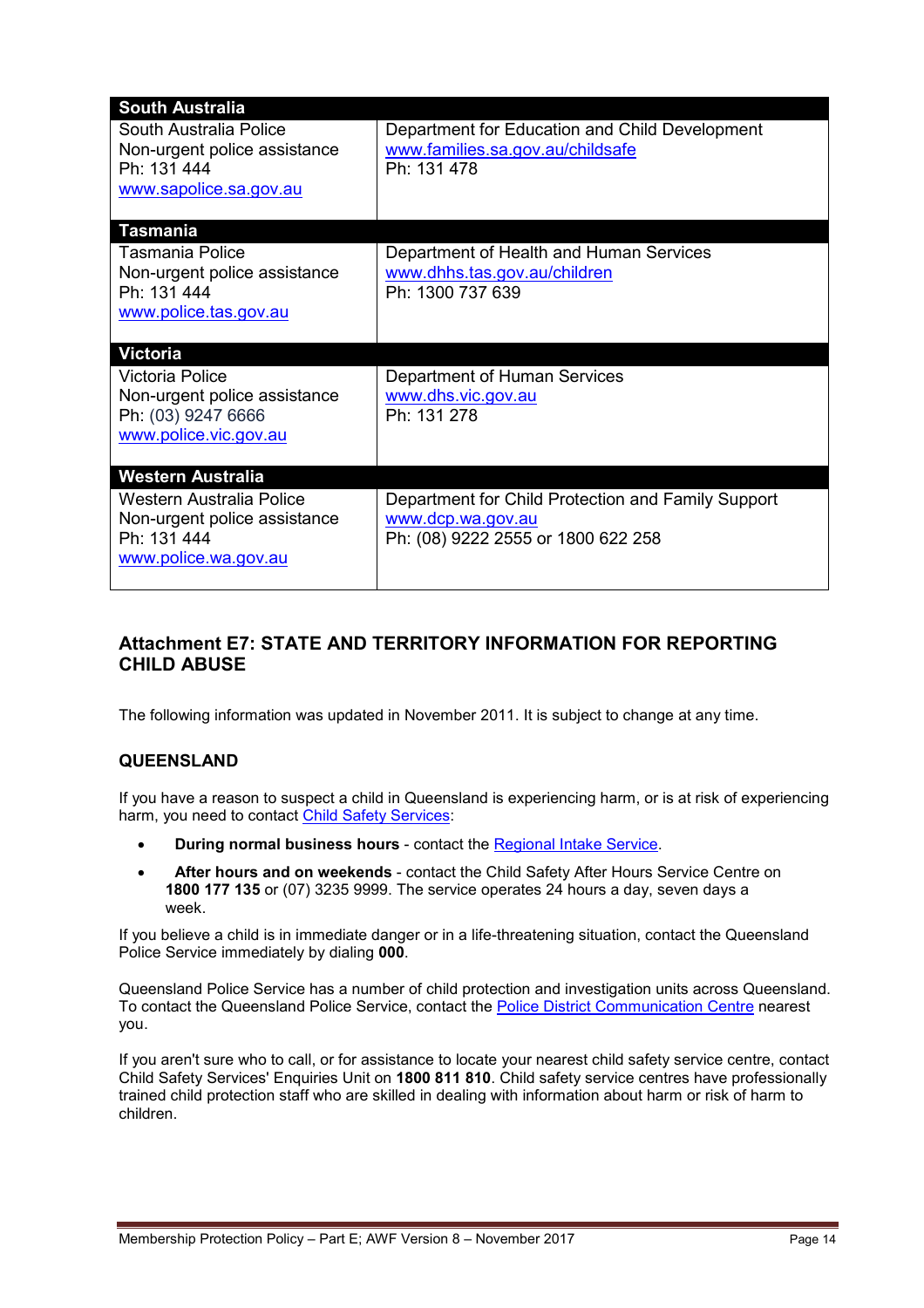#### **NEW SOUTH WALES**

Anyone who suspects, on reasonable grounds, that a child or young person is at risk of being neglected or physically, sexually or emotionally abused, should report it to Community Services. Reasonable grounds is the standard that reporters must use in deciding whether or not to report to Community Services.

It does not mean that reporters are required to confirm their suspicions or provide solid proof before making a report. A useful rule of thumb is to consider whether another person, when faced with similar information, would also draw the same conclusion.

You can make a report by phoning the **Child Protection Helpline on 132 111** (TTY 1800 212 936) for the cost of a local call, 24 hours a day, 7 days a week.

### **WESTERN AUSTRALIA**

If you are concerned about a child's wellbeing, [contact](http://www.dcp.wa.gov.au/Organisation/ContactUs/Pages/ContactUs.aspx) the Department for Child Protection's district office closest to where the child lives or the [Crisis Care Unit](http://www.dcp.wa.gov.au/Organisation/ContactUs/Pages/ContactUs.aspx) after hours.

If you believe a child is in immediate danger or in a life-threatening situation, contact the Western Australia Police immediately by dialing **000.**

If you make a report or disclose relevant information to the Department for Child Protection, there is legislative protection for the notifier. These are:

- Protection of identity with some exceptions, your identity must not be disclosed without your consent. For further information, refer to section 240 of the *Children and Community Services Act 2004*
- Legal protection you are not subject to legal liability under State law providing the information is provided in good faith.
- Professional protection authorised disclosure of information cannot be held to constitute unprofessional conduct or a breach of professional ethics. As a result you cannot be disciplined by your professional body or incur any formal professional negative consequences at your workplace.

When you contact the Department, the Duty Officer will gather and record information that you provide and decide how best to respond. The type of information that the officer will gather includes:

- details about the child/young person and family
- the reasons you are concerned
- the immediate risk to the child
- whether or not the child or family has support
- what may need to happen to make the child safe
- your contact details, so that the officer can call you to obtain further information if required or to provide feedback.

You do not need to have all the details about the child or family when you contact the Department for Child Protection

For more information:<http://www.dcp.wa.gov.au/ChildProtection/>

#### **VICTORIA**

Some professionals such as doctors, nurses, police and school teachers are legally obliged to report suspected child abuse. In addition, any person who believes on reasonable grounds that a child needs protection can make a report to the Victorian Child Protection Service. It is the Child Protection worker's job to assess and, where necessary, further investigate if a child or young person is at risk of harm.

For more information:<http://www.dhs.vic.gov.au/>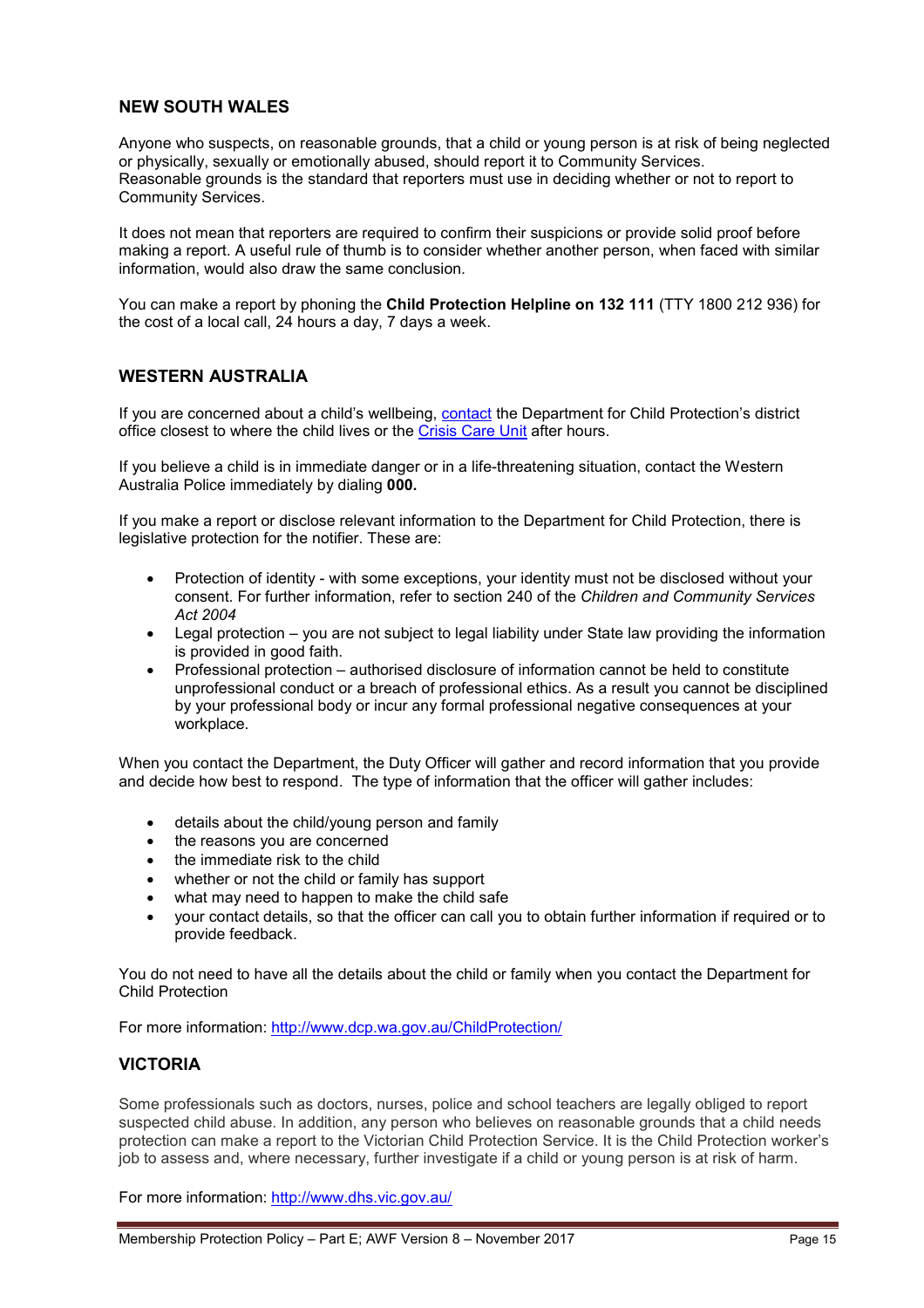## **SOUTH AUSTRALIA**

Staff and volunteers who work with children are mandated notifiers and have a legal obligation to report any suspicion of child abuse and/or neglect that they may form in the course of their employment or volunteer activity based on reasonable grounds. This obligation extends to persons holding a management position whose duties include direct responsibility for, or direct supervision of the provision of services to children.

Reports are made to the CHILD ABUSE HELP LINE 13 14 78

A reasonable suspicion must be based on facts, for example:

- A disclosure of abuse by a child
- Professional judgement, based on the notifier's experience and observations

The organisation has an obligation to make each affected person aware of this legal obligation.

There is no obligation that recreation or sporting organisations require mandated reporters to undertake formal external training in the recognition of child abuse.

The law also stipulates that no person shall threaten or intimidate, or cause damage, loss or disadvantage to another person because that person has made a notification or proposes to make a notification pursuant to the *Children's Protection Act 1993*.

For more information: [www.families.sa.gov.au/childsafe.](http://www.families.sa.gov.au/childsafe)

### **NORTHERN TERRITORY**

In the Northern Territory any person who believes that a child is being, or has been, abused or neglected is required by law to report their concerns.

Reports should be made to the 24 hour Centralised Intake Service by using the free-call phone number **1800 700 250.**

Remember, you do not need to prove abuse or neglect, you need only report your concerns. The Care and Protection of Children Act provides legal protection against civil or criminal liability for people who make reports in good faith.

The Act also makes it clear that making a report does not breach any requirements of confidentiality or professional ethics.

For more information: [http://www.childrenandfamilies.nt.gov.au/Child\\_Protection/](http://www.childrenandfamilies.nt.gov.au/Child_Protection/)

### **AUSTRALIAN CAPITAL TERRITORY**

Care and Protection services is responsible for facilitating coordination across government for the care and protection of children and young people. Care and Protection services and an After Hours service, provide a continuum of service delivery to children and young people considered 'at risk' of serious harm.

Care and Protection Services is authorised to collect personal information under the *Children and Young People Act 2008* to ensure the safety and wellbeing of children and young people in the ACT. The information collected may be disclosed to government and non government agencies (including but not limited to the Australian Federal Police, ACT Children's Court, the Family Court, Health and Education Directorates and community organisations) to assist in ensuring the safety and wellbeing of children and young people. Information identifying a person making a child protection report is treated with the highest confidentiality and will not be disclosed except where a Court orders the disclosure.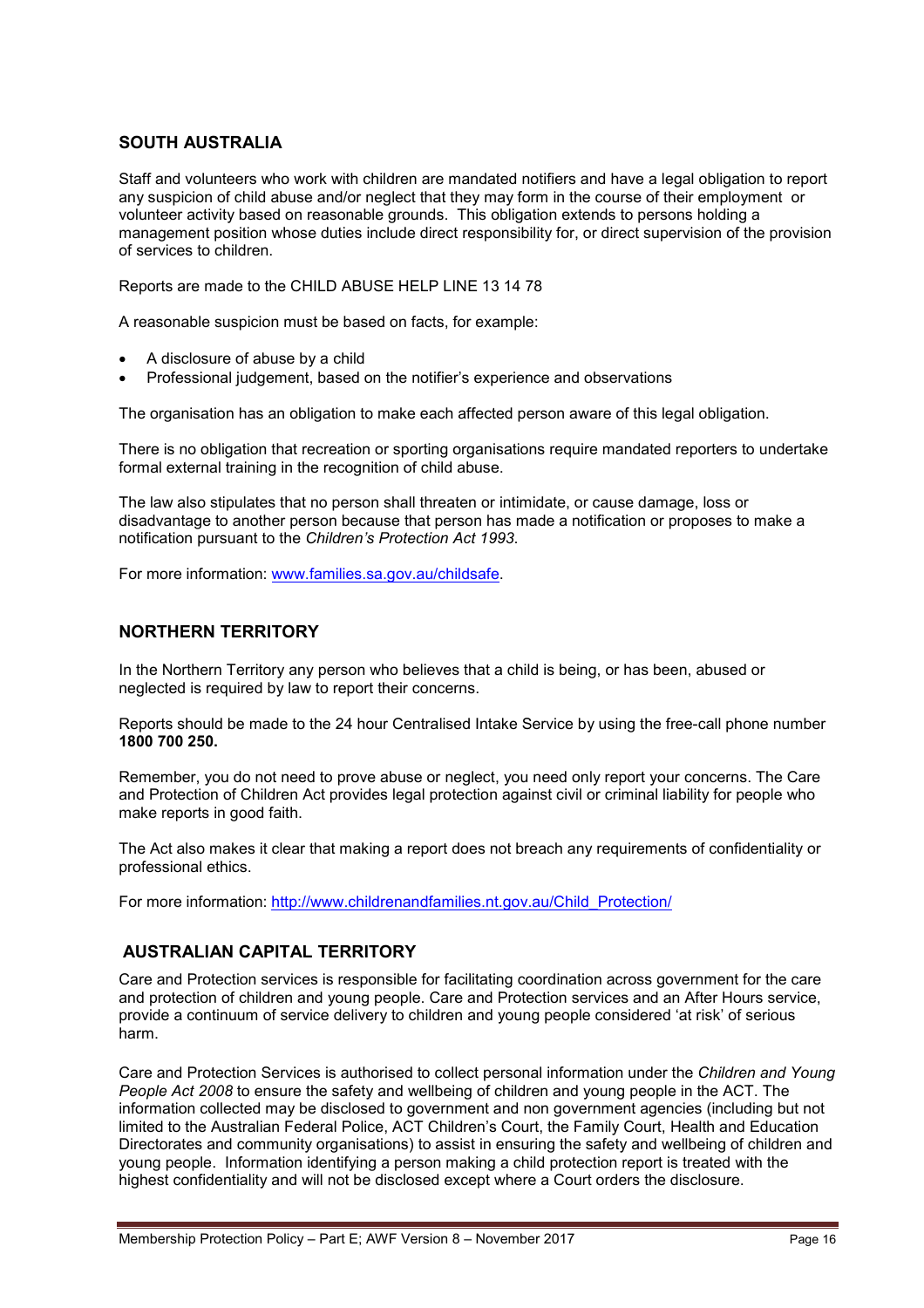For more information: [http://www.dhcs.act.gov.au/ocyfs/services/care\\_and\\_protection](http://www.dhcs.act.gov.au/ocyfs/services/care_and_protection)

# **TASMANIA**

Most professionals who provide services to children and families in Tasmania are 'mandatory reporters' of child abuse, under the Children, Young Persons and their Families Act 1997. This includes, but is not limited to, the following groups:

- **DHHS** employees
- **Child Care providers**
- **Dentists, dental therapists or dental hygienists**
- **•** Police officers and probation officers
- Psychologists
- Registered medical practitioners and nurses
- School principals and teachers
	- Volunteers and employees of any organisation that provides health, welfare, education, care or residential services and which receives government funding.

To make an urgent notification about abuse or neglect to Child Protection Services, please ring 1300 737 639 at any time.

Child Protection Services prefer to talk to a notifier in order to aid them in gathering information. However, if it is after hours and you are a mandatory reporter, an online notification can also be made.

For more information: [http://www.dhhs.tas.gov.au/children/child\\_protection\\_services](http://www.dhhs.tas.gov.au/children/child_protection_services)